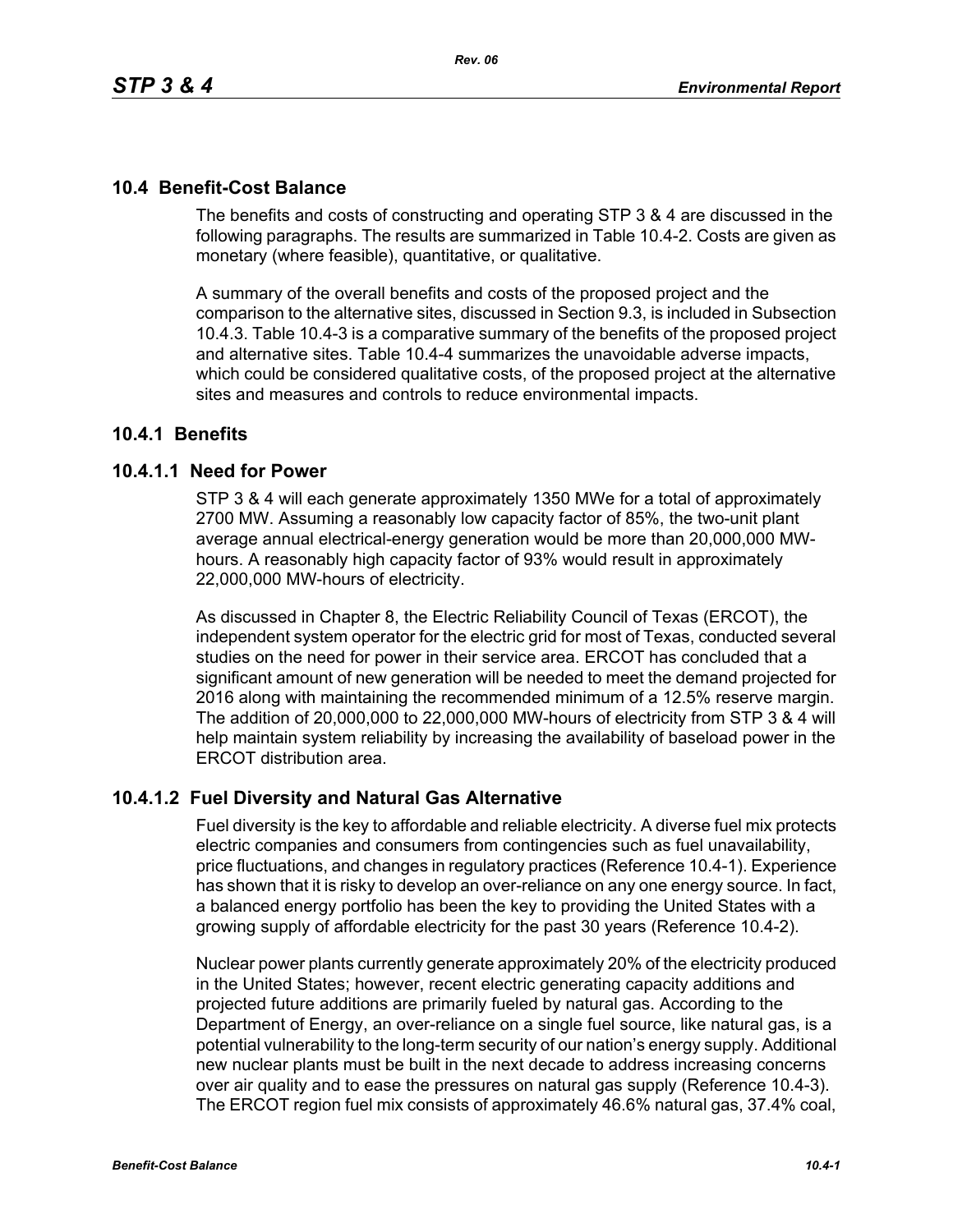13.6% nuclear, 1.9% renewables and 0.4% from other sources (actual energy production values June 2005–May 2006) (Reference 10.4-4).

Maintaining fuel diversity is a matter of maintaining a balance of fuel mixes. Relying heavily on natural gas is a matter of choosing a limited resource over more abundant fuels. High prices for natural gas and the intense, recurring periods of price volatility experienced over the last several years are influenced partly by demand for natural gas in the electric generation sector. Electric sector demand for natural gas is being driven by new gas-fired electric generating capacity built in the United States during the last decade. More than 90% of all new electric generating capacity added over the past 5 years is fueled with natural gas. New nuclear plants provide forward price stability that is not available from generating plants fueled with natural gas. The intense volatility in natural gas prices experienced over the last several years is likely to continue, and leaves the U.S. economy vulnerable. Although nuclear plants are capital-intensive to build, the operating costs are stable and dampen the volatility elsewhere in the electricity market (Reference 10.4-5). Natural gas has uses that are not readily served by other fuel choices, such as many manufacturing processes. This led the U. S. House of Representatives to prepare a Majority Staff report that included the following findings (Reference 10.4-6):

- To enhance competitiveness and protect American jobs, natural gas must not be used for baseload electricity generation or for new generating capacity. Natural gas should be reserved for industries that use it as a feedstock or for primary energy and cannot substitute for it by fuel-switching.
- Nuclear energy must become the primary generator of base load electricity, thereby relieving the pressure on natural gas prices and dramatically improving atmospheric emissions.

For Texas, the addition of STP 3 & 4 would represent a step towards maintaining what has been a successful mix of fuel types for generating electricity. STP 3 & 4 will help maintain the state's fuel diversity while meeting state and national goals of creating new baseload generation that would not use natural gas as a fuel.

# **10.4.1.3 Emissions Reduction**

Nuclear generation contributes considerable air quality benefits to the nation. Unlike electricity generated from coal and natural gas, nuclear energy does not result in significant emissions of air pollutants associated with global warming and climate change (e.g., nitrogen oxides, sulfur dioxide, carbon dioxide) or methyl mercury (Reference 10.4-6). Fossil fuel-fired power plants are responsible for 64% of the nation's sulfur dioxide emissions, 26% of nitrogen oxide emissions, 33% of mercury emissions, and 36% of man-made carbon dioxide emissions. The majority of the industry's emissions are from coal-fired plants (Reference 10.4-6).

Subsections 9.2.3.1 and 9.2.3.2 analyze coal- and gas-fired alternatives to STP 3 & 4, respectively. Air emissions from these alternatives and for nuclear power are summarized in Table 10.4-1.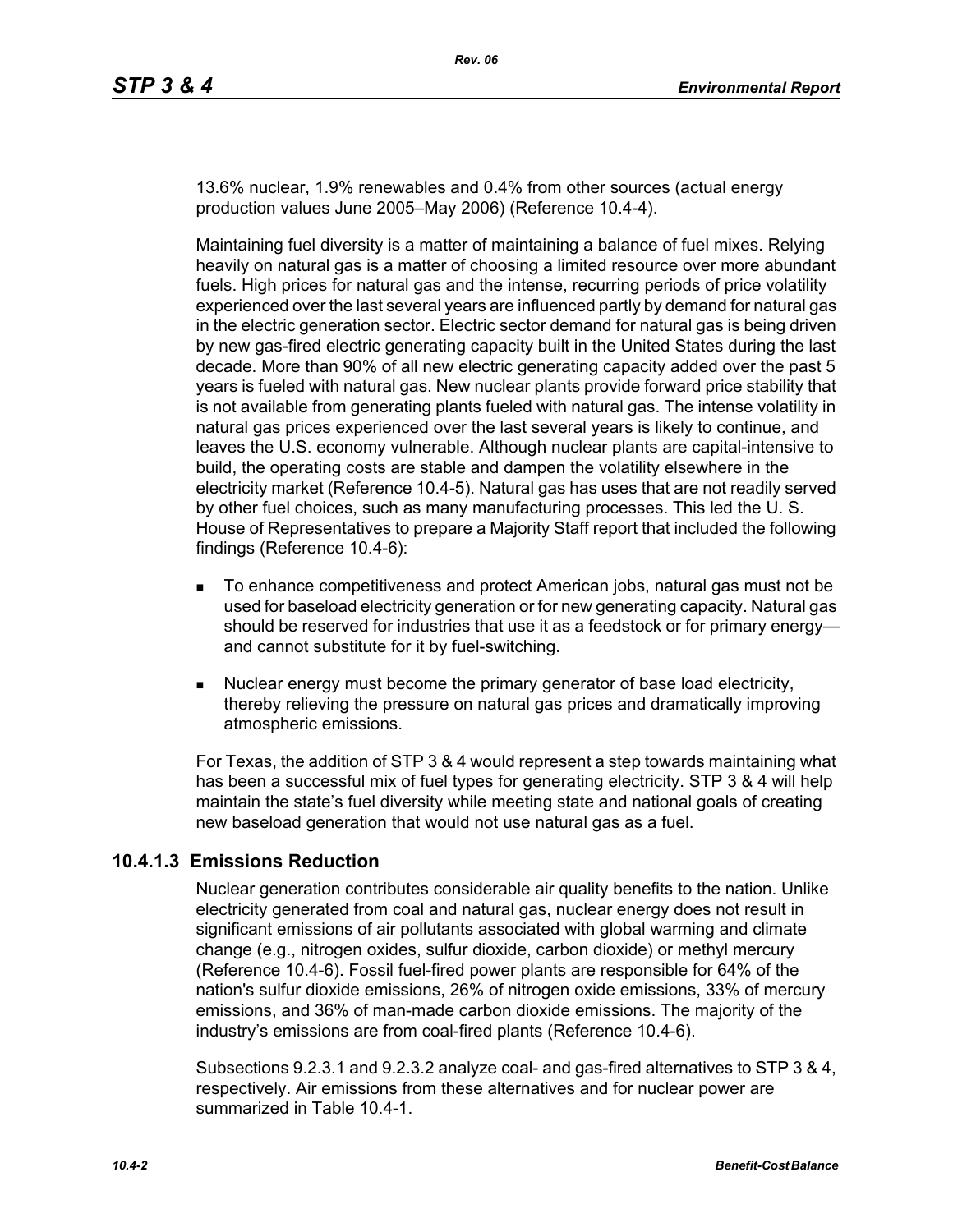Regardless of which reasonable alternative one compares to nuclear power, STP 3 & 4 would represent a substantial benefit in emission reduction, or emission avoidance, assuming that an alternative power source would be constructed if STP 3 & 4 were not.

# **10.4.1.4 Advantages of Nuclear Power**

Concerns about global warming and climatic change make it reasonable to expect that, eventually, the United States may have to strictly curb emissions from fossil-fuel electric generation plants, conceivably to the point of displacing coal- and gas-fired electricity generation. If environmental policies greatly restrict carbon emissions in the future, the cost of building and operating fossil-fired plants could increase by 50% to 100%. Nuclear power is the only technology currently available that is a viable alternative to fossil-fired plants for baseload generation. In view of the time that it takes the nuclear industry to regain its capacity for construction and operation, the prospect of needing nuclear power to displace fossil-fuel power is one of the reasons for national concern with maintaining a nuclear energy capability (Reference 10.4-7).

# **10.4.1.5 Licensing Certainty**

The regulatory scheme used for the existing domestic fleet of nuclear plants, under 10 CFR 50, was a two-step process that resulted in much uncertainty about cost projections and, in retrospect, final costs. This was due, in part, to the fact that the industry had to make large capital investments before resolving licensing issues. In large, capital-intensive construction projects, interest costs are a significant portion of the project cost. Interest charges on overnight capital costs account for a quarter of the levelized cost of electricity from nuclear power plants (Reference 10.4-7). For existing nuclear power plants built under 10 CFR 50, licensing delays quickly and substantially increased project cost. Design changes, whether driven by licensing concerns, backfit requirements, or other factors, had similar effects.

STPNOC is looking to NRC's 10 CFR 52 process to increase the licensing certainty of proposed new nuclear power plants. This new regulatory process provides for early resolution of siting issues before making large investments of financial capital and human resources in new plant design and construction, early resolution of issues on the environmental impacts of construction and operation of proposed reactors, the ability to bank sites on which nuclear plants may be located, and the facilitation of future decisions on whether to build new nuclear plants. STPNOC believes that the resultant increase in licensing certainty will reduce project costs by decreasing premiums associated with uncertainty and making licensing and construction scheduling more controllable and reliable.

# **10.4.1.6 Tax Payments**

During construction, STPNOC has projected the sales tax payments to be an estimated \$23.9 million per unit, with \$5.8 million due to Bay City and \$18.1 million to the state of Texas over the construction period. These payments would provide a total of \$11.6 million to Bay City over the 7-year construction period. Increased tax revenues will also come from housing purchases by the incoming workforce and increased school and property taxes as a result of the construction of STP 3 & 4.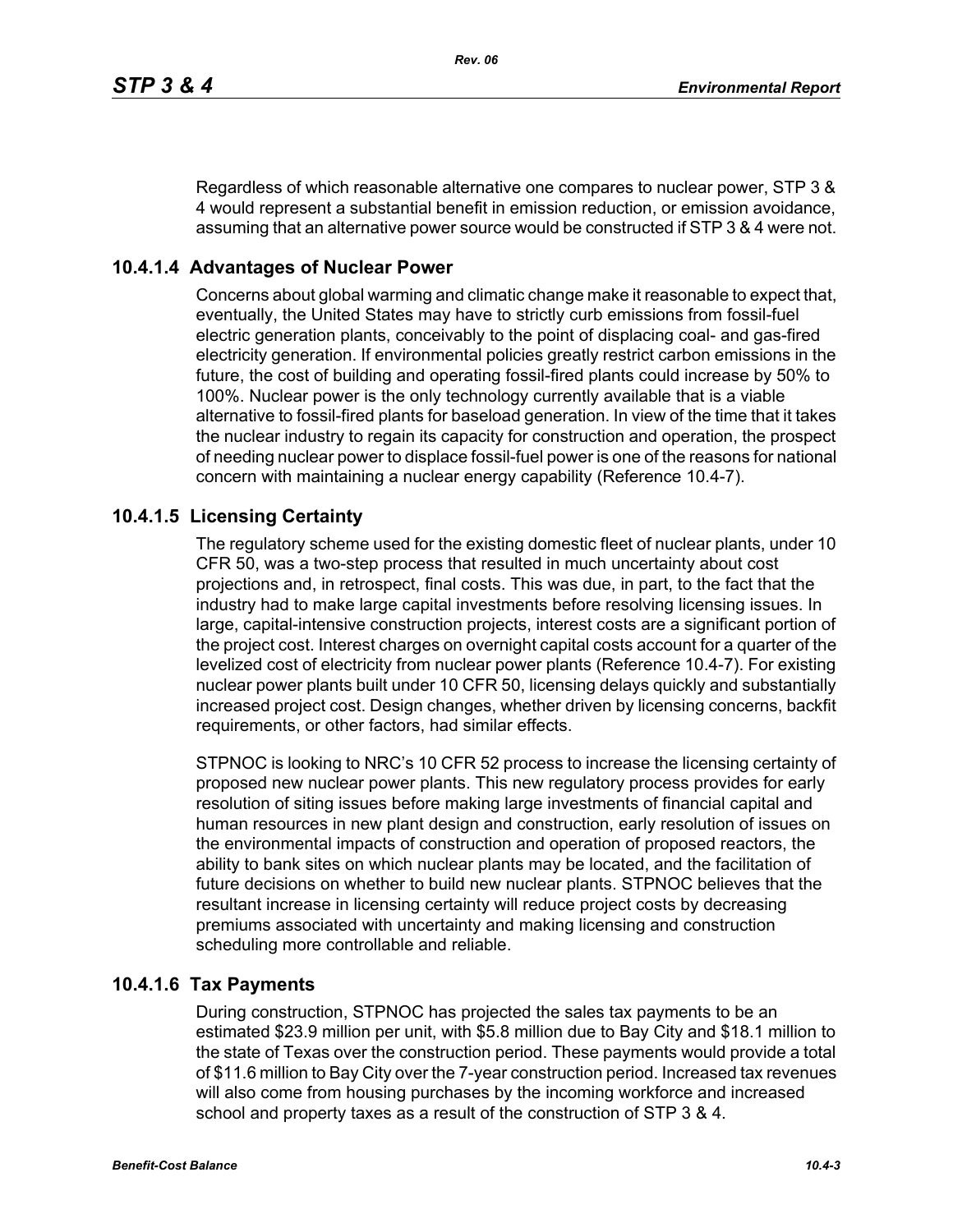The owners will pay property taxes on STP 3 & 4 for the duration of the 40-year operating licenses. Matagorda County receives the taxes paid on STP property. As described in Subsection 5.8.2.2.2, over the life of the plant, annual franchise tax payments could range from approximately \$4.7 million during initial operations to approximately \$10 million in the last years of the 40-year operational life. Additional tax revenue would be generated from sales and use taxes, and property taxes on the operational workforce housing. Most people consider large tax payments a benefit to the taxing entity because they support the development of infrastructure which supports further economic development.

# **10.4.1.7 Local Economy**

STP 3 & 4 would require a construction peak workforce of 5950 people. As presented in Subsection 4.4.2.2.1, 4790 direct and indirect jobs would be created during the 7 year construction period, assuming that 50% of the workforce migrates into the 50-mile region. The creation of these jobs could inject between \$67.6 and \$676 million dollars into the regional economy during the life of the construction project, reduce unemployment by up to 20%, and create business opportunities for housing and service-related industries.

STP 3 & 4 would require an operations workforce of about 888 people. Of this total, 444 are assumed to migrate into the 50-mile region. According to the multiplier effect, for every one job at STP 3 & 4, an estimated 1.47 jobs would be created within the 50 mile region. This would result in the creation of 653 additional indirect jobs. In total, 1097 new jobs within about a 50-mile radius of the plant (Subsection 5.8.2.2.1) would be created by the startup of STP 3 & 4 and would be maintained throughout the life of the plant. Many of these indirect jobs would be in the service sector and could be filled by local residents, lessening demands on social service agencies in addition to strengthening the economy. The economic multiplier effect of the increased spending by the direct and indirect labor force created as a result of STP 3 & 4 would increase the economic activity in the region, most noticeably in rural Matagorda County. The dollar impact of these jobs, as discussed in Subsection 5.8.2.2.1, would be approximately \$45,000,000 to \$55,000,000 per year within the 50-mile region.

Nuclear plants such as the STP site are estimated to generate approximately \$350 million in total output for the local community and roughly \$60 million in total labor income. The Southern States Energy Board reference (Reference 10.4-8) does not provide specific years for the \$350 and \$60 million figures, nor does it specifically identify the studies done by the NEI to support this statement. However, the Southern States Energy Board is considered a reliable source of data. STPNOC believes that the Southern States Energy Board's interpretation of NEI's data is correct, reasonably current (within the late 1990s to early 2000s), and useful for this analysis, even if the exact years of the data cannot be determined. These figures include direct effects, which reflect expenditures for goods, services, and labor, and indirect effects, which include subsequent spending in the community. The economic multiplier effect is one way of measuring indirect effects. Every dollar spent by nuclear plants results in the creation of an additional \$1.13 in the community (Reference 10.4-8).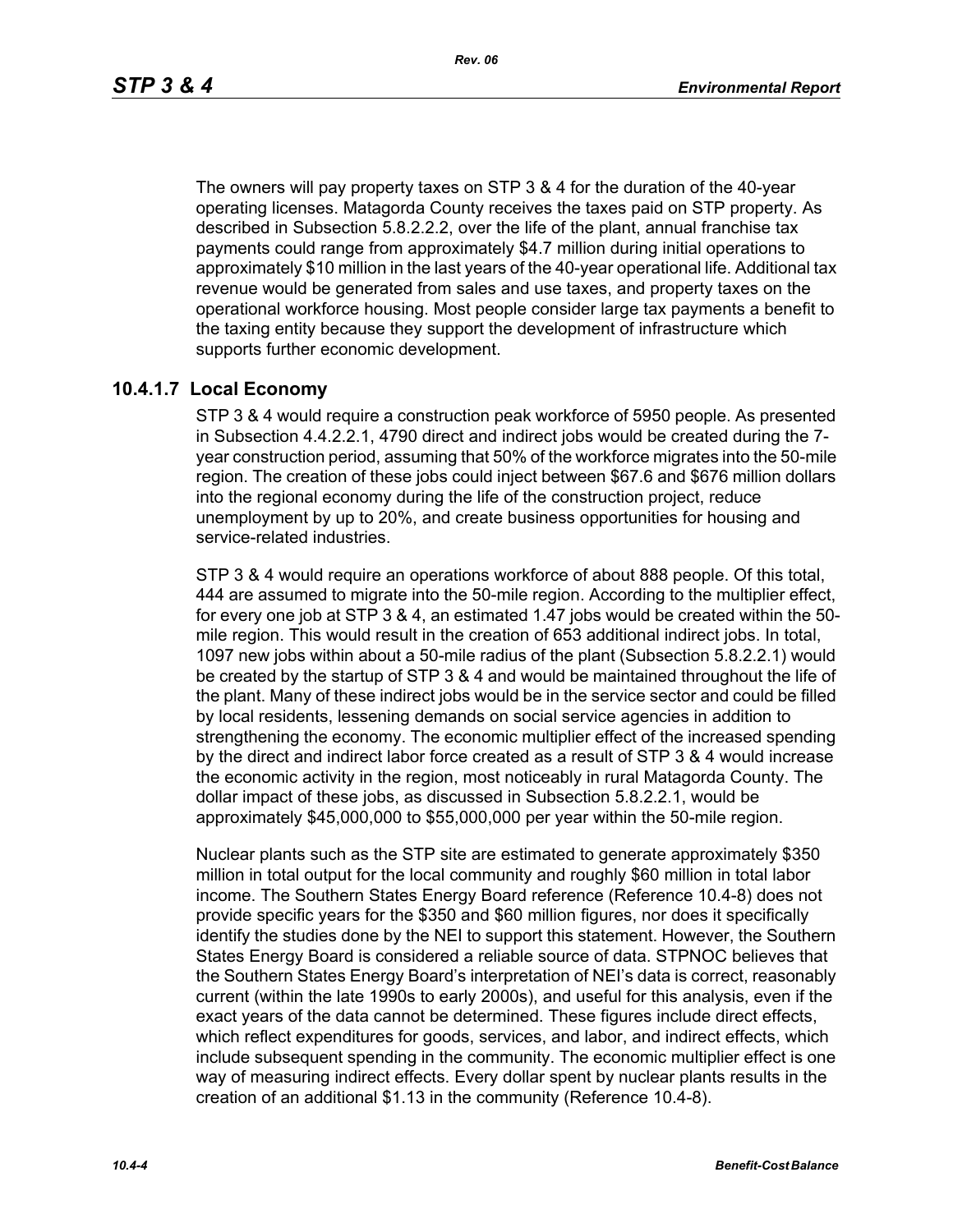# **10.4.1.8 Benefit Summary**

Table 10.4-2 includes a summary of the benefits of the proposed project (STP Units 3 & 4). In ER Section 9.3, STPNOC evaluated environmental impacts of construction and operation of the proposed project at three alternate sites (Red 2 greenfield site, Allens Creek greenfield site, and Trinity 2 greenfield site). Two additional sites were previously selected and evaluated as alternate sites in other revisions of the ER: Malakoff and Limestone. For completeness, similar evaluations of these two sites are also included in ER Section 9.3. Table 10.4-3 provides a comparison of the benefits of construction and operation of STP Units 3 & 4 to those at the three alternate sites and the two additional sites.

# **10.4.2 Costs**

# **10.4.2.1 Monetary–Construction**

In evaluating the STP 3 & 4 monetary cost, STPNOC reviewed published literature, vendor information, internally generated general information, and internally generated site-specific information. There are many cost studies available in the literature with a wide range of cost estimates. STPNOC found four studies to be most authoritative due to the breadth and depth of their analyses and the fact that other studies tend to be based on them. These are:

- **University of Chicago Study (Reference 10.4-7)**
- **MIT Study (Reference 10.4-9)**
- OECD Study (Reference 10.4-10)
- EIA Study (Reference 10.4-11)

The phrase commonly used to describe the monetary cost of constructing a nuclear plant is "overnight capital cost." The capital costs are those incurred during construction, when the actual outlays for equipment, construction, and engineering are expended. Overnight costs are exclusive of interest and include engineering, procurement, and construction costs, owner's costs, and contingencies (Reference 10.4-7).

Estimates of overnight capital costs in 2003 dollars range from \$1000 per kW to \$2500 per kW (Reference 10.4-10), with \$1500 to \$2000 per kW being the most representative range (Reference 10.4-10). Many factors account for the range in cost, such as:

- The specific technology used
- **EXECUTE:** Assumptions about the number of like-units built
- Allocation of first-of-a-kind cost
- Site location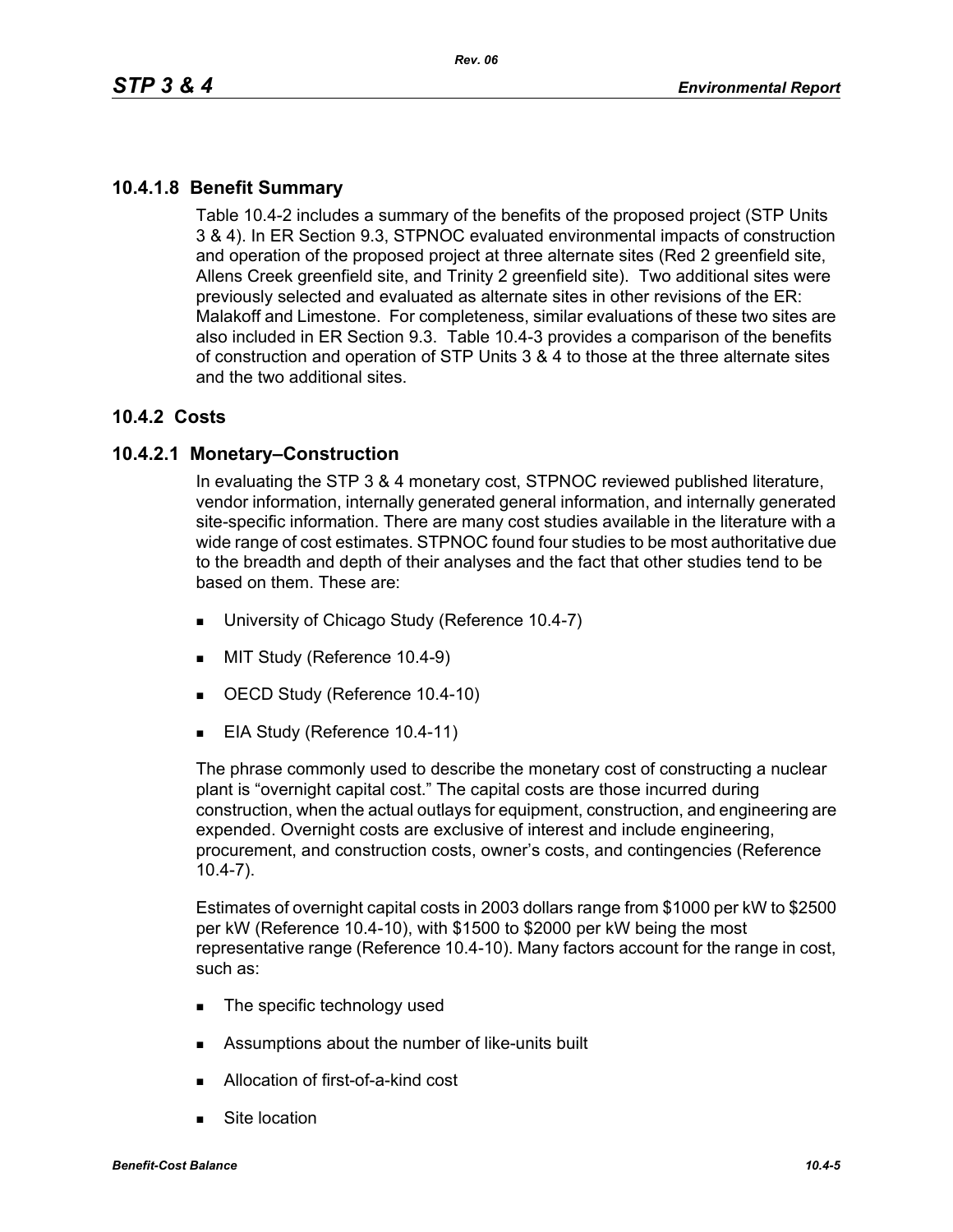- Parity adjustments to allow comparison between countries
- Allowances for contingencies

The estimates are not based on nuclear plant construction experience in this country, which is more than 20 years old. Actual construction costs overseas have been less than the most recent domestic construction, suggesting that the industry has learned from the domestic experience. There is an assumption that the overseas experience can be applied domestically and the studies have found the overseas experience to be most applicable to estimating the cost of new domestic nuclear plant construction (Reference 10.4-7). There is reason to believe that new reactors will be less expensive to build than those currently in operation in the United States. Over the past 30 years, there have been technological advances in construction techniques that would reduce costs. In addition, simplified, standardized, and pre-approved designs clearly result in cost savings. The newer plants have fewer components and therefore would be less expensive. Because the designs of advanced reactors are pre-approved by the NRC, much of the design work will be done before construction begins, and this will lower the costs (Reference 10.4-11)

The four studies tend to support \$2000 per kW as a reasonable high-end overnight capital cost estimate. The \$2500 value is based on construction in Japan. While no explanation is offered as to why the cost in Japan is so high in this study, it is reasonable to suggest that contributing factors are the high cost of living in Japan (labor accounts for more than 20% of costs) and difficulties associated with construction on an island. Construction experience with ABWR plants worldwide will be used to minimize First of a Kind Engineering (FOAKE) costs discussed in the studies. For the purposes of analysis in this environmental report, to avoid understating the cost, STPNOC has chosen to use the \$2000 per kW value (year 2003 dollars). Together with an installed capacity of 2700 MWe, \$2000 per kW results in a STP 3 & 4 construction cost of approximately \$5.4 billion in 2003 dollars.

# **10.4.2.2 Monetary–Operation**

The four studies discussed in Subsection 10.4.2.1 show a wide range of operation cost estimates. Operation costs are frequently expressed as levelized cost of electricity, which is the price at the busbar needed to cover operating costs and annualized capital costs. The levelized cost of a project is equivalent to the constant dollar ("real") price of electricity that would be necessary over the life of the plant to cover all operating expenses, interest, and principal repayment obligations on project debt, taxes, and provide an acceptable return to equity investors over the economic life of the project (Reference 10.4-9). Overnight capital costs account for a third of the levelized cost, and interest costs on the overnight costs account for another 25%. Levelized cost estimates range from \$36 to \$65 per MW-hour (3.6 to 6.5 cents per kW hour) (Reference 10.4-7). Factors affecting the range include choices for discount rate, construction duration, plant lifespan, capacity factor, cost of debt and equity and split between debt and equity financing, depreciation time, tax rates, and premium for uncertainty. It is concluded that \$65 per MW-hour (6.5 cents per kW-hour) is a reasonably conservative high-end levelized cost of electricity for nuclear generation. This includes nuclear fixed operation and maintenance and fuel costs of approximately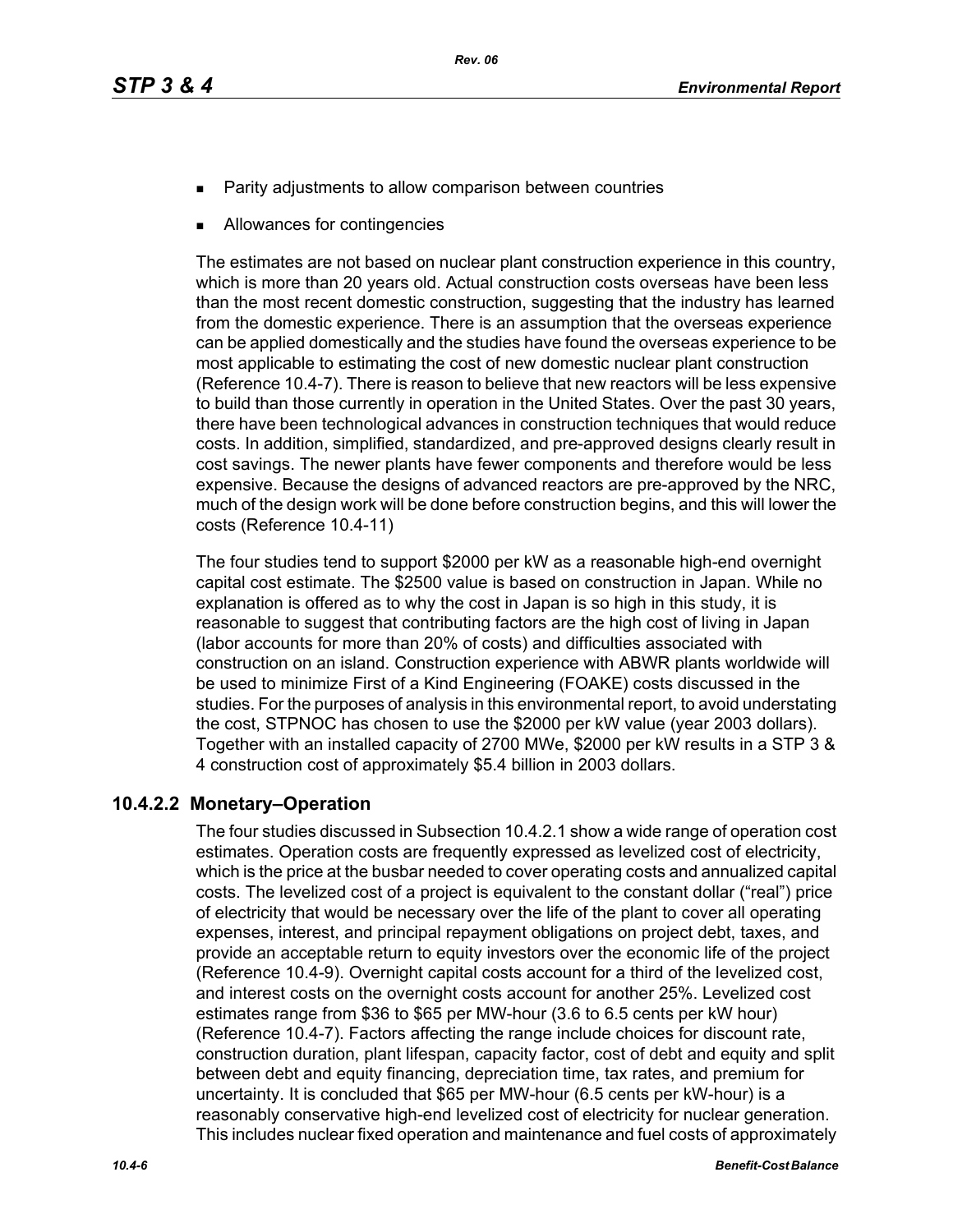\$60,000 per MW-hr (\$60 per kW – hour) and \$4.35 per MW-hr (0.435 cents per kWhour), respectively. Decommissioning costs have been estimated for one reactor at STP to be approximately \$517 million (in year 2006 dollars), consistent with the formula established by the NRC in 10 CFR 50.75.

In addition to nuclear plant costs, the four studies provide coal- and gas-fired generation costs for comparison to nuclear generation costs. One study shows nuclear costs competitive with coal and gas (Reference 10.4-10). The other studies show nuclear costs that exceed those of coal and gas. The MIT study indicates that new nuclear power is not economically competitive but goes on to suggest steps that the government could take to improve nuclear economic viability (Reference 10.4-9). Since this study, the government has undertaken those steps as follows:

- U. S. Department of Energy has provided financial support for plants testing the U. S. NRC licensing processes for early site permits and combined operating **licenses**
- The U. S. government has endorsed nuclear energy as a viable carbon-free generation option.
- The Energy Policy Act of 2005 instituted a production tax credit for the first advanced reactors brought on line in the United States.

STPNOC has concluded that the government steps have negated the MIT study's conclusion that new nuclear power is not economically competitive.

# **10.4.2.3 Environmental and Material**

Section 10.1 identifies unavoidable adverse impacts of the proposed action (i.e., impacts after consideration of proposed mitigation actions), and Section 10.2 identifies irretrievable commitments of resources. Table 10.4-2 includes these costs. The qualitative costs that are unavoidable impacts to the environment are in the general categories of land and water.

Environmental impacts of construction and operation of the proposed project at three alternate sites (Red 2 greenfield site, Allens Creek greenfield site, and Trinity 2 greenfield site) are discussed in ER Section 9.3. Two additional sites were previously selected and evaluated as alternate sites in other revisions of the ER: Malakoff and Limestone. For completeness, similar evaluations of these two sites are also included in ER Section 9.3. Table 10.4-4 describes the impacts of construction and operation of the proposed project at the three alternate sites and the two additional sites, and provides details regarding potential mitigation, and the unavoidable adverse impacts after mitigation has been considered.

Consistent with Regulatory Guide (RG) 4.2, each site was evaluated using publicly available and reconnaissance level information. Consequently, the costs of mitigation must be estimated. Many costs would be built into the project design (e.g., scheduling to ensure that construction is completed in the shortest possible time; using construction best management practices to limit erosion, fugitive dust, runoff, spills,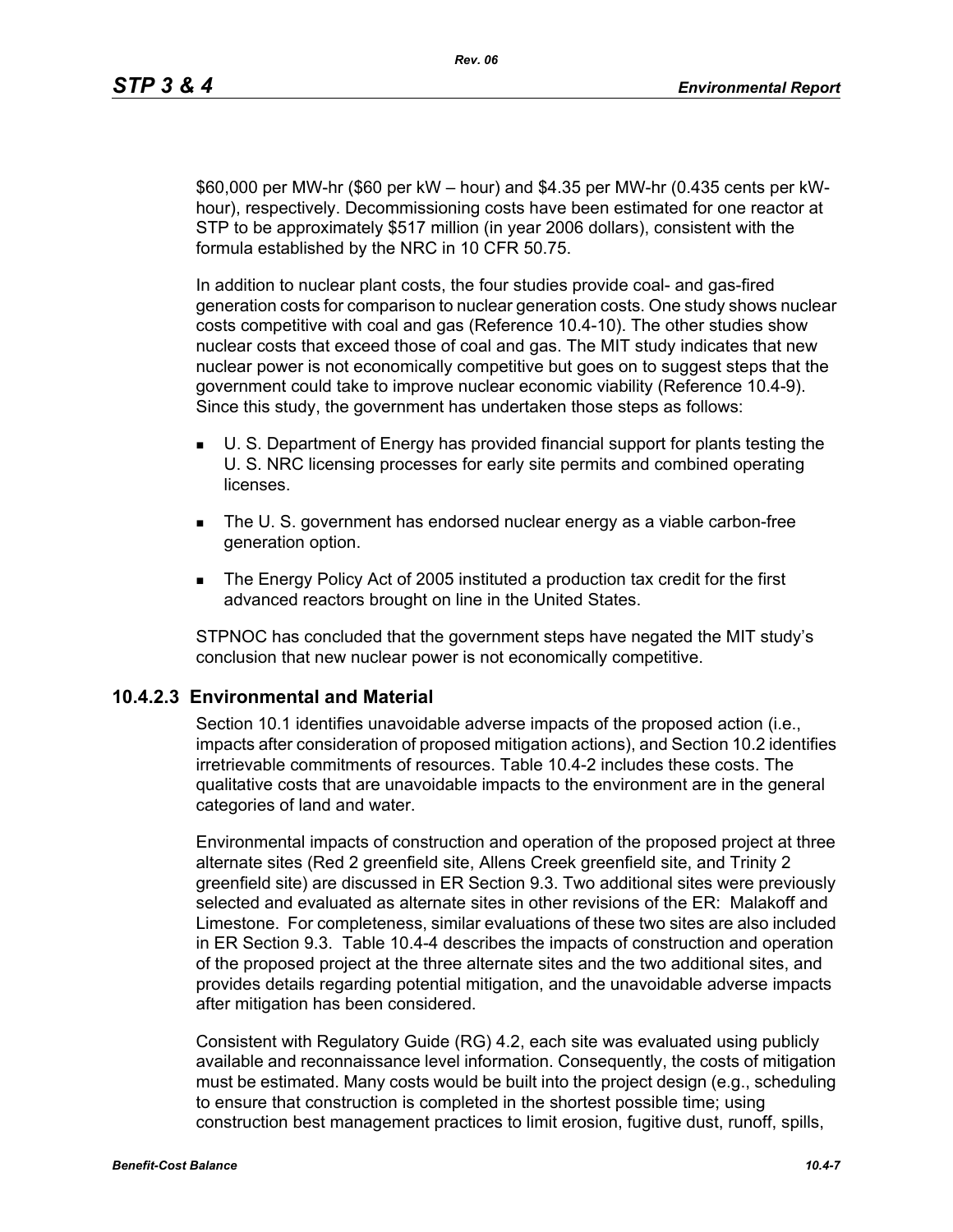and air emissions; providing first aid stations at the construction site). Other cost categories would be dependent on communications between STPNOC and the affected communities to mitigate the impacts and associated costs.

# **10.4.3 Summary**

Table 10.4-3 summarizes benefits of the proposed action in comparison to the benefits of constructing the units at alternate sites, as identified in Section 9.3. Table 10.4-4 summarizes the environmental costs (adverse impacts) associated with construction and operation of the proposed project at the three alternate sites. Most of the impacts associated with construction of the proposed project, particularly operational impacts, would be the similar regardless of the location of the site.

# **10.4.4 References**

- 10.4-1 "Fuel Diversity," Edison Electric Institute 2006. Available at http://www. eei.org/industry\_issues/energy\_infrastructure/fuel\_diversity/index.htm, accessed March 19, 2007.
- 10.4-2 "Fuel Diversity," Center for Energy and Economic Development 2006. Available at http://www.ceednet.org/ceed/index.cfm?cid=7500,7583, accessed March 19, 2007.
- 10.4-3 "Nuclear Power 2010," U.S. Department of Energy, available at http://nuclear.energy.gov/np2010/neNP2010a.html, accessed March 22, 2007.
- 10.4-4 "Electric Reliability and Resource Adequacy Update," Electric Reliability Council of Texas July 13, 2006. Available at http://www.ercot.com/news/ presentations/2006/index.html, accessed August 7, 2007.
- 10.4-5 "Nuclear Energy's Role in Reducing Demand for Natural Gas Through Diversification of Energy Sources Used for Electricity Generation," Nuclear Energy Institute 2005, January 24, 2005, responding to questions posed by the Senate Energy and Natural Resource Committee for its Natural Gas Supply and Demand Conference, Quotation from Report of the President's National Energy Policy Development Group, May 2001. Available at http://www.nei.org/ documents/White\_Paper\_Reducing\_Demand\_Natural\_Gas\_1-24-05.pdf, accessed March 19, 2007.
- 10.4-6 "U. S. House of Representatives, Securing America's Energy Future, Majority Staff Report to Committee on Government Reform and Subcommittee on Energy and resources," Nuclear Energy Institute 2005, May 8, 2006. Available at http://www.nei.org/documents/House\_Energy\_Report\_5-8-06.pdf, accessed March 19, 2007.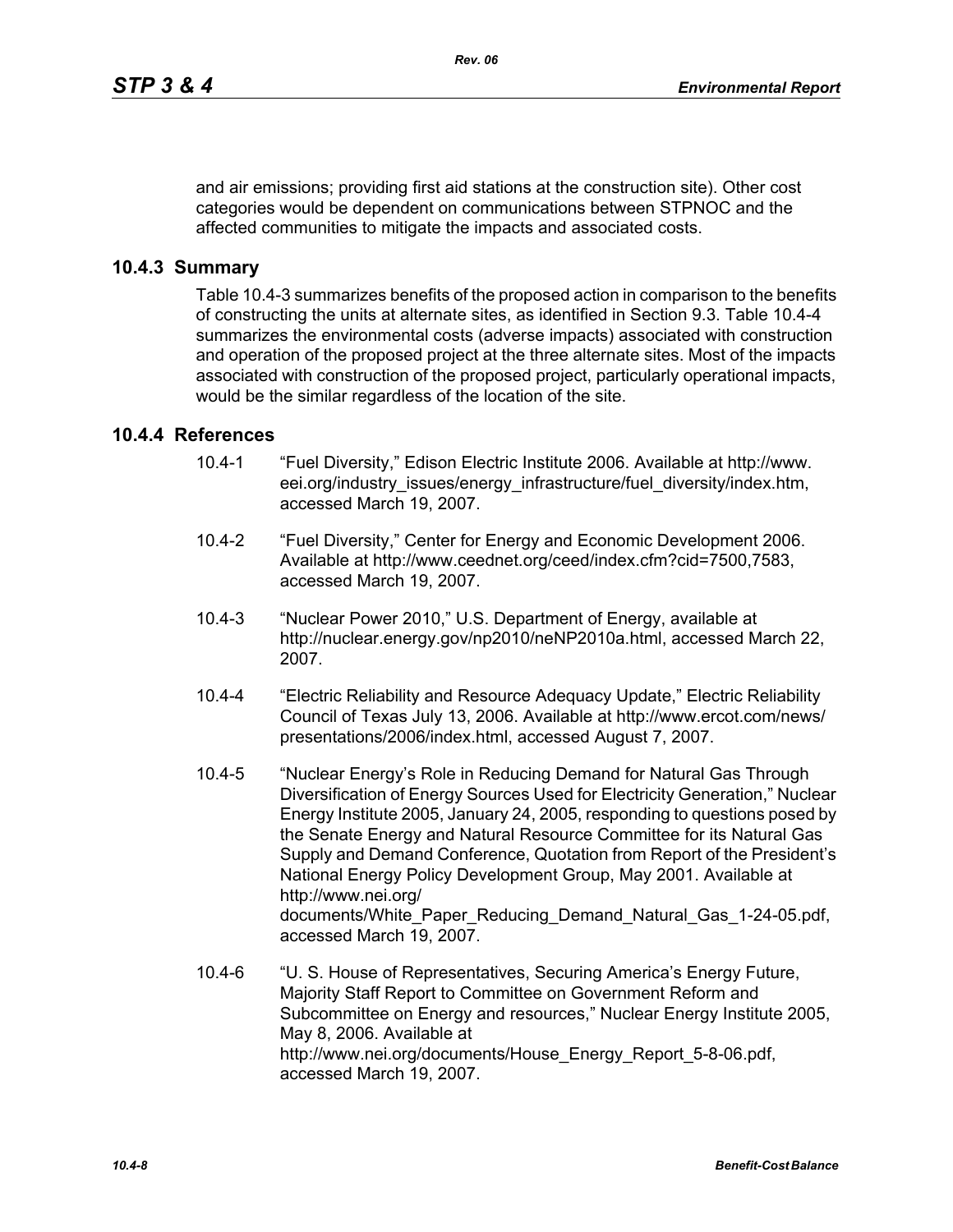- 10.4-7 "The Economic Future of Nuclear Power; A Study Conducted at The University of Chicago," University of Chicago 2004, August 2004. Available at http://np2010.ne.doe.gov/reports/NuclIndustryStudy.pdf, accessed March 19, 2007.
- 10.4-8 "Nuclear Energy: Cornerstone of Southern Living, Today and Tomorrow," Southern States Energy Board 2006. Available at http://np2010.ne.doe.gov/ reports/NuclIndustryStudy.pdf, accessed March 19, 2007.
- 10.4-9 "The Future of Nuclear Power, An Interdisciplinary MIT Study," Massachusetts Institute of Technology 2003. Available at http://web.mit.edu/nuclearpower/, accessed March 19, 2007.
- 10.4-10 International Energy Agency, Organization for Economic Co-operation and Development, and International Energy Agency, Projected Costs of Generating Electricity; 2005 Update, available at http://www.iea/org/Textbase/ publications/free\_new\_Desc.asp?PUBS\_ID=1472, accessed March 23, 2007.
- 10.4-11 "Annual Energy Outlook 2004,"Energy Information Administration. Available at http://www.eia.doe.gov/oiaf/archive/aeo04/pdf/0383(2004).pdf, accessed April 2, 2007.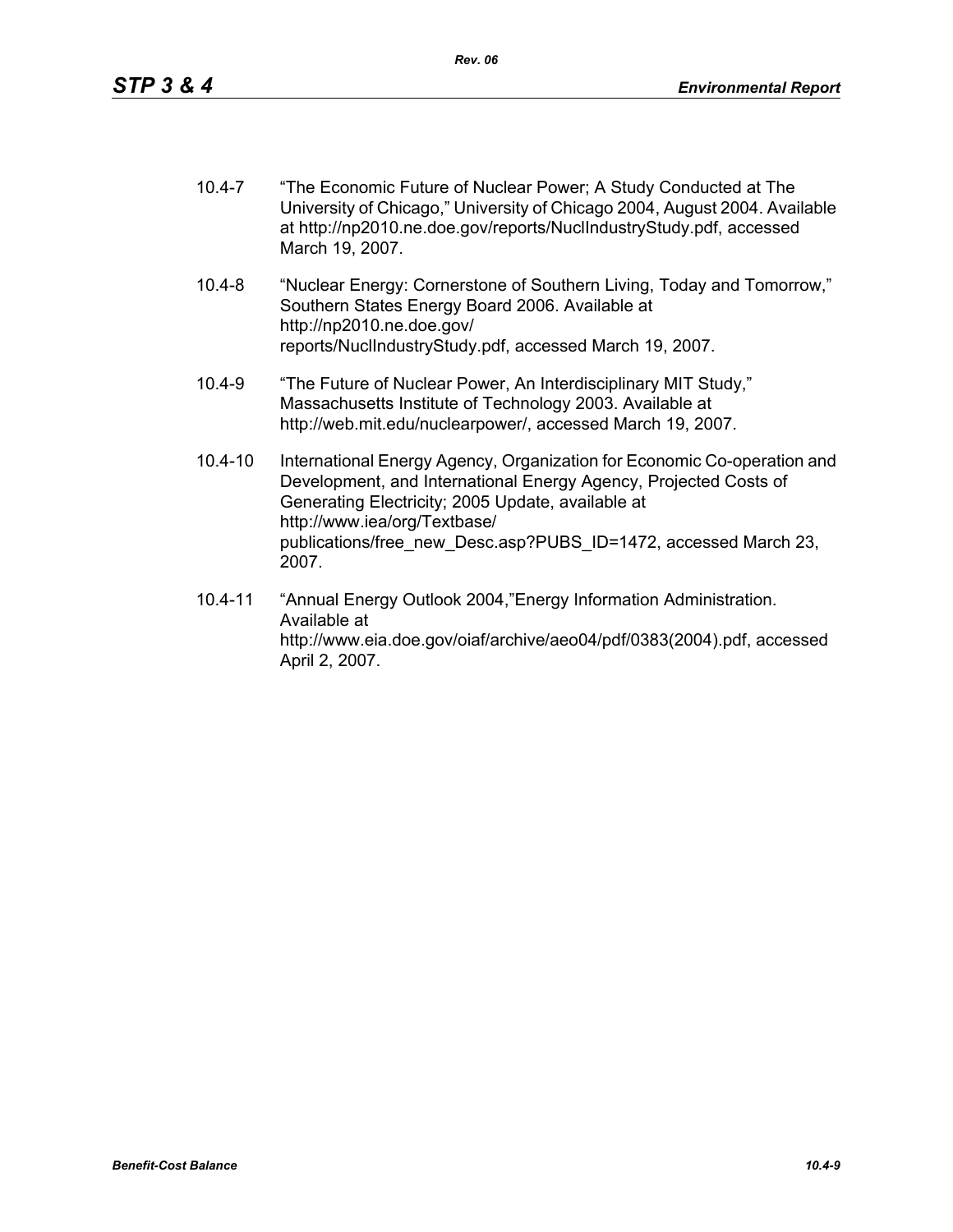| <b>Pollutant</b>                                           | <b>Coal Emissions</b><br>(tons per year/<br>2700 MWe) [1] | <b>Gas Emissions</b><br>(tons per year/<br>2700 MWe) [1] | <b>Nuclear</b><br><b>Emissions</b><br>(tons per year)<br>[2] |
|------------------------------------------------------------|-----------------------------------------------------------|----------------------------------------------------------|--------------------------------------------------------------|
| Sulfur dioxide                                             | 2,900                                                     | 41                                                       |                                                              |
| Nitrogen oxides                                            | 2,000                                                     | 680                                                      |                                                              |
| Carbon monoxide                                            | 2,800                                                     | 141                                                      | 0                                                            |
| Carbon dioxide                                             | 27,000,000                                                | 6,900,000                                                |                                                              |
| Mercury                                                    | 0.46                                                      | 0                                                        | 0                                                            |
| Particulates having a diameter<br>of less than 10 microns  | 50                                                        | 0                                                        | 0                                                            |
| Particulates having a diameter<br>of less than 2.5 microns | 13                                                        | 119                                                      |                                                              |

| <b>Table 10.4-1 Avoided Air Pollutant Emissions</b> |
|-----------------------------------------------------|
|-----------------------------------------------------|

[1] Based on constructing two units to replace the power produced by STP 3 & 4 (gross power) (see Section 9.2).

[2] Nuclear power plants have emergency and auxiliary equipment that is fossil-fuelfired and emits pollutants. The equipment is generally operated only for testing purposes for less than 250 hours per year. As such, the emissions are considered minimal and are excluded here.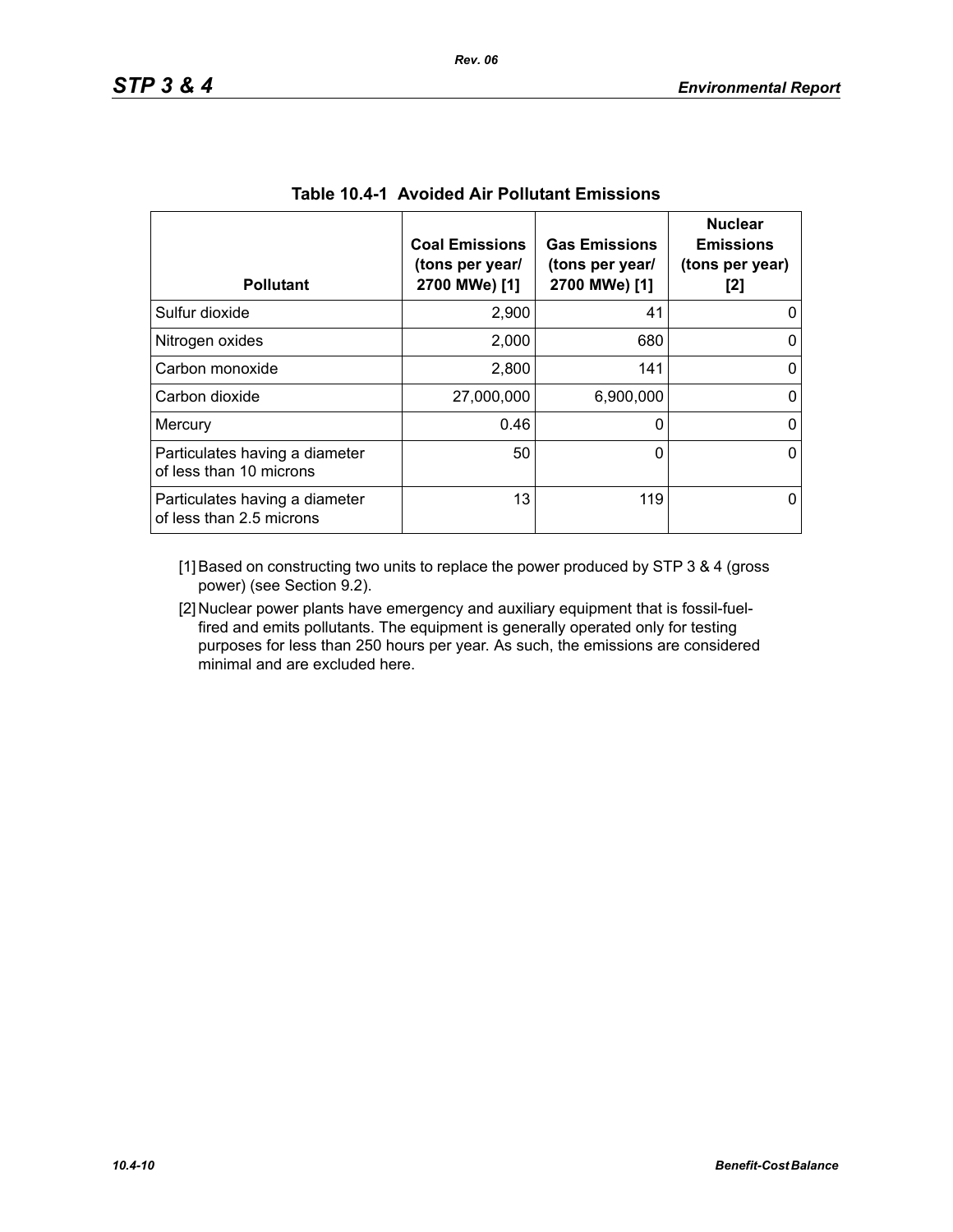| <b>Benefit-Cost Category</b>               | <b>Description</b>                                                                                                                                                                                                                                                                                                                                                                                                                                                                                                                                                                                                                                              |
|--------------------------------------------|-----------------------------------------------------------------------------------------------------------------------------------------------------------------------------------------------------------------------------------------------------------------------------------------------------------------------------------------------------------------------------------------------------------------------------------------------------------------------------------------------------------------------------------------------------------------------------------------------------------------------------------------------------------------|
|                                            | <b>Benefits</b>                                                                                                                                                                                                                                                                                                                                                                                                                                                                                                                                                                                                                                                 |
| <b>Electricity generated</b>               | 20,000,000 (85% capacity) to 22,000,000 (93% capacity)<br>MW-hours per year                                                                                                                                                                                                                                                                                                                                                                                                                                                                                                                                                                                     |
| Generating capacity                        | 2700 MW (gross)                                                                                                                                                                                                                                                                                                                                                                                                                                                                                                                                                                                                                                                 |
| Fuel diversity and natural gas alternative | Nuclear option to coal- and gas-fired baseload generation                                                                                                                                                                                                                                                                                                                                                                                                                                                                                                                                                                                                       |
| <b>Emissions reduction</b>                 | Avoidance of 41 to 2900 tons per year sulfur dioxide<br>Avoidance of 680 to 2000 tons per year nitrogen oxides<br>Avoidance of 141 to 2800 tons per year carbon monoxide<br>Avoidance of 6,900,000 to 27,000,000 tons per year<br>carbon dioxide<br>Avoidance of 13 to 119 tons per year fine particulates                                                                                                                                                                                                                                                                                                                                                      |
| Advanced Light Water Reactor development   | Maintaining domestic nuclear technology capability as<br>hedge against possible need to control global warming                                                                                                                                                                                                                                                                                                                                                                                                                                                                                                                                                  |
| Tax payments (construction and operation)  | Projected sales tax payments on construction goods at an<br>estimated \$23.9 million per unit, with \$5.8 million due to<br>Bay City and \$18.1 million to the State of Texas over the 7<br>yr construction period.<br>\$4.7 to \$5.4 million in franchise taxes in 2015, the first<br>year of operation for STP 3, and an estimated \$8.6 to<br>\$10.0 million in 2016, when STP 4 comes on line, and in<br>subsequent years.                                                                                                                                                                                                                                  |
| Socioeconomics                             | 2975 direct and 1815 indirect jobs added to local<br>economy during construction.<br>444 direct jobs and 653 indirect jobs added to local<br>economy during operation.<br>The creation of jobs during construction could inject<br>between \$67.6 and \$676 million dollars into the regional<br>economy during the life of the construction project,<br>reduce unemployment by up to 20 percent, and create<br>business opportunities for housing and service-related<br>industries. The operations workforce impact on the<br>regional economy would be estimated at between<br>approximately \$45,000,000 to \$55,000,000 per year in<br>the 50-mile region. |

# **Table 10.4-2 Benefit-Cost Summary**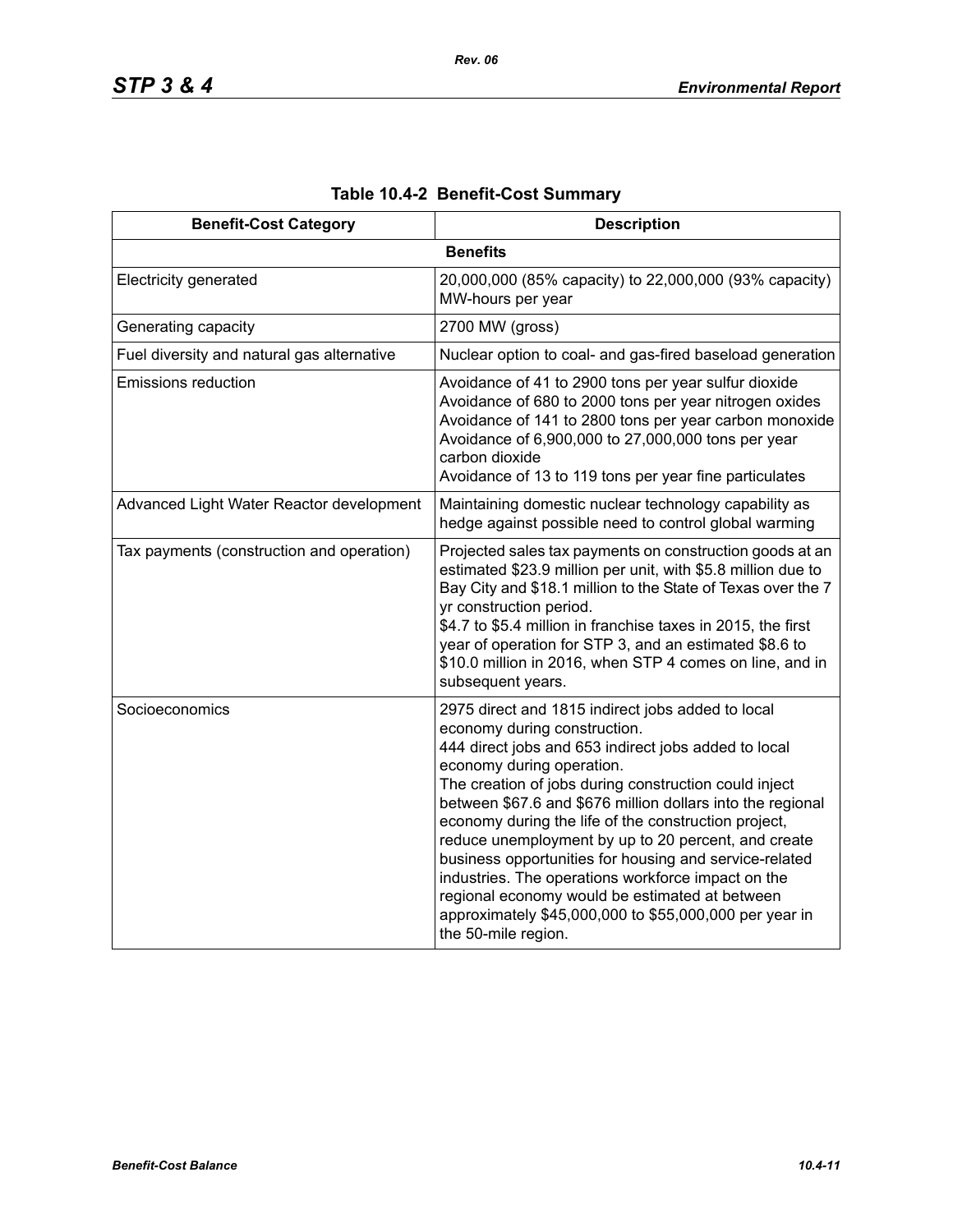| <b>Benefit-Cost Category</b>    | <b>Description</b>                                                                                                                                                                                                                                                                                  |
|---------------------------------|-----------------------------------------------------------------------------------------------------------------------------------------------------------------------------------------------------------------------------------------------------------------------------------------------------|
|                                 | <b>Costs</b>                                                                                                                                                                                                                                                                                        |
| Construction cost               | \$5.4 billion dollars (overnight capital cost)                                                                                                                                                                                                                                                      |
| Operating cost                  | 6.5 cents per kW-hour (levelized cost of electricity)<br>\$60 per kW fixed O&M cost<br>0.435 cents per kW hour nuclear fuel cost<br>\$517 million for decommissioning of one reactor                                                                                                                |
| Land use                        | 90 acres (excluding the Main Cooling Reservoir [MCR])<br>occupied on long-term basis by STP 3 & 4 and associated<br>infrastructure. On-site landfill may restrict future uses of<br>that land.                                                                                                      |
|                                 | Total annual land requirements for fuel cycle support<br>would be 21 permanently committed acres and 160<br>temporarily committed acres per unit.                                                                                                                                                   |
| Hydrology - Groundwater use     | During operations, the expected average rate of<br>groundwater removal for STP 3 & 4 would be 975 gpm for<br>normal operations and 3434 gpm for maximum (peak)<br>operations. During the construction period, dewatering of<br>shallow, water-table aquifer would have only small, local<br>effect. |
| Hydrology - Surface water use   | The expected rate of withdrawal of Colorado River water<br>to replace water losses from the MCR (attributable to STP<br>Units 3 & 4) will be 22,799 gpm for normal two-unit<br>operations and 47,489 gpm during maximum (peak) use<br>operations                                                    |
| Material (per reactor building) | 240,000 yards concrete<br>13,000 tons structural steel<br>2,500,000 linear feet cable for reactor building<br>6,500,000 linear feet of cable for a single reactor<br>55,000 feet of piping having diameter > 2.5 inches<br>17,000 metric tons of uranium                                            |

|  | Table 10.4-2 Benefit-Cost Summary (Continued) |  |  |
|--|-----------------------------------------------|--|--|
|--|-----------------------------------------------|--|--|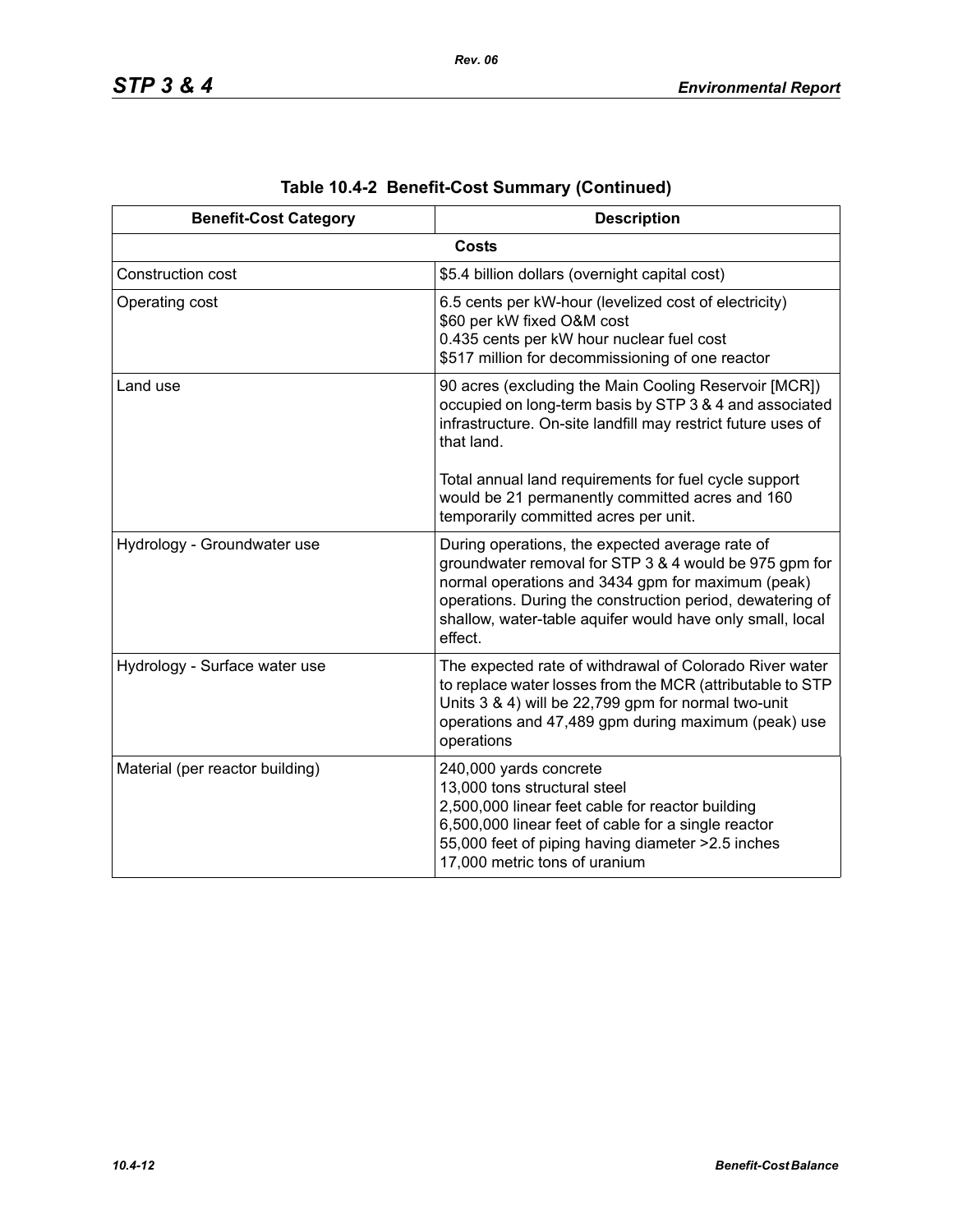| <b>Benefit Category</b>          | Project as<br><b>Proposed</b>                                                                                                                                                                                                                                                                                                                                                                                        | <b>Alternate Site #1</b>                                                                                                                                                    | <b>Alternate Site #2</b>                                                                                                                                                    | <b>Alternate Site #3</b>                                                                                                                                                              | <b>Additional Site #1</b>                                                                                                                                                             | <b>Additional Site #2</b>                                                                                                                                                             |
|----------------------------------|----------------------------------------------------------------------------------------------------------------------------------------------------------------------------------------------------------------------------------------------------------------------------------------------------------------------------------------------------------------------------------------------------------------------|-----------------------------------------------------------------------------------------------------------------------------------------------------------------------------|-----------------------------------------------------------------------------------------------------------------------------------------------------------------------------|---------------------------------------------------------------------------------------------------------------------------------------------------------------------------------------|---------------------------------------------------------------------------------------------------------------------------------------------------------------------------------------|---------------------------------------------------------------------------------------------------------------------------------------------------------------------------------------|
| <b>Description of</b><br>Project | STP Units 3 & 4                                                                                                                                                                                                                                                                                                                                                                                                      | <b>Proposed Project</b><br>at Red 2 Site<br>(Greenfield)                                                                                                                    | <b>Proposed Project</b><br>at Allens Creek<br>Site (Greenfield)                                                                                                             | <b>Proposed Project</b><br>at Trinity 2 Site<br>(Greenfield)                                                                                                                          | <b>Proposed Project</b><br>at Malakoff Site<br>(Greenfield)                                                                                                                           | <b>Proposed Project</b><br>at Limestone Site<br>(Greenfield)                                                                                                                          |
|                                  |                                                                                                                                                                                                                                                                                                                                                                                                                      |                                                                                                                                                                             | <b>Monetary Benefits</b>                                                                                                                                                    |                                                                                                                                                                                       |                                                                                                                                                                                       |                                                                                                                                                                                       |
| Electricity<br>Generated         |                                                                                                                                                                                                                                                                                                                                                                                                                      | The following description applies to all proposed/alternate/additional sites.<br>20,000,000 to 22,000,000 MW-hours per year                                                 |                                                                                                                                                                             |                                                                                                                                                                                       |                                                                                                                                                                                       |                                                                                                                                                                                       |
| Generating<br>Capacity           | 2,700 MW                                                                                                                                                                                                                                                                                                                                                                                                             | The following description applies to all proposed/alternate/additional sites.                                                                                               |                                                                                                                                                                             |                                                                                                                                                                                       |                                                                                                                                                                                       |                                                                                                                                                                                       |
|                                  |                                                                                                                                                                                                                                                                                                                                                                                                                      |                                                                                                                                                                             | <b>State and Local Tax Payments</b>                                                                                                                                         |                                                                                                                                                                                       |                                                                                                                                                                                       |                                                                                                                                                                                       |
| <b>During Construction</b>       | During the 7-year<br>construction period<br>for STP 3&4, NRG<br>would not pay<br>franchise tax, but<br>would pay<br>additional property<br>taxes, and state will<br>see an increase in<br>sales tax revenues.<br>Projected sales tax<br>payments on<br>construction goods<br>at an estimated<br>\$23.9 million per<br>unit, with \$5.8<br>million due to Bay<br>City and \$18.1<br>million to the State<br>of Texas. | During the 7-year<br>construction period,<br>additional property<br>tax will be paid to<br>Fannin County and<br>the state will see an<br>increase in sales<br>tax revenues. | During the 7-year<br>construction period,<br>additional property<br>tax will be paid to<br>Austin County and<br>the state will see an<br>increase in sales<br>tax revenues. | During the 7-year<br>construction period,<br>additional property<br>tax will be paid to<br><b>Freestone County</b><br>and the state will<br>see an increase in<br>sales tax revenues. | During the 7-year<br>construction period,<br>additional property<br>tax will be paid to<br><b>Henderson County</b><br>and the state will<br>see an increase in<br>sales tax revenues. | During the 7-year<br>construction period,<br>additional property<br>tax will be paid to<br><b>Freestone County</b><br>and the state will<br>see an increase in<br>sales tax revenues. |

*STP 3 & 4*

 $10.4 - 13$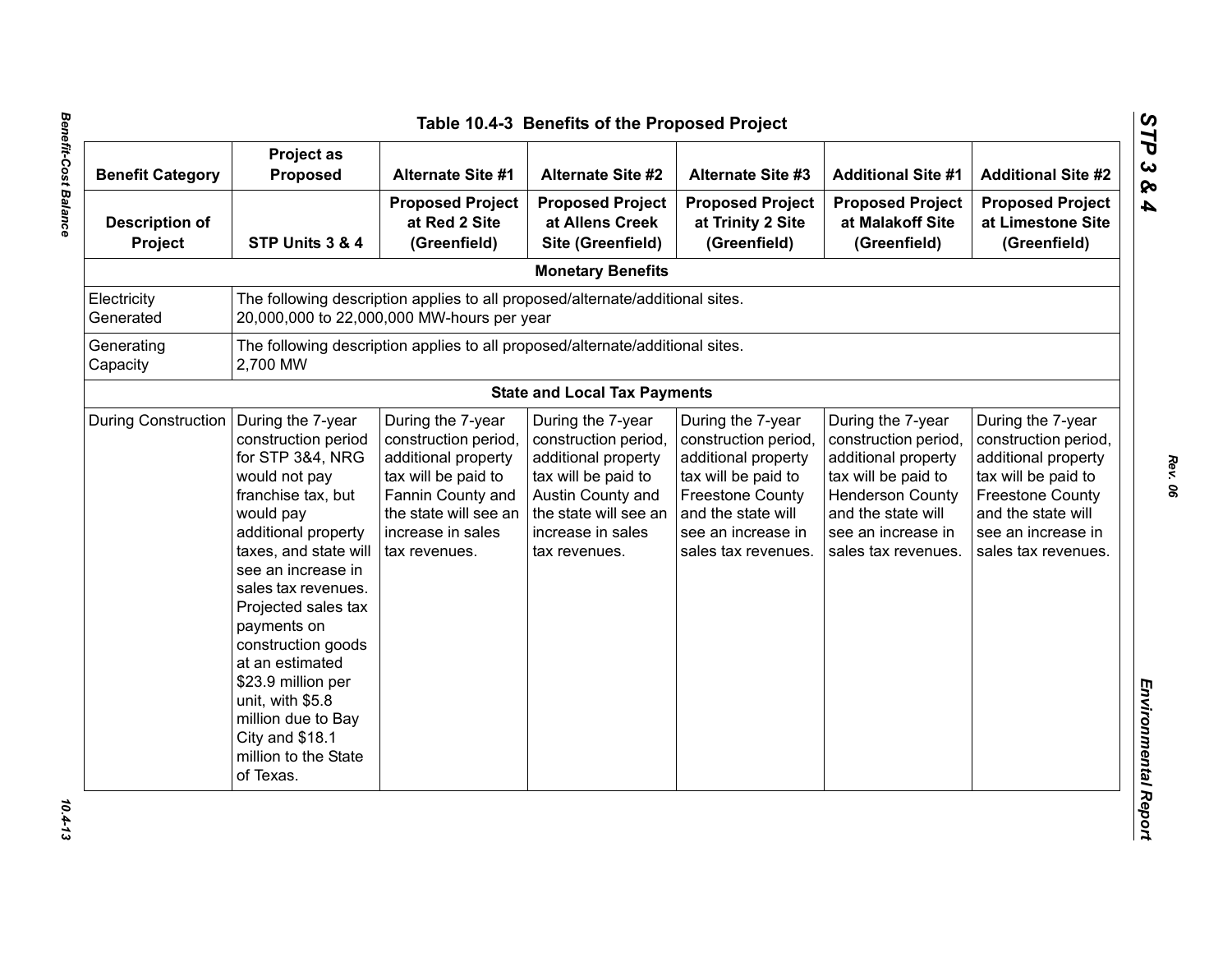|                                                              |                                                                                                                                                                                                                           | Table 10.4-3 Benefits of the Proposed Project (Continued)                                                                                    |                                                                                               |                                                                                                                                                                                                                                                            |                                                                                                  |                                                                                                  |
|--------------------------------------------------------------|---------------------------------------------------------------------------------------------------------------------------------------------------------------------------------------------------------------------------|----------------------------------------------------------------------------------------------------------------------------------------------|-----------------------------------------------------------------------------------------------|------------------------------------------------------------------------------------------------------------------------------------------------------------------------------------------------------------------------------------------------------------|--------------------------------------------------------------------------------------------------|--------------------------------------------------------------------------------------------------|
| <b>Benefit Category</b>                                      | <b>Project as</b><br>Proposed                                                                                                                                                                                             | <b>Alternate Site #1</b>                                                                                                                     | <b>Alternate Site #2</b>                                                                      | <b>Alternate Site #3</b>                                                                                                                                                                                                                                   | <b>Additional Site #1</b>                                                                        | <b>Additional Site #2</b>                                                                        |
| <b>Description of</b><br>Project                             | STP Units 3 & 4                                                                                                                                                                                                           | <b>Proposed Project</b><br>at Red 2 Site<br>(Greenfield)                                                                                     | <b>Proposed Project</b><br>at Allens Creek<br>Site (Greenfield)                               | <b>Proposed Project</b><br>at Trinity 2 Site<br>(Greenfield)                                                                                                                                                                                               | <b>Proposed Project</b><br>at Malakoff Site<br>(Greenfield)                                      | <b>Proposed Project</b><br>at Limestone Site<br>(Greenfield)                                     |
| <b>During Operations</b>                                     | \$4.7 to \$5.4 million<br>in franchise taxes in<br>2015, the first year<br>of operation for STP<br>3, and an estimated<br>\$8.6 to \$10.0 million<br>in 2016, when STP<br>4 comes on line,<br>and in subsequent<br>years. | During operation,<br>tax payments for<br>the 2 new units will<br>be made to Fannin<br>County.                                                | During operation,<br>tax payments for<br>the 2 new units will<br>be made to Austin<br>County. | During operation,<br>tax payments for<br>the 2 new units will<br>be made to<br>Freestone County.                                                                                                                                                           | During operation,<br>tax payments for<br>the 2 new units will<br>be made to<br>Henderson County. | During operation,<br>tax payments for<br>the 2 new units will<br>be made to<br>Freestone County. |
|                                                              |                                                                                                                                                                                                                           |                                                                                                                                              | <b>Effects on Regional Productivity</b>                                                       |                                                                                                                                                                                                                                                            |                                                                                                  |                                                                                                  |
| <b>During Construction</b>                                   | project.                                                                                                                                                                                                                  | The following description applies to all proposed/alternate/additional sites.                                                                |                                                                                               | 5,950 direct jobs (2,975 would in-migrate) and 1,815 indirect jobs added to local economy. The creation of jobs during<br>construction could inject between \$67.6 and \$676 million dollars into the regional economy during the life of the construction |                                                                                                  |                                                                                                  |
| <b>During Operation</b>                                      |                                                                                                                                                                                                                           | The following description applies to all proposed/alternate/additional sites.<br>estimated at between \$45,090,864 to \$55,064,880 per year. |                                                                                               | 888 direct jobs and 1,305 indirect jobs added to local economy. The operations workforce impact on the regional economy is                                                                                                                                 |                                                                                                  |                                                                                                  |
|                                                              |                                                                                                                                                                                                                           |                                                                                                                                              | <b>Technical and Other Non-Monetary Benefits</b>                                              |                                                                                                                                                                                                                                                            |                                                                                                  |                                                                                                  |
| <b>Fuel Diversity</b>                                        |                                                                                                                                                                                                                           | The following description applies to all proposed/alternate/additional sites.<br>Nuclear option to coal- and gas-fired baseload generation.  |                                                                                               |                                                                                                                                                                                                                                                            |                                                                                                  |                                                                                                  |
| Emissions<br>Reduction                                       |                                                                                                                                                                                                                           | The following description applies to all proposed/alternate/additional sites.                                                                |                                                                                               | Avoidance of 41 to 2,900 tons per year sulfur dioxide, 680 to 2,000 tons per year nitrogen oxides; 141 to 2,800 tons per year<br>carbon monoxide; 6,900,000 to 27,000,000 tons per year carbon dioxide; 13 to 119 tons per year fine particulates.         |                                                                                                  |                                                                                                  |
| <b>Advanced Light</b><br><b>Water Reactor</b><br>Development |                                                                                                                                                                                                                           | The following description applies to all proposed/alternate/additional sites.                                                                |                                                                                               | Maintaining domestic nuclear technology capability as hedge against possible need to control global warming.                                                                                                                                               |                                                                                                  |                                                                                                  |

**Benefit-Cost Balance** 

*STP 3 & 4*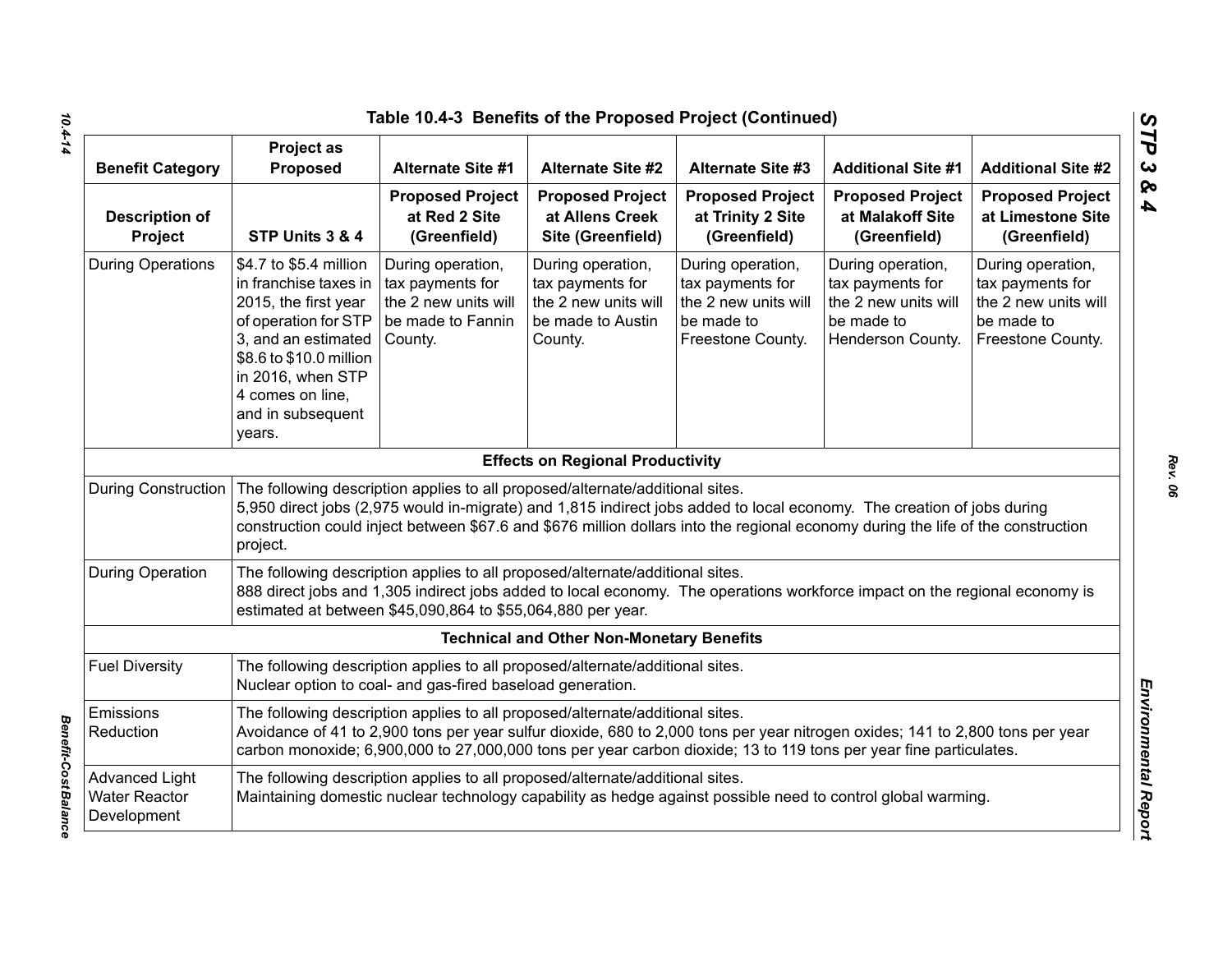| Category              | <b>Alternate Site #1</b>       | <b>Alternate Site #2</b>                             | <b>Alternate Site #3</b>     | <b>Additional Site #1</b>                      | <b>Additional Site #2</b>     |  |
|-----------------------|--------------------------------|------------------------------------------------------|------------------------------|------------------------------------------------|-------------------------------|--|
|                       | <b>Proposed Project at</b>     |                                                      | <b>Proposed Project at</b>   | <b>Proposed Project at</b>                     | <b>Proposed Project at</b>    |  |
| <b>Description of</b> | <b>Proposed Project at</b>     | <b>Allens Creek Site</b>                             | <b>Trinity 2 Site</b>        | <b>Malakoff Site</b>                           | <b>Limestone Site</b>         |  |
| Project               | <b>Red 2 Site (Greenfield)</b> | (Greenfield)                                         | (Greenfield)                 | (Greenfield)                                   | (Greenfield)                  |  |
|                       |                                |                                                      | <b>Construction-Related</b>  |                                                |                               |  |
| Land Use              | Adverse Impact-                | Adverse Impact-                                      | Adverse Impact-              | Adverse Impact-                                | Adverse Impact-               |  |
|                       | Approximately 2,500 acres      | Approximately 10,300 acres Approximately 2,500 acres |                              | Approximately 3,100 acres                      | Approximately 4,000 acres     |  |
|                       | of the site would be           | of the site would be                                 | of the site would be         | of the site would be                           | of the site would be          |  |
|                       | disturbed during               | disturbed during                                     | disturbed during             | disturbed during                               | disturbed during              |  |
|                       | construction (including        | construction. This includes                          | construction (including      | construction (including                        | construction (including       |  |
|                       | construction of a cooling      | 9,500 acres (cumulative) for                         | construction of a cooling    | construction of a cooling                      | construction of a cooling     |  |
|                       | reservoir up to 1,700-acres    | a cooling water reservoir to                         | reservoir up to 1,700-acres  | reservoir up to 2,300-acres                    | reservoir up to 3,200-acres   |  |
|                       | in size, based on existing     | support the nuclear plant                            | in size, based on existing   | in size, based on existing                     | in size, based on existing    |  |
|                       | topography).                   | combined with a water                                | topography).                 | topography).                                   | topography).                  |  |
|                       | Land devoted to                | supply reservoir currently                           | Land devoted to              | Land devoted to                                | Land devoted to               |  |
|                       | construction of access         | planned for the same                                 | construction of access       | construction of access                         | construction of makeup        |  |
|                       | roads (20 acres), rail spur    | location by the Brazos River                         | roads (27 acres), rail spur  | roads (29 acres), rail spur                    | water intake line (582 acres) |  |
|                       | line (26 acres), and makeup    | Authority to supply future                           | line (120 acres), and        | line (16 acres), and makeup                    | would not be available for    |  |
|                       | water intake line (35 acres)   | water supply needs of the                            | makeup water intake line     | water intake line (42 acres)                   | other uses.                   |  |
|                       | would not be available for     | City of Houston; the                                 | (36 acres), would not be     | would not be available for                     | Mitigation Measure -          |  |
|                       | other uses.                    | proposed reservoir size is                           | available for other uses.    | other uses.                                    | Comply with applicable        |  |
|                       | Mitigation Measure -           | based in part on existing                            | Mitigation Measure -         | Mitigation Measure -                           | laws, regulations, zoning     |  |
|                       | Comply with applicable         | topography.                                          | Comply with applicable       | Comply with applicable                         | and permit requirements       |  |
|                       | laws, regulations, zoning      | Land devoted to                                      | laws, regulations, zoning    | laws, regulations, zoning                      | and use good engineering      |  |
|                       | and permit requirements        | construction of access                               | and permit requirements      | and permit requirements                        | construction practices (Best  |  |
|                       |                                |                                                      |                              |                                                |                               |  |
|                       | and use good engineering       | roads (11 acres), rail spur                          | and use good engineering     | and use good engineering                       | Management Practices or       |  |
|                       | construction practices (Best   | line (5 acres), and makeup                           | construction practices (Best | construction practices (Best   BMP). Implement |                               |  |
|                       | Management Practices or        | water intake line (36 acres)                         | Management Practices or      | Management Practices or                        | environmental controls        |  |
|                       | BMP). Implement                | would not be available for                           | BMP). Implement              | BMP). Implement                                | required in a Stormwater      |  |
|                       | environmental controls         | other uses.                                          | environmental controls       | environmental controls                         | Pollution Protection Plan     |  |
|                       | required in a Stormwater       | Mitigation Measure -                                 | required in a Stormwater     | required in a Stormwater                       | (SWPPP) such as weekly        |  |
|                       | Pollution Protection Plan      | Comply with applicable                               | Pollution Protection Plan    | Pollution Protection Plan                      | compliance inspections,       |  |
|                       | (SWPPP) such as weekly         | laws, regulations, zoning                            | (SWPPP) such as weekly       | (SWPPP) such as weekly                         | documentation of runoff       |  |
|                       | compliance inspections,        | and permit requirements                              | compliance inspections,      | compliance inspections,                        | controls, etc. Restrict       |  |
|                       | documentation of runoff        | and use good engineering                             | documentation of runoff      | documentation of runoff                        | construction to designated    |  |
|                       | controls, etc. Restrict        | construction practices (Best                         | controls, etc. Restrict      | controls, etc. Restrict                        | areas within the site. Re-    |  |

10.4-15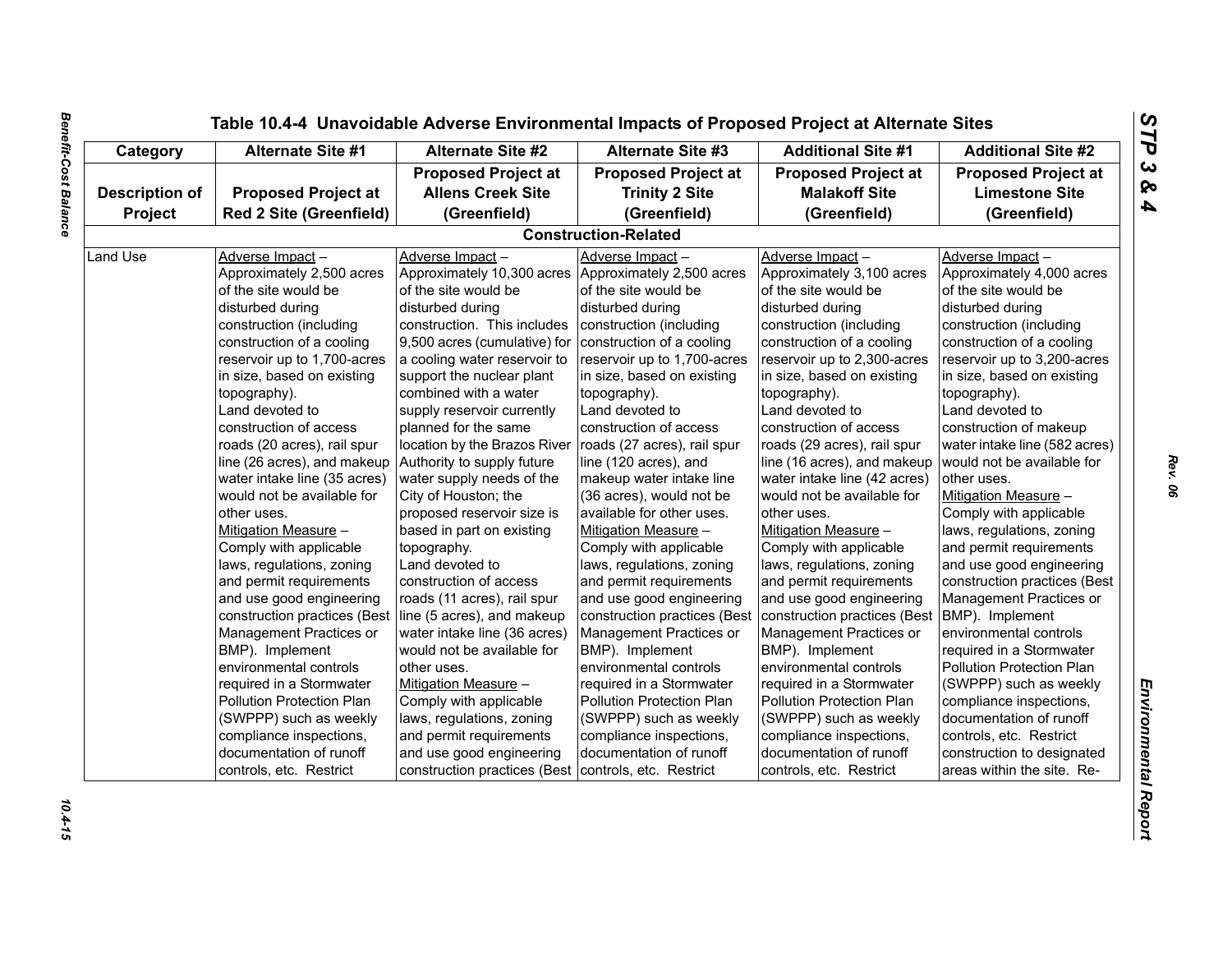| Category                       | <b>Alternate Site #1</b>                                                                                                                                                                                                                                                                                                                                                                                                                                                                                                                                          | <b>Alternate Site #2</b>                                                                                                                                                                                                                                                                                                                                                                                                                                                                                                                                       | Alternate Site #3                                                                                                                                                                                                                                                                                                                                                                                                                                                                                                                                                     | <b>Additional Site #1</b>                                                                                                                                                                                                                                                                                                                                                                                                                                                                                                                                         | <b>Additional Site #2</b>                                                                                                                                                                                                                                                                                                                                                                                                                                                                                                                                            |
|--------------------------------|-------------------------------------------------------------------------------------------------------------------------------------------------------------------------------------------------------------------------------------------------------------------------------------------------------------------------------------------------------------------------------------------------------------------------------------------------------------------------------------------------------------------------------------------------------------------|----------------------------------------------------------------------------------------------------------------------------------------------------------------------------------------------------------------------------------------------------------------------------------------------------------------------------------------------------------------------------------------------------------------------------------------------------------------------------------------------------------------------------------------------------------------|-----------------------------------------------------------------------------------------------------------------------------------------------------------------------------------------------------------------------------------------------------------------------------------------------------------------------------------------------------------------------------------------------------------------------------------------------------------------------------------------------------------------------------------------------------------------------|-------------------------------------------------------------------------------------------------------------------------------------------------------------------------------------------------------------------------------------------------------------------------------------------------------------------------------------------------------------------------------------------------------------------------------------------------------------------------------------------------------------------------------------------------------------------|----------------------------------------------------------------------------------------------------------------------------------------------------------------------------------------------------------------------------------------------------------------------------------------------------------------------------------------------------------------------------------------------------------------------------------------------------------------------------------------------------------------------------------------------------------------------|
|                                |                                                                                                                                                                                                                                                                                                                                                                                                                                                                                                                                                                   | <b>Proposed Project at</b>                                                                                                                                                                                                                                                                                                                                                                                                                                                                                                                                     | <b>Proposed Project at</b>                                                                                                                                                                                                                                                                                                                                                                                                                                                                                                                                            | <b>Proposed Project at</b>                                                                                                                                                                                                                                                                                                                                                                                                                                                                                                                                        | <b>Proposed Project at</b>                                                                                                                                                                                                                                                                                                                                                                                                                                                                                                                                           |
| <b>Description of</b>          | <b>Proposed Project at</b>                                                                                                                                                                                                                                                                                                                                                                                                                                                                                                                                        | <b>Allens Creek Site</b>                                                                                                                                                                                                                                                                                                                                                                                                                                                                                                                                       | <b>Trinity 2 Site</b>                                                                                                                                                                                                                                                                                                                                                                                                                                                                                                                                                 | <b>Malakoff Site</b>                                                                                                                                                                                                                                                                                                                                                                                                                                                                                                                                              | <b>Limestone Site</b>                                                                                                                                                                                                                                                                                                                                                                                                                                                                                                                                                |
| Project                        | <b>Red 2 Site (Greenfield)</b>                                                                                                                                                                                                                                                                                                                                                                                                                                                                                                                                    | (Greenfield)                                                                                                                                                                                                                                                                                                                                                                                                                                                                                                                                                   | (Greenfield)                                                                                                                                                                                                                                                                                                                                                                                                                                                                                                                                                          | (Greenfield)                                                                                                                                                                                                                                                                                                                                                                                                                                                                                                                                                      | (Greenfield)                                                                                                                                                                                                                                                                                                                                                                                                                                                                                                                                                         |
| <b>Land Use</b><br>(continued) | construction to designated<br>areas within the site. Re-<br>contour and re-vegetate<br>land used for temporary<br>construction purposes.<br>Identify and avoid wetlands<br>to the extent possible<br>(although no high quality<br>wetlands were identified on<br>the site). Install fencing<br>around wetlands during<br>construction to protect<br>against inadvertent<br>excursion into the area.<br>Stabilize and contour<br>permanently disturbed<br>locations in accordance with<br>design specifications.<br>Unavoidable Adverse<br>Environmental Impacts - | Management Practices or<br>BMP). Implement<br>environmental controls<br>required in a Stormwater<br>Pollution Protection Plan<br>(SWPPP) such as weekly<br>compliance inspections,<br>documentation of runoff<br>controls, etc. Restrict<br>construction to designated<br>areas within the site. Re-<br>contour and re-vegetate<br>land used for temporary<br>construction purposes.<br>Identify and avoid wetlands<br>to the extent possible (high<br>quality wetlands would be<br>affected by reservoir<br>construction). Install<br>fencing around wetlands | construction to designated<br>areas within the site. Re-<br>contour and re-vegetate<br>land used for temporary<br>construction purposes.<br>Identify and avoid wetlands<br>to the extent possible (high<br>quality wetlands would be<br>impacted by reservoir<br>construction). Install<br>fencing around wetlands<br>during construction to<br>protect against inadvertent<br>excursion into the area.<br>Stabilize and contour<br>permanently disturbed<br>locations in accordance with<br>design specifications.<br>Unavoidable Adverse<br>Environmental Impacts - | construction to designated<br>areas within the site. Re-<br>contour and re-vegetate<br>land used for temporary<br>construction purposes.<br>Identify and avoid wetlands<br>to the extent possible<br>(although no high quality<br>wetlands were identified on<br>the site). Install fencing<br>around wetlands during<br>construction to protect<br>against inadvertent<br>excursion into the area.<br>Stabilize and contour<br>permanently disturbed<br>locations in accordance with<br>design specifications.<br>Unavoidable Adverse<br>Environmental Impacts - | contour and re-vegetate<br>land used for temporary<br>construction purposes.<br>Identify and avoid wetlands<br>to the extent possible<br>(although no high quality<br>wetlands were identified on<br>the site). Install fencing<br>around wetlands during<br>construction to protect<br>against inadvertent<br>excursion into the area.<br>Stabilize and contour<br>permanently disturbed<br>locations in accordance with<br>design specifications.<br>Unavoidable Adverse<br><b>Environmental Impacts -</b><br>Areas within the exclusion<br>zone would be excluded |
|                                | Areas within the exclusion<br>zone would be excluded<br>from future agricultural and<br>recreational use. Small to<br>moderate unavoidable<br>adverse impacts would be<br>expected during<br>construction of the plant.                                                                                                                                                                                                                                                                                                                                           | during construction to<br>protect against inadvertent<br>excursion into the area.<br>Stabilize and contour<br>permanently disturbed<br>locations in accordance with<br>design specifications.<br>Unavoidable Adverse<br>Environmental Impacts -<br>Areas within the exclusion<br>zone (if necessary) would<br>be excluded from future<br>agricultural and recreational                                                                                                                                                                                         | Areas within the exclusion<br>zone would be excluded<br>from future agricultural and<br>recreational use. Small to<br>moderate unavoidable<br>adverse impacts would be<br>expected during<br>construction of the plant.                                                                                                                                                                                                                                                                                                                                               | Areas within the exclusion<br>zone would be excluded<br>from future agricultural and<br>recreational use. Small to<br>moderate unavoidable<br>adverse impacts would be<br>expected during<br>construction of the plant,<br>depending on final size of<br>reservoir and extent to<br>which forested areas are<br>affected.                                                                                                                                                                                                                                         | from future agricultural and<br>recreational use. Small<br>unavoidable adverse<br>impacts would be expected<br>during construction within<br>immediate site footprint<br>(since most of area has<br>been previously disturbed);<br>small to moderate adverse<br>impacts at reservoir site<br>depending on final size of<br>reservoir and extent to<br>which forested areas are                                                                                                                                                                                       |

**Benefit-Cost Balance**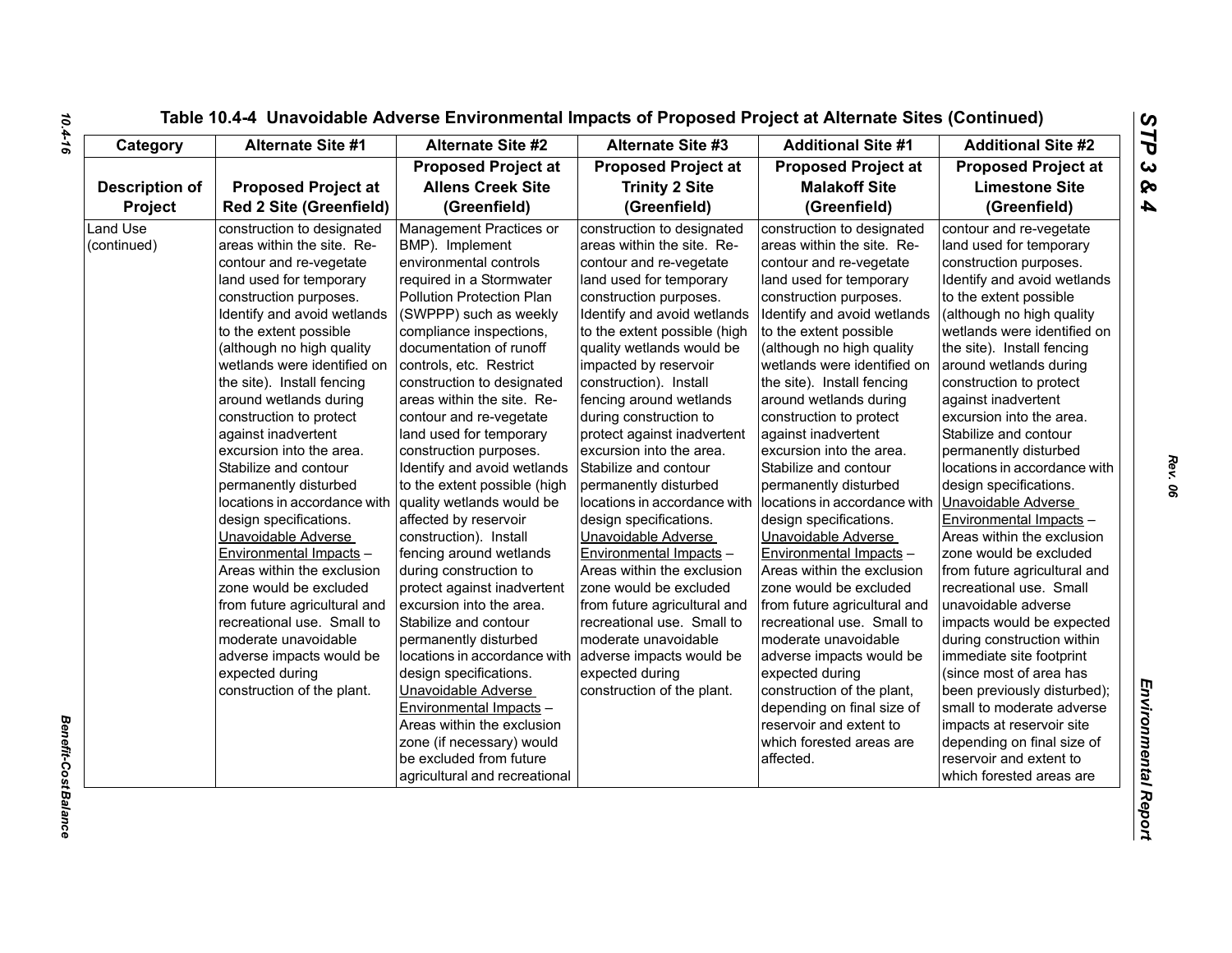$10.4 - 17$ 

| Category                                | <b>Alternate Site #1</b>                                                                                                                                                                                                                                                                                                                                                                                                                                                                                                                                                                                                                                                                                                           | <b>Alternate Site #2</b>                                                                                                                                                                                                                                                                                                                                                                                                                                                                                                                                                                                                                                                                 | <b>Alternate Site #3</b>                                                                                                                                                                                                                                                                                                                                                                                                                                                                                                                                                                                                                                                                   | <b>Additional Site #1</b>                                                                                                                                                                                                                                                                                                                                                                                                                                                                                                                                                                                                                                                                                  | <b>Additional Site #2</b>                                                                                                                                                                                                                                                                                                                                                                                                                                                                                                                                                                                                                                                                                                    |
|-----------------------------------------|------------------------------------------------------------------------------------------------------------------------------------------------------------------------------------------------------------------------------------------------------------------------------------------------------------------------------------------------------------------------------------------------------------------------------------------------------------------------------------------------------------------------------------------------------------------------------------------------------------------------------------------------------------------------------------------------------------------------------------|------------------------------------------------------------------------------------------------------------------------------------------------------------------------------------------------------------------------------------------------------------------------------------------------------------------------------------------------------------------------------------------------------------------------------------------------------------------------------------------------------------------------------------------------------------------------------------------------------------------------------------------------------------------------------------------|--------------------------------------------------------------------------------------------------------------------------------------------------------------------------------------------------------------------------------------------------------------------------------------------------------------------------------------------------------------------------------------------------------------------------------------------------------------------------------------------------------------------------------------------------------------------------------------------------------------------------------------------------------------------------------------------|------------------------------------------------------------------------------------------------------------------------------------------------------------------------------------------------------------------------------------------------------------------------------------------------------------------------------------------------------------------------------------------------------------------------------------------------------------------------------------------------------------------------------------------------------------------------------------------------------------------------------------------------------------------------------------------------------------|------------------------------------------------------------------------------------------------------------------------------------------------------------------------------------------------------------------------------------------------------------------------------------------------------------------------------------------------------------------------------------------------------------------------------------------------------------------------------------------------------------------------------------------------------------------------------------------------------------------------------------------------------------------------------------------------------------------------------|
| <b>Description of</b><br><b>Project</b> | <b>Proposed Project at</b><br><b>Red 2 Site (Greenfield)</b>                                                                                                                                                                                                                                                                                                                                                                                                                                                                                                                                                                                                                                                                       | <b>Proposed Project at</b><br><b>Allens Creek Site</b><br>(Greenfield)                                                                                                                                                                                                                                                                                                                                                                                                                                                                                                                                                                                                                   | <b>Proposed Project at</b><br><b>Trinity 2 Site</b><br>(Greenfield)                                                                                                                                                                                                                                                                                                                                                                                                                                                                                                                                                                                                                        | <b>Proposed Project at</b><br><b>Malakoff Site</b><br>(Greenfield)                                                                                                                                                                                                                                                                                                                                                                                                                                                                                                                                                                                                                                         | <b>Proposed Project at</b><br><b>Limestone Site</b><br>(Greenfield)                                                                                                                                                                                                                                                                                                                                                                                                                                                                                                                                                                                                                                                          |
| Land Use<br>(continued)                 |                                                                                                                                                                                                                                                                                                                                                                                                                                                                                                                                                                                                                                                                                                                                    | use. Moderate to large<br>unavoidable adverse<br>impacts would be expected<br>during construction of the<br>plant (considering<br>cumulative impacts from<br>planned construction of<br>water supply reservoir at<br>same location).                                                                                                                                                                                                                                                                                                                                                                                                                                                     |                                                                                                                                                                                                                                                                                                                                                                                                                                                                                                                                                                                                                                                                                            |                                                                                                                                                                                                                                                                                                                                                                                                                                                                                                                                                                                                                                                                                                            | affected.                                                                                                                                                                                                                                                                                                                                                                                                                                                                                                                                                                                                                                                                                                                    |
| Land Use<br>(Transmission)              | Adverse Impact - Three<br>new 345-kilovolt<br>transmission lines would be<br>required in a new 200-foot<br>wide corridor. Construction<br>of new transmission line<br>corridor (120 acres) would<br>occur in an area consisting<br>primarily of pasture and<br>crops.<br>Mitigation Measure - Where   possible select corridors<br>possible select corridors<br>that follow existing rights-of-<br>way. Avoid impacts to<br>streams, ponds, reservoirs<br>and wetlands. If required,<br>conduct siting study that<br>takes into account<br>environmental impacts.<br>Incorporate<br>recommendations of federal<br>and state agencies into<br>route selection decisions.<br>Route new corridors to<br>avoid state or federal parks, | Adverse Impact - Three<br>new 345-kilovolt<br>Itransmission lines would be<br>required, each in a new<br>200-foot wide corridor.<br>Construction of new<br>transmission line corridors<br>(2,060 acres) would be<br>required.<br>Mitigation Measure - Where   and woodland.<br>that follow existing rights-of-<br>way. Avoid impacts to<br>streams, ponds, reservoirs<br>and wetlands. If required,<br>conduct siting study that<br>takes into account<br>environmental impacts.<br>Incorporate<br>recommendations of federal<br>and state agencies into<br>route selections. Site new<br>corridors to avoid state or<br>federal parks, and critical or<br>sensitive habitats or species | Adverse Impact - Three<br>new 345-kilovolt<br>transmission lines would be<br>required in a new 200-foot<br>wide corridor. Construction<br>of new transmission line<br>corridor (120 acres) would<br>occur in area consisting<br>primarily of open pasture<br>Mitigation Measure - Where<br>possible select corridors<br>that follow existing rights-of-<br>way. Avoid impacts to<br>streams, ponds, reservoirs<br>and wetlands. If required,<br>conduct siting study that<br>takes into account<br>environmental impacts.<br>Incorporate<br>recommendations of federal<br>and state agencies into<br>route selection decisions.<br>Route new corridors to<br>avoid state or federal parks, | Adverse Impact - Three<br>new 345-kilovolt<br>transmission lines would be<br>required, each in a new<br>200-foot wide corridor.<br>Construction of new<br>transmission line corridors<br>(total of 970 acres) would<br>require new right-of-way,<br>and would occur in an area<br>consisting primarily of<br>farmland and woodlands.<br>Mitigation Measure - Where<br>possible select corridors<br>that follow existing rights-of-<br>way. Avoid impacts to<br>streams, ponds, reservoirs<br>and wetlands. If required,<br>conduct siting study that<br>takes into account<br>environmental impacts.<br>Incorporate<br>recommendations of federal<br>and state agencies into<br>route selection decisions. | Adverse Impact - Three<br>new 345-kilovolt<br>transmission lines would be<br>required in a new 200-foot<br>wide corridor. Construction<br>of new transmission lines<br>corridors (total of 24 acres)<br>would be required.<br>Mitigation Measure - The<br>proposed site is<br>approximately 1 mile east of<br>the existing Limestone<br>power plant where multiple<br>345 kV connections exist.<br>Once at the Limestone<br>plant, it is assumed that the<br>lines could parallel existing<br>ROW (with potential need<br>for expansion). Minimal<br>impact given the short<br>distance between site and<br>transmission tie-in, and area<br>has been previously<br>disturbed. Additional siting<br>study not expected to be |

*Rev. 06*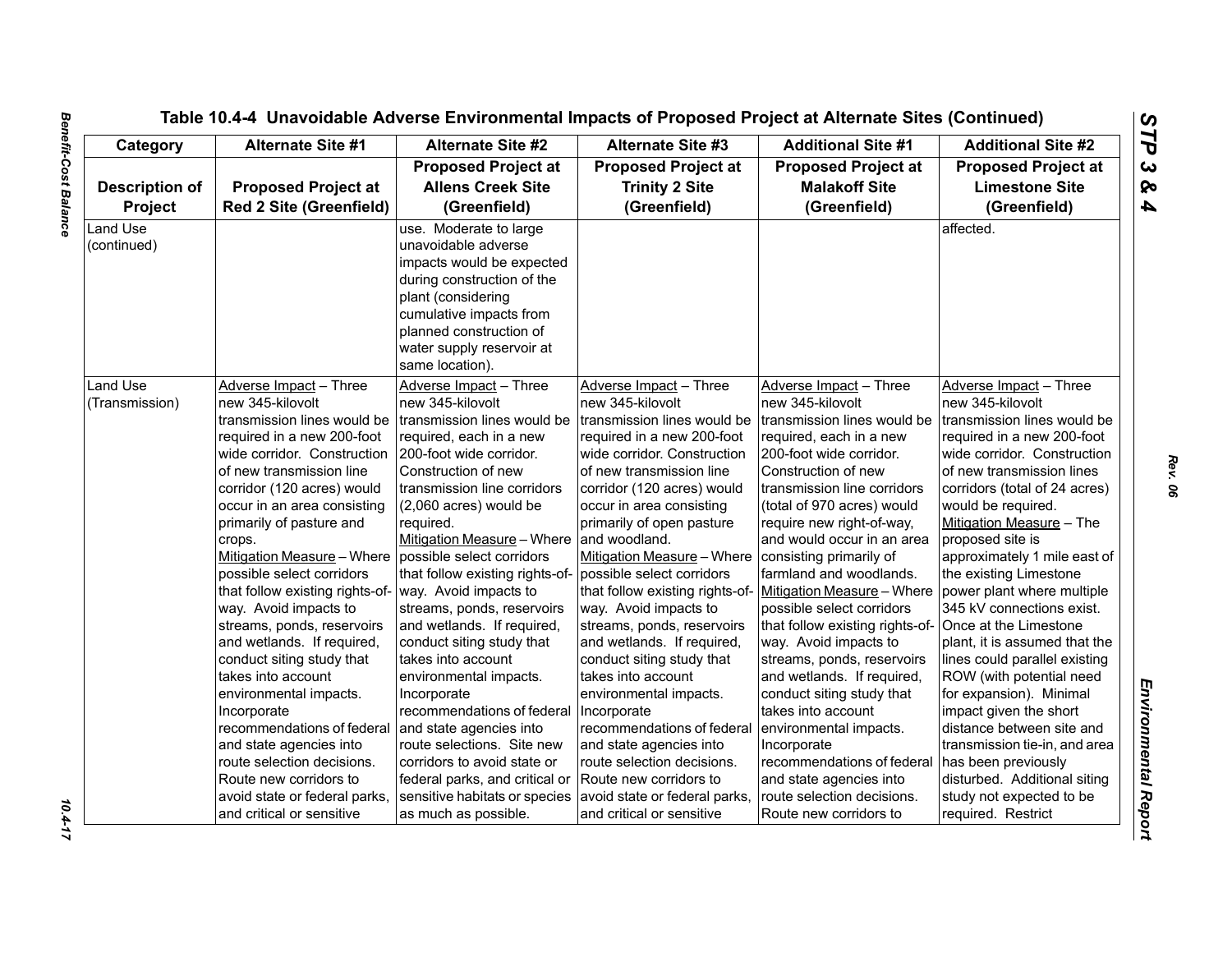| Table 10.4-4 Unavoidable Adverse Environmental Impacts of Proposed Project at Alternate Sites (Continued) |  |  |  |
|-----------------------------------------------------------------------------------------------------------|--|--|--|
|-----------------------------------------------------------------------------------------------------------|--|--|--|

| Category                                         | <b>Alternate Site #1</b>                                                                                                                                                                                                                                                                                                                                                                                                                                                                                                                                                                       | <b>Alternate Site #2</b>                                                                                                                                                                                                                                                                                                                                                                                                                                                                                                               | <b>Alternate Site #3</b>                                                                                                                                                                                                                                                                                                                                                                                                                                                                                                                                                                | <b>Additional Site #1</b>                                                                                                                                                                                                                                                                                                                                                                                                                                                                                                                                                                                                                                                                                                                               | <b>Additional Site #2</b>                                                                                                                                                                                                                                                                                                                                                                                                                                                                                                                                                                                            |
|--------------------------------------------------|------------------------------------------------------------------------------------------------------------------------------------------------------------------------------------------------------------------------------------------------------------------------------------------------------------------------------------------------------------------------------------------------------------------------------------------------------------------------------------------------------------------------------------------------------------------------------------------------|----------------------------------------------------------------------------------------------------------------------------------------------------------------------------------------------------------------------------------------------------------------------------------------------------------------------------------------------------------------------------------------------------------------------------------------------------------------------------------------------------------------------------------------|-----------------------------------------------------------------------------------------------------------------------------------------------------------------------------------------------------------------------------------------------------------------------------------------------------------------------------------------------------------------------------------------------------------------------------------------------------------------------------------------------------------------------------------------------------------------------------------------|---------------------------------------------------------------------------------------------------------------------------------------------------------------------------------------------------------------------------------------------------------------------------------------------------------------------------------------------------------------------------------------------------------------------------------------------------------------------------------------------------------------------------------------------------------------------------------------------------------------------------------------------------------------------------------------------------------------------------------------------------------|----------------------------------------------------------------------------------------------------------------------------------------------------------------------------------------------------------------------------------------------------------------------------------------------------------------------------------------------------------------------------------------------------------------------------------------------------------------------------------------------------------------------------------------------------------------------------------------------------------------------|
| <b>Description of</b><br>Project                 | <b>Proposed Project at</b><br><b>Red 2 Site (Greenfield)</b>                                                                                                                                                                                                                                                                                                                                                                                                                                                                                                                                   | <b>Proposed Project at</b><br><b>Allens Creek Site</b><br>(Greenfield)                                                                                                                                                                                                                                                                                                                                                                                                                                                                 | <b>Proposed Project at</b><br><b>Trinity 2 Site</b><br>(Greenfield)                                                                                                                                                                                                                                                                                                                                                                                                                                                                                                                     | <b>Proposed Project at</b><br><b>Malakoff Site</b><br>(Greenfield)                                                                                                                                                                                                                                                                                                                                                                                                                                                                                                                                                                                                                                                                                      | <b>Proposed Project at</b><br><b>Limestone Site</b><br>(Greenfield)                                                                                                                                                                                                                                                                                                                                                                                                                                                                                                                                                  |
| <b>Land Use</b><br>(Transmission)<br>(continued) | habitats or species as much<br>as possible. Restrict<br>construction activities to<br>transmission corridors and<br>access roads. Before site<br>disturbance, conduct<br>archaeological and<br>ecological surveys and<br>determine site-specific<br>erosion control measures.<br>Comply with all applicable<br>laws, regulations, permits,<br>zoning requirements, good<br>engineering, environmental<br>management, and<br>construction practices.<br>Unavoidable Adverse<br>Environmental Impacts -<br>Small unavoidable adverse<br>impacts of new transmission   use.<br>lines on land use. | Restrict construction<br>activities to transmission<br>corridors and access roads.<br>Before site disturbance,<br>conduct archaeological and<br>ecological surveys and<br>determine site-specific<br>erosion control measures.<br>Comply with all applicable<br>laws, regulations, permits,<br>zoning requirements, good<br>engineering, environmental<br>management, and<br>construction practices.<br>Unavoidable Adverse<br>Environmental Impacts -<br>Moderate unavoidable<br>adverse impacts of new<br>transmission lines on land | habitats or species as much<br>as possible. Restrict<br>construction activities to<br>transmission corridors and<br>access roads. Before site<br>disturbance, conduct<br>archaeological and<br>ecological surveys and<br>determine site-specific<br>erosion control measures.<br>Comply with all applicable<br>laws, regulations, permits,<br>zoning requirements, good<br>engineering, environmental<br>management, and<br>construction practices.<br>Unavoidable Adverse<br>Environmental Impacts -<br>Small unavoidable adverse<br>impacts of new transmission<br>lines on land use. | avoid state or federal parks,<br>and critical or sensitive<br>habitats or species as much<br>as possible. Restrict<br>construction activities to<br>transmission corridors and<br>access roads. Before site<br>disturbance, conduct<br>archaeological and<br>ecological surveys and<br>determine site-specific<br>erosion control measures.<br>Comply with all applicable<br>laws, regulations, permits,<br>zoning requirements, good<br>engineering, environmental<br>management, and<br>construction practices.<br>Unavoidable Adverse<br>Environmental Impacts -<br>Moderate unavoidable<br>adverse impacts of new<br>transmission lines on land<br>use, based on assumption<br>that portion would be in<br>previously undisturbed<br>rights-of-way. | construction activities to<br>transmission corridors and<br>access roads. Sensitive<br>resources not expected to<br>be found within the<br>corridors; however, before<br>site disturbance, conduct<br>archaeological and<br>ecological surveys and<br>determine site-specific<br>erosion control measures.<br>Comply with all applicable<br>laws, regulations, permits,<br>zoning requirements, good<br>engineering, environmental<br>management, and<br>construction practices.<br>Unavoidable Adverse<br>Environmental Impacts -<br>Small unavoidable adverse<br>impacts of new transmission<br>lines on land use. |
| Land Use (Waste<br>Management)                   |                                                                                                                                                                                                                                                                                                                                                                                                                                                                                                                                                                                                | The following description applies to all alternate/additional sites.<br>Mitigation Measure - Use waste minimization to reduce volume of debris.<br>construction debris and would not be available for disposal of other wastes.                                                                                                                                                                                                                                                                                                        | Adverse Impact - Construction debris would be disposed in onsite and/or offsite landfills.<br>Unavoidable Adverse Environmental Impacts - Small unavoidable adverse impacts to land use. Landfill space would be consumed for disposal of                                                                                                                                                                                                                                                                                                                                               |                                                                                                                                                                                                                                                                                                                                                                                                                                                                                                                                                                                                                                                                                                                                                         |                                                                                                                                                                                                                                                                                                                                                                                                                                                                                                                                                                                                                      |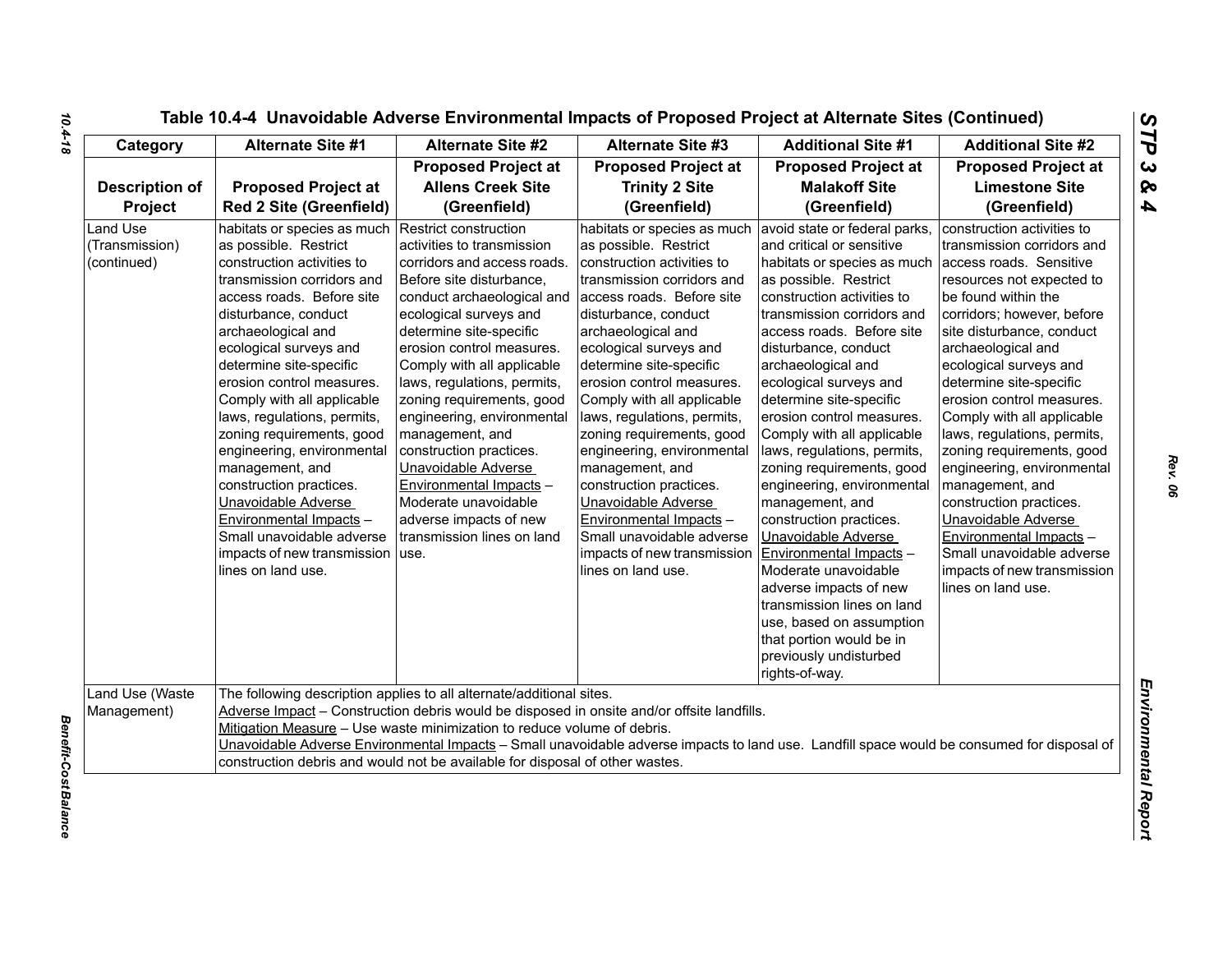| <b>Proposed Project at</b><br><b>Proposed Project at</b><br><b>Proposed Project at</b><br><b>Proposed Project at</b><br><b>Allens Creek Site</b><br><b>Trinity 2 Site</b><br><b>Limestone Site</b><br><b>Proposed Project at</b><br><b>Malakoff Site</b><br><b>Description of</b><br><b>Red 2 Site (Greenfield)</b><br>(Greenfield)<br>(Greenfield)<br>(Greenfield)<br>(Greenfield)<br><b>Project</b><br>Land Use (Cultural<br>The following description applies to all alternate/additional sites.<br>Adverse Impact - Potential to disturb buried historic, archaeological, or paleontological resources.<br>Resources)<br>Mitigation Measure – Consult State Historic Preservation Officer. Before site disturbance, conduct archaeological surveys. Develop and<br>implement procedures that include actions to protect or recover cultural, historic, or paleontological resources.<br>Unavoidable Adverse Environmental Impacts - Potential for destruction of unanticipated historic, cultural, or paleontological resources. Small<br>unavoidable adverse impacts to cultural resources from construction.<br>Hydrology and<br>The following description applies to all alternate/additional sites.<br>Adverse Impact - Construction would require up to approximately 600 gpm (normalized) of groundwater for use during construction.<br>Water Use<br>Mitigation Measure - Comply with applicable water rights requirements, laws, regulations, and permit requirements. Practice water conservation<br>as practical. No other measures or controls would be necessary.<br>Unavoidable Adverse Environmental Impacts - Small unavoidable adverse impacts.<br>Adverse Impact - Install excavation dewatering wells for use during construction.<br>Mitigation Measure - Install drainage system to divert dewatering runoff to settling basin before discharge through a permitted TPDES outfall.<br>Follow best management practices for erosion control.<br>Unavoidable Adverse Environmental Impacts - Small unavoidable adverse impacts.<br>Adverse Impact - Construction along river banks or stream banks could introduce sediments into waterways.<br>Mitigation Measure - Develop and implement a construction Storm Water Pollution Prevention Plan (SWPPP); conduct monitoring as required by<br>the storm water general permit. Stabilize upslope areas and adjacent to shoreline construction sites with erosion control devices and after<br>construction, re-seed the areas. | Category | <b>Alternate Site #1</b> | <b>Alternate Site #2</b> | <b>Alternate Site #3</b> | <b>Additional Site #1</b> | <b>Additional Site #2</b> |
|-----------------------------------------------------------------------------------------------------------------------------------------------------------------------------------------------------------------------------------------------------------------------------------------------------------------------------------------------------------------------------------------------------------------------------------------------------------------------------------------------------------------------------------------------------------------------------------------------------------------------------------------------------------------------------------------------------------------------------------------------------------------------------------------------------------------------------------------------------------------------------------------------------------------------------------------------------------------------------------------------------------------------------------------------------------------------------------------------------------------------------------------------------------------------------------------------------------------------------------------------------------------------------------------------------------------------------------------------------------------------------------------------------------------------------------------------------------------------------------------------------------------------------------------------------------------------------------------------------------------------------------------------------------------------------------------------------------------------------------------------------------------------------------------------------------------------------------------------------------------------------------------------------------------------------------------------------------------------------------------------------------------------------------------------------------------------------------------------------------------------------------------------------------------------------------------------------------------------------------------------------------------------------------------------------------------------------------------------------------------------------------------------------------------------------------------------------------------------------------------------------|----------|--------------------------|--------------------------|--------------------------|---------------------------|---------------------------|
|                                                                                                                                                                                                                                                                                                                                                                                                                                                                                                                                                                                                                                                                                                                                                                                                                                                                                                                                                                                                                                                                                                                                                                                                                                                                                                                                                                                                                                                                                                                                                                                                                                                                                                                                                                                                                                                                                                                                                                                                                                                                                                                                                                                                                                                                                                                                                                                                                                                                                                     |          |                          |                          |                          |                           |                           |
|                                                                                                                                                                                                                                                                                                                                                                                                                                                                                                                                                                                                                                                                                                                                                                                                                                                                                                                                                                                                                                                                                                                                                                                                                                                                                                                                                                                                                                                                                                                                                                                                                                                                                                                                                                                                                                                                                                                                                                                                                                                                                                                                                                                                                                                                                                                                                                                                                                                                                                     |          |                          |                          |                          |                           |                           |
|                                                                                                                                                                                                                                                                                                                                                                                                                                                                                                                                                                                                                                                                                                                                                                                                                                                                                                                                                                                                                                                                                                                                                                                                                                                                                                                                                                                                                                                                                                                                                                                                                                                                                                                                                                                                                                                                                                                                                                                                                                                                                                                                                                                                                                                                                                                                                                                                                                                                                                     |          |                          |                          |                          |                           |                           |
|                                                                                                                                                                                                                                                                                                                                                                                                                                                                                                                                                                                                                                                                                                                                                                                                                                                                                                                                                                                                                                                                                                                                                                                                                                                                                                                                                                                                                                                                                                                                                                                                                                                                                                                                                                                                                                                                                                                                                                                                                                                                                                                                                                                                                                                                                                                                                                                                                                                                                                     |          |                          |                          |                          |                           |                           |
|                                                                                                                                                                                                                                                                                                                                                                                                                                                                                                                                                                                                                                                                                                                                                                                                                                                                                                                                                                                                                                                                                                                                                                                                                                                                                                                                                                                                                                                                                                                                                                                                                                                                                                                                                                                                                                                                                                                                                                                                                                                                                                                                                                                                                                                                                                                                                                                                                                                                                                     |          |                          |                          |                          |                           |                           |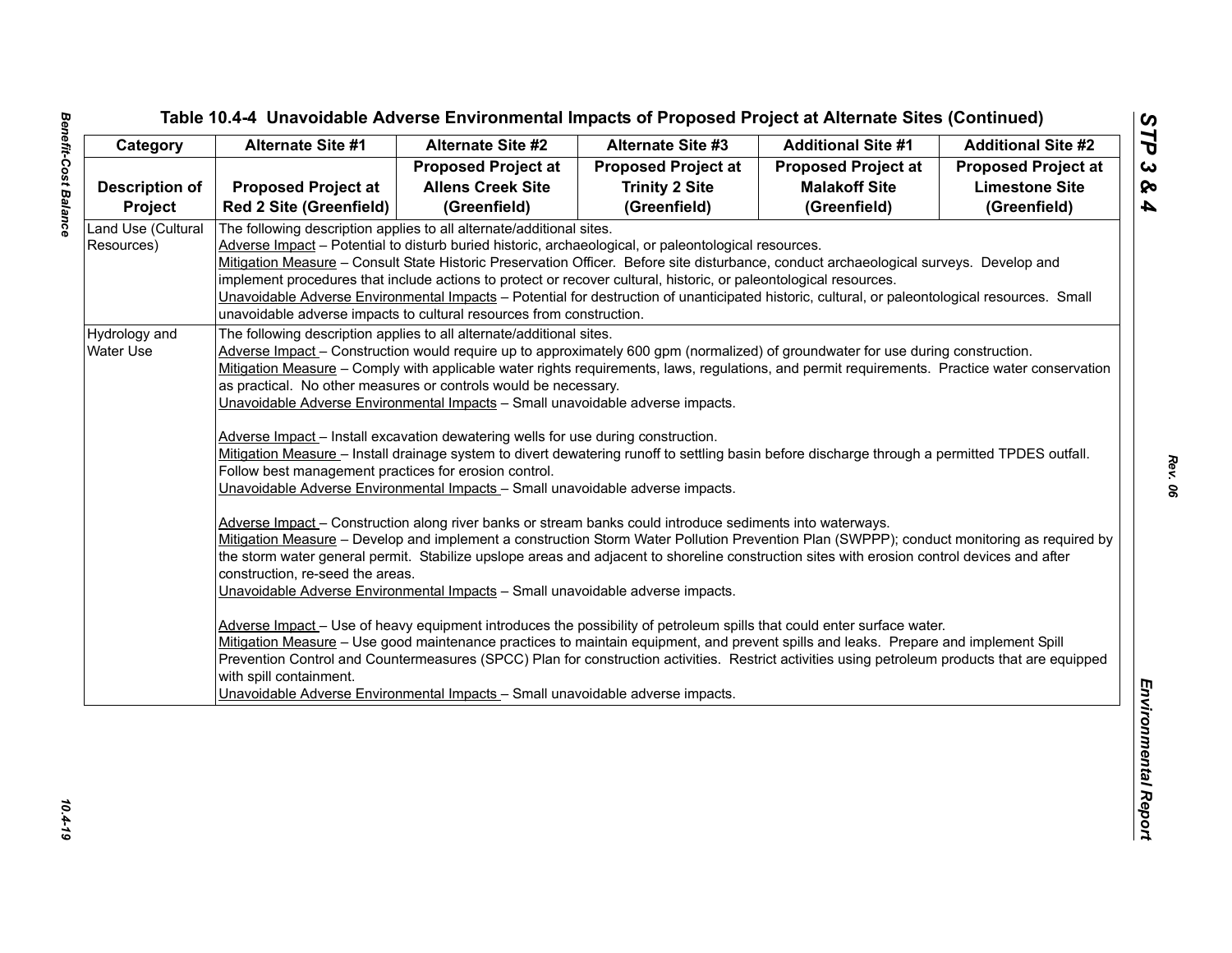| Category               | <b>Alternate Site #1</b>       | <b>Alternate Site #2</b>      | <b>Alternate Site #3</b>                          | <b>Additional Site #1</b>     | <b>Additional Site #2</b>     |
|------------------------|--------------------------------|-------------------------------|---------------------------------------------------|-------------------------------|-------------------------------|
|                        |                                | <b>Proposed Project at</b>    | <b>Proposed Project at</b>                        | <b>Proposed Project at</b>    | <b>Proposed Project at</b>    |
| <b>Description of</b>  | <b>Proposed Project at</b>     | <b>Allens Creek Site</b>      | <b>Trinity 2 Site</b>                             | <b>Malakoff Site</b>          | <b>Limestone Site</b>         |
| Project                | <b>Red 2 Site (Greenfield)</b> | (Greenfield)                  | (Greenfield)                                      | (Greenfield)                  | (Greenfield)                  |
| <b>Aquatic Ecology</b> | Adverse Impact - Reservoir     | Adverse Impact - Reservoir    | Adverse Impact - Reservoir                        | Adverse Impact - Reservoir    | Adverse Impact - Reservoir    |
|                        | construction would inundate    | construction would inundate   | construction would inundate                       | construction would inundate   | construction would inundate   |
|                        | the natural aquatic habitat    | the natural aquatic habitat   | the natural aquatic habitat                       | the natural aquatic habitat   | the natural aquatic habitat   |
|                        | along existing streams in      | along existing streams in     | along existing streams in                         | along existing streams in     | along existing streams in     |
|                        | the area (e.g., Bushy          | the area (e.g., Allens        | the area (e.g., Tehuacana                         | the area (Cedar Creek and     | the area (Red Hollow          |
|                        | Creek). Construction/          | Creek). Construction/         | Creek and Big Brown                               | Walnut Creek). Some high      | Channel and Lynn Creek).      |
|                        | dredging along the reservoir   | dredging along the reservoir  | Creek). Construction/                             | quality wetlands are in the   | Some high quality wetlands    |
|                        | shoreline, including an        | shoreline, including an       | dredging along the reservoir                      | site area.                    | along Lynn Creek are in the   |
|                        | intake structure, would        | intake structure, would       | shoreline, including an                           | Construction/dredging along   | potential reservoir area.     |
|                        | cause the loss of some         | cause the loss of some        | intake structure, would                           | the reservoir shoreline,      | Construction/dredging along   |
|                        | organisms, and temporary       | organisms, and temporary      | cause the loss of some                            | including an intake           | the reservoir shoreline,      |
|                        | degradation of habitat.        | degradation of habitat.       | organisms, and temporary                          | structure, would cause the    | including an intake           |
|                        | However, no Federally listed   | There are no Federally        | degradation of habitat.                           | loss of some organisms and    | structure, would cause the    |
|                        | aquatic species are found in   | listed aquatic species in     | However, no Federally listed                      | temporary degradation of      | loss of some organisms,       |
|                        | Fannin County/Red River.       | Austin County; however, a     | aquatic species are found in habitat. However, no |                               | and temporary degradation     |
|                        | Transmission line and rail     | candidate species             | <b>Freestone County/Trinity</b>                   | Federally listed aquatic      | of habitat. However, no       |
|                        | construction could require     | (sharpnose shiner) has        | River. Transmission line                          | species are found in          | Federally listed aquatic      |
|                        | crossing of waterbodies or     | potential to occur in the     | and rail construction could                       | Henderson County.             | species are found in          |
|                        | erection of towers within      | Brazos River. Transmission    | require crossing of                               | Transmission line and rail    | Freestone County/Trinity      |
|                        | waterbodies and would          | line and rail construction    | waterbodies or erection of                        | construction could require    | River. Construction of water  |
|                        | cause the loss of some         | could require crossing of     | towers within waterbodies                         | crossing of waterbodies or    | intake line could require     |
|                        | organisms and temporary        | waterbodies or erection of    | and would cause the loss of                       | erection of towers within     | crossing of waterbodies and   |
|                        | degradation of habitat.        | towers within waterbodies     | some organisms and                                | waterbodies and would         | would cause temporary         |
|                        | Mitigation Measure - Install   | and would cause the loss of   | temporary degradation of                          | cause the loss of some        | degradation of habitat.       |
|                        | cofferdam and store            | some organisms and            | habitat.                                          | organisms and temporary       | Mitigation Measure - Install  |
|                        | excavated sediment and         | temporary degradation of      | Mitigation Measure - Install                      | degradation of habitat.       | cofferdam and store           |
|                        | soils in spoils area designed  | habitat.                      | cofferdam and store                               | Mitigation Measure - Install  | excavated sediment and        |
|                        | to prevent loading in          | Mitigation Measure - Install  | excavated sediment and                            | cofferdam and store           | soils in spoils area designed |
|                        | wetlands and watercourses;     | cofferdam and store           | soils in spoils area designed                     | excavated sediment and        | to prevent loading in         |
|                        | use storm water retention      | excavated sediment and        | to prevent loading in                             | soils in spoils area designed | wetlands and watercourses;    |
|                        | basins as needed; re-seed      | soils in spoils area designed | wetlands and watercourses;                        | to prevent loading in         | use storm water retention     |
|                        | spoils area after              | to prevent loading in         | use storm water retention                         | wetlands and watercourses;    | basins as needed; re-seed     |
|                        | construction. Develop and      | wetlands and watercourses;    | basins as needed; re-seed                         | use storm water retention     | spoils area after             |
|                        | implement a construction       | use storm water retention     | spoils area after                                 | basins as needed; re-seed     | construction. Develop and     |

**Benefit-Cost Balance**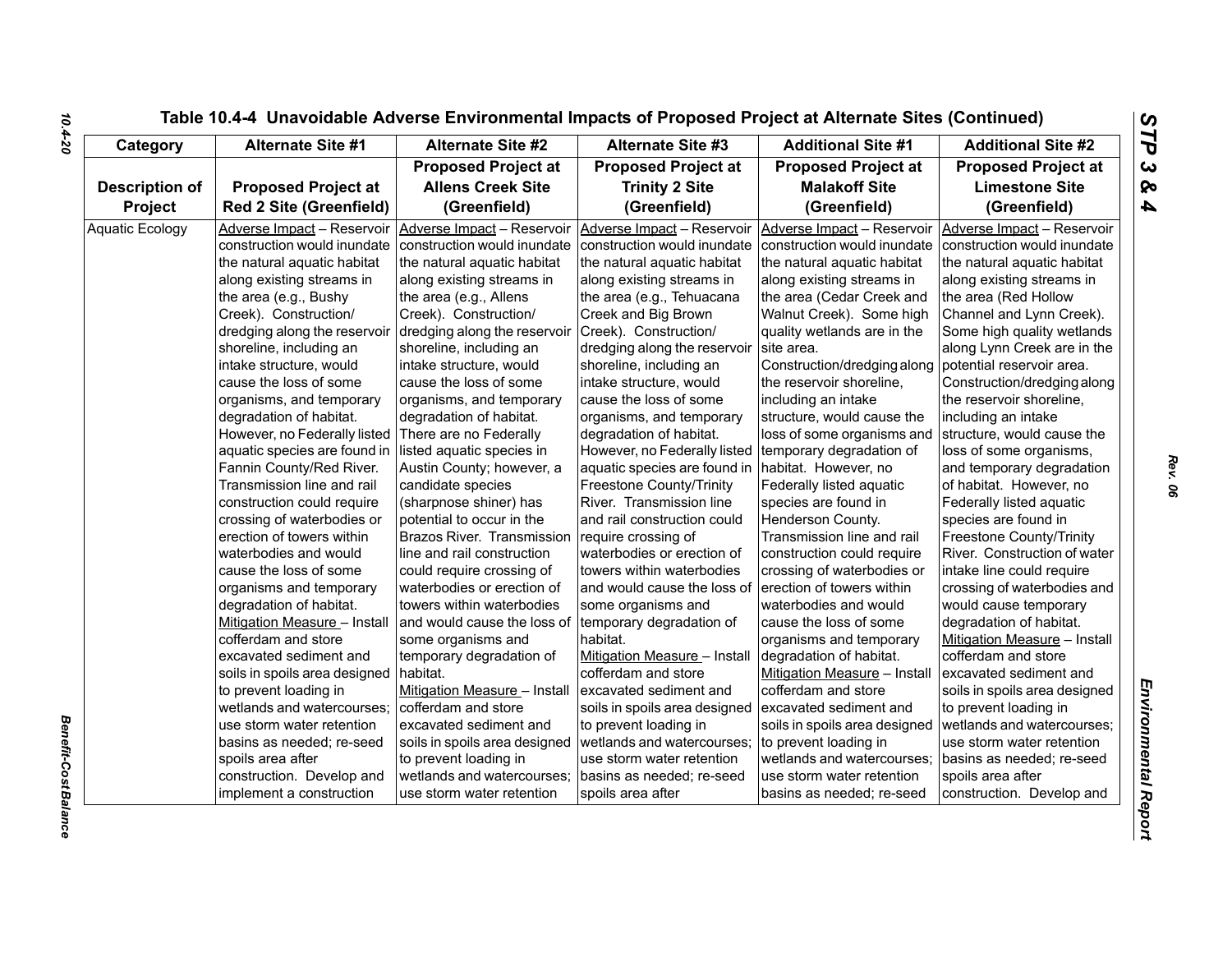| Category               | <b>Alternate Site #1</b>       | <b>Alternate Site #2</b>      | <b>Alternate Site #3</b>      | <b>Additional Site #1</b>     | <b>Additional Site #2</b>      |
|------------------------|--------------------------------|-------------------------------|-------------------------------|-------------------------------|--------------------------------|
|                        |                                | <b>Proposed Project at</b>    | <b>Proposed Project at</b>    | <b>Proposed Project at</b>    | <b>Proposed Project at</b>     |
| <b>Description of</b>  | <b>Proposed Project at</b>     | <b>Allens Creek Site</b>      | <b>Trinity 2 Site</b>         | <b>Malakoff Site</b>          | <b>Limestone Site</b>          |
| Project                | <b>Red 2 Site (Greenfield)</b> | (Greenfield)                  | (Greenfield)                  | (Greenfield)                  | (Greenfield)                   |
| <b>Aquatic Ecology</b> | SWPPP; conduct                 | basins as needed; re-seed     | construction. Develop and     | spoils area after             | implement a construction       |
| (continued)            | monitoring as required by      | spoils area after             | implement a construction      | construction. Develop and     | SWPPP; conduct                 |
|                        | the storm water general        | construction. Develop and     | SWPPP; conduct                | implement a construction      | monitoring as required by      |
|                        | permit. Stabilize upslope      | implement a construction      | monitoring as required by     | SWPPP; conduct                | the storm water general        |
|                        | areas and adjacent to          | SWPPP; conduct                | the storm water general       | monitoring as required by     | permit. Stabilize upslope      |
|                        | shoreline construction sites   | monitoring as required by     | permit. Stabilize upslope     | the storm water general       | areas and adjacent to          |
|                        | with erosion control devices   | the storm water general       | areas and adjacent to         | permit. Stabilize upslope     | shoreline construction sites   |
|                        | and after construction, re-    | permit. Stabilize upslope     | shoreline construction sites  | areas and adjacent to         | with erosion control devices   |
|                        | seed the areas.                | areas and adjacent to         | with erosion control devices  | shoreline construction sites  | and after construction, re-    |
|                        | Avoid wetlands and water       | shoreline construction sites  | and after construction, re-   | with erosion control devices  | seed the areas.                |
|                        | bodies and sensitive areas     | with erosion control devices  | seed the areas.               | and after construction, re-   | Avoid wetlands and water       |
|                        | when possible; plan            | and after construction, re-   | Avoid wetlands and water      | seed the areas.               | bodies and sensitive areas     |
|                        | transmission routes to         | seed the areas.               | bodies and sensitive areas    | Avoid wetlands and water      | when possible; plan water      |
|                        | minimize impacts to            | Avoid wetlands and water      | when possible; plan           | bodies and sensitive areas    | intake pipeline routes to      |
|                        | wetlands and water bodies      | bodies and sensitive areas    | transmission routes to        | when possible; plan           | minimize impacts to            |
|                        | that must be crossed: use      | when possible; plan           | minimize impacts to           | transmission routes to        | wetlands and water bodies      |
|                        | equipment specifically         | transmission routes to        | wetlands and water bodies     | minimize impacts to           | that must be crossed: use      |
|                        | designed for work around       | minimize impacts to           | that must be crossed; use     | wetlands and water bodies     | equipment specifically         |
|                        | wetlands and streams,          | wetlands and water bodies     | equipment specifically        | that must be crossed; use     | designed for work around       |
|                        | install erosion controls, and  | that must be crossed; use     | designed for work around      | equipment specifically        | wetlands and streams,          |
|                        | implement best                 | equipment specifically        | wetlands and streams.         | designed for work around      | install erosion controls, and  |
|                        | management practices to        | designed for work around      | install erosion controls, and | wetlands and streams,         | implement best                 |
|                        | minimize impacts to aquatic    | wetlands and streams,         | implement best                | install erosion controls, and | management practices to        |
|                        | systems. Before                | install erosion controls, and | management practices to       | implement best                | minimize impacts to aquatic    |
|                        | transmission line              | implement best                | minimize impacts to aquatic   | management practices to       | systems. Before water          |
|                        | construction, conduct          | management practices to       | systems. Before               | minimize impacts to aquatic   | intake line construction,      |
|                        | ecological surveys and         | minimize impacts to aquatic   | transmission line             | systems. Before               | conduct ecological surveys     |
|                        | determine site-specific        | systems. Before               | construction, conduct         | transmission line             | and determine site-specific    |
|                        | erosion control measures.      | transmission line             | ecological surveys and        | construction, conduct         | erosion control measures.      |
|                        | If there is potential for      | construction, conduct         | determine site-specific       | ecological surveys and        | If there is potential for      |
|                        | construction of a new          | ecological surveys and        | erosion control measures.     | determine site-specific       | construction of new pipeline   |
|                        | transmission line to degrade   | determine site-specific       | If there is potential for     | erosion control measures.     | to degrade habitat of a listed |
|                        | habitat of a listed aquatic    | erosion control measures.     | construction of a new         | If there is potential for     | aquatic species, work          |
|                        | species, work closely with     | If there is potential for     | transmission line to degrade  | construction of a new         | closely with the state         |
|                        | the state agency to develop    | construction of a new         | habitat of a listed aguatic   | transmission line to degrade  | agency to develop a            |

 $10.4 - 21$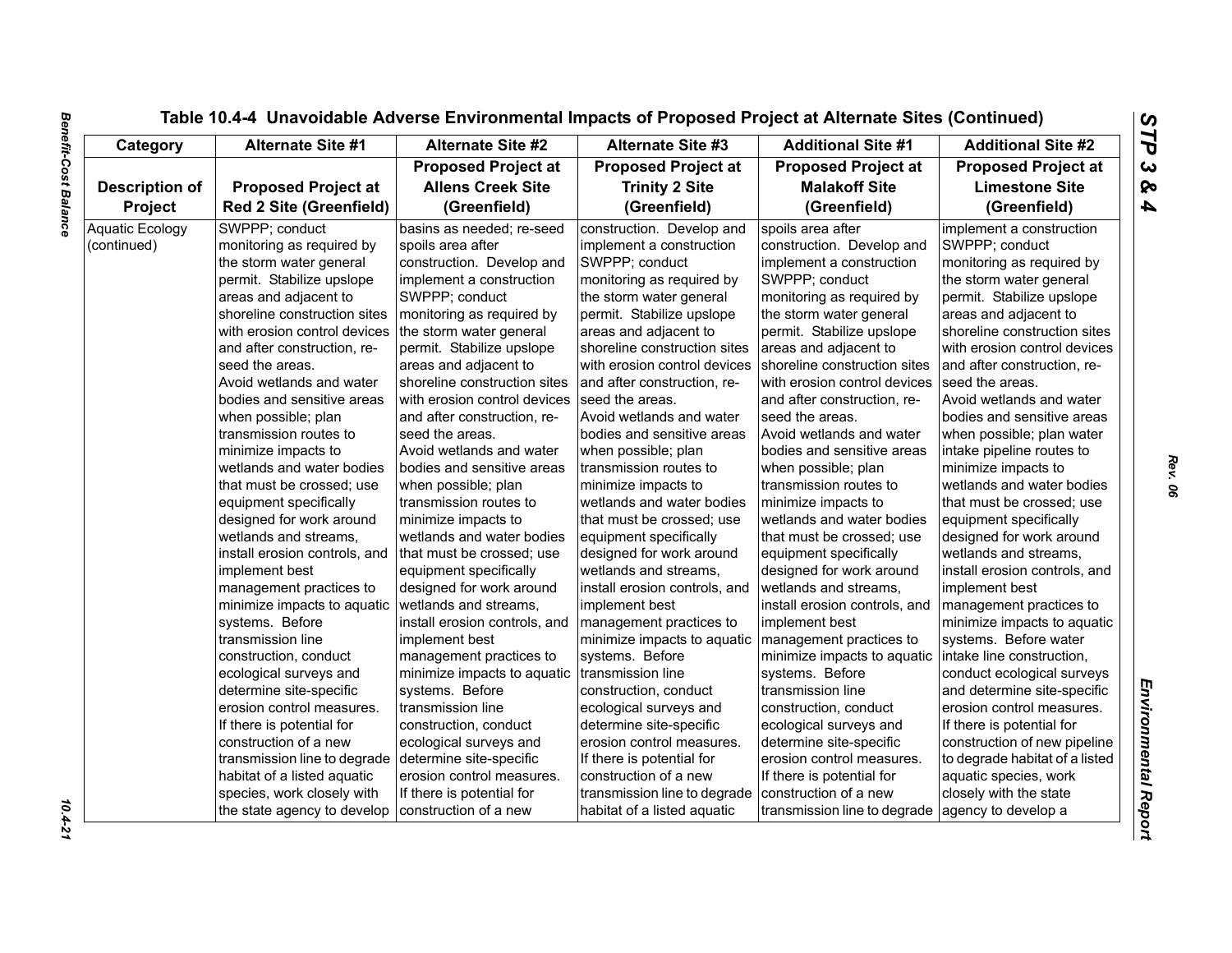| Category                              | <b>Alternate Site #1</b>                                                                                                                                                                                                                                                                                                                                                                                                                                   | <b>Alternate Site #2</b>                                                                                                                                                                                                                                                                                                                                                                                                                       | <b>Alternate Site #3</b>                                                                                                                                                                                                                                                                                                                                                                                                                                     | <b>Additional Site #1</b>                                                                                                                                                                                                                                                                                                                                                                                                                                     | <b>Additional Site #2</b>                                                                                                                                                                                                                                                                                                                                                                                                                       |
|---------------------------------------|------------------------------------------------------------------------------------------------------------------------------------------------------------------------------------------------------------------------------------------------------------------------------------------------------------------------------------------------------------------------------------------------------------------------------------------------------------|------------------------------------------------------------------------------------------------------------------------------------------------------------------------------------------------------------------------------------------------------------------------------------------------------------------------------------------------------------------------------------------------------------------------------------------------|--------------------------------------------------------------------------------------------------------------------------------------------------------------------------------------------------------------------------------------------------------------------------------------------------------------------------------------------------------------------------------------------------------------------------------------------------------------|---------------------------------------------------------------------------------------------------------------------------------------------------------------------------------------------------------------------------------------------------------------------------------------------------------------------------------------------------------------------------------------------------------------------------------------------------------------|-------------------------------------------------------------------------------------------------------------------------------------------------------------------------------------------------------------------------------------------------------------------------------------------------------------------------------------------------------------------------------------------------------------------------------------------------|
| <b>Description of</b><br>Project      | <b>Proposed Project at</b><br><b>Red 2 Site (Greenfield)</b>                                                                                                                                                                                                                                                                                                                                                                                               | <b>Proposed Project at</b><br><b>Allens Creek Site</b><br>(Greenfield)                                                                                                                                                                                                                                                                                                                                                                         | <b>Proposed Project at</b><br><b>Trinity 2 Site</b><br>(Greenfield)                                                                                                                                                                                                                                                                                                                                                                                          | <b>Proposed Project at</b><br><b>Malakoff Site</b><br>(Greenfield)                                                                                                                                                                                                                                                                                                                                                                                            | <b>Proposed Project at</b><br><b>Limestone Site</b><br>(Greenfield)                                                                                                                                                                                                                                                                                                                                                                             |
| <b>Aquatic Ecology</b><br>(continued) | a construction schedule and transmission line to degrade<br>construction techniques that   habitat of a listed aquatic<br>are protective of the habitat species, work closely with<br>and species in question.<br>Unavoidable Adverse<br>Environmental Impacts -<br>Moderate unavoidable<br>adverse impacts.                                                                                                                                               | the state agency to develop<br>a construction schedule and<br>construction techniques that<br>are protective of the habitat<br>and species in question.<br>Unavoidable Adverse<br>Environmental Impacts -<br>Large unavoidable adverse<br>impacts (considering<br>cumulative impacts of larger<br>reservoir compared to other<br>sites; and potentially more<br>waterbody crossings due to<br>longer transmission line<br>length).             | species, work closely with<br>the state agency to develop<br>a construction schedule and the state agency to develop<br>construction techniques that a construction schedule and<br>are protective of the habitat<br>and species in question.<br>Unavoidable Adverse<br>Environmental Impacts -<br>Moderate unavoidable<br>adverse impacts.                                                                                                                  | habitat of a listed aquatic<br>species, work closely with<br>construction techniques that<br>are protective of the habitat<br>and species in question.<br>Unavoidable Adverse<br>Environmental Impacts -<br>Moderate unavoidable<br>adverse impacts at the<br>reservoir location; small<br>unavoidable adverse<br>impacts at power plant site.                                                                                                                | construction schedule and<br>construction techniques that<br>are protective of the habitat<br>and species in question.<br>Unavoidable Adverse<br>Environmental Impacts -<br>Moderate unavoidable<br>adverse impacts at the<br>reservoir location; small<br>unavoidable adverse<br>impacts at power plant site.                                                                                                                                  |
| <b>Terrestrial Ecology</b>            | Adverse Impact - Habitat<br>loss, and potential impacts<br>to threatened or<br>endangered animals at the<br>site or in the vicinity.<br><b>Construction activities</b><br>would result in a permanent<br>loss of 2,000 acres of<br>habitat, including the<br>proposed reservoir.<br>Displacement of animals<br>from the construction site,<br>loss of less mobile<br>individual animals, and the<br>potential degradation of<br>wetlands could also occur. | Adverse Impact - Habitat<br>loss, and potential impacts<br>to threatened or<br>endangered animals at the<br>site or in the vicinity.<br>Construction activities<br>would result in a permanent<br>loss of up to 9,800<br>cumulative acres of habitat,<br>including the proposed<br>reservoir(s) (to support the<br>plant and provide public<br>water supply).<br>Displacement of animals<br>from the construction site,<br>loss of less mobile | Adverse Impact - Habitat<br>loss, and potential impacts<br>to threatened or<br>endangered plants or<br>animals at the site or in the<br>vicinity. Construction<br>activities would result in a<br>permanent loss of 2,000<br>acres of habitat, including<br>the proposed reservoir.<br>There would also be a<br>potential loss of over 300<br>acres of high quality habitat<br>at reservoir site. Moderate<br>to large (permanent)<br>impacts to habitat and | Adverse Impact - Habitat<br>loss, and potential impacts<br>to threatened or<br>endangered animals at the<br>site or in the vicinity.<br><b>Construction activities</b><br>would result in a permanent<br>loss of up to 2,600 acres of<br>habitat, including the<br>proposed reservoir.<br>Displacement of animals<br>from the construction site,<br>loss of less mobile<br>individual animals, and the<br>potential degradation of<br>forested lands and high | Adverse Impact - Habitat<br>loss, and potential impacts<br>to threatened or<br>endangered plants or<br>animals at the site or in the<br>vicinity. Construction<br>activities would result in<br>permanent loss of up to<br>3,500 acres of habitat,<br>including the proposed<br>reservoir. Displacement of<br>animals from the<br>construction site, loss of<br>less mobile individual<br>animals, and the potential<br>degradation of forested |

Benefit-Cost Balance

*Rev. 06*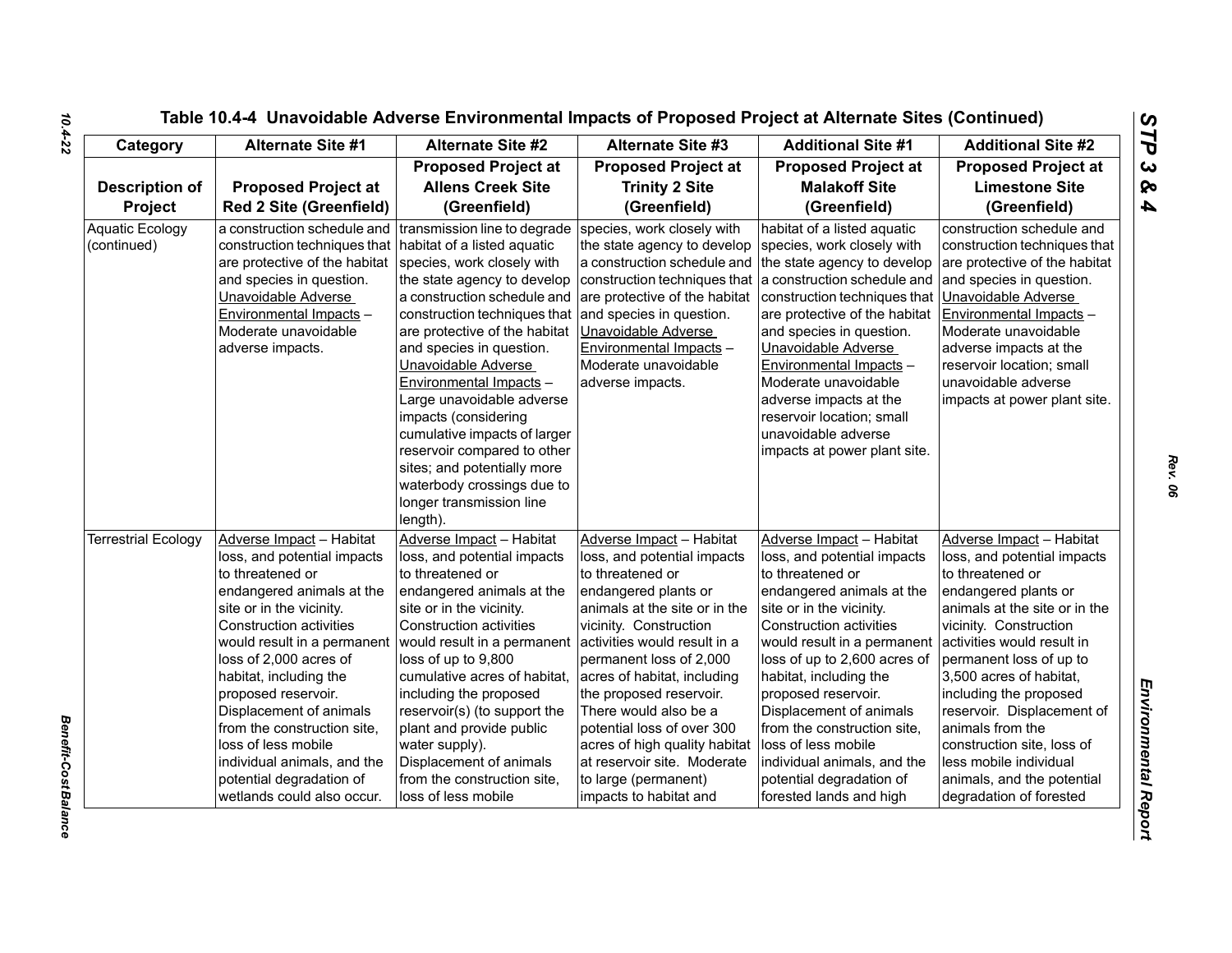| Category                   | <b>Alternate Site #1</b>                                 | <b>Alternate Site #2</b>       | <b>Alternate Site #3</b>      | <b>Additional Site #1</b>      | <b>Additional Site #2</b>     |
|----------------------------|----------------------------------------------------------|--------------------------------|-------------------------------|--------------------------------|-------------------------------|
|                            |                                                          | <b>Proposed Project at</b>     | <b>Proposed Project at</b>    | <b>Proposed Project at</b>     | <b>Proposed Project at</b>    |
| <b>Description of</b>      | <b>Proposed Project at</b>                               | <b>Allens Creek Site</b>       | <b>Trinity 2 Site</b>         | <b>Malakoff Site</b>           | <b>Limestone Site</b>         |
| <b>Project</b>             | <b>Red 2 Site (Greenfield)</b>                           | (Greenfield)                   | (Greenfield)                  | (Greenfield)                   | (Greenfield)                  |
| <b>Terrestrial Ecology</b> | Mitigation Measures - Land   individual animals, and the |                                | wildlife at reservoir site    | quality wetlands could also    | lands and high quality        |
| (continued)                | clearing would be                                        | potential degradation of       | given potential for impacting | occur.                         | wetlands could also occur.    |
|                            | conducted according to                                   | wetlands could also occur.     | high quality habitat during   | Mitigation Measures - Land     | Mitigation Measures - Land    |
|                            | federal and state                                        | Mitigation Measures - Land     | the construction phase of     | clearing would be              | clearing would be             |
|                            | regulations and permits,                                 | clearing would be              | the project. Displacement     | conducted according to         | conducted according to        |
|                            | zoning requirements, good                                | conducted according to         | of animals from the           | federal and state              | federal and state             |
|                            | construction practices, and                              | federal and state              | construction site, loss of    | regulations and permits,       | regulations and permits,      |
|                            | established best                                         | regulations and permits,       | less mobile individual        | zoning requirements, good      | zoning requirements, good     |
|                            | management practices.                                    | zoning requirements, good      | animals, and the potential    | construction practices, and    | construction practices, and   |
|                            | Schedule equipment                                       | construction practices, and    | degradation of wetlands       | established best               | established best              |
|                            | maintenance procedures to                                | established best               | could also occur.             | management practices.          | management practices.         |
|                            | minimize emission and                                    | management practices.          | Mitigation Measures - Land    | Schedule equipment             | Schedule equipment            |
|                            | spills. Minimize fugitive                                | Schedule equipment             | clearing would be             | maintenance procedures to      | maintenance procedures to     |
|                            | dust by watering. Delineate   maintenance procedures to  |                                | conducted according to        | minimize emission and          | minimize emission and         |
|                            | wetlands and determine                                   | minimize emission and          | federal and state             | spills. Minimize fugitive      | spills. Minimize fugitive     |
|                            | impacts and mitigation prior                             | spills. Minimize fugitive      | regulations and permits,      | dust by watering. Delineate    | dust by watering. Delineate   |
|                            | to beginning construction                                | dust by watering. Delineate    | zoning requirements, good     | wetlands and determine         | wetlands and determine        |
|                            | activities (no high quality                              | wetlands and determine         | construction practices, and   | impacts and mitigation prior   | impacts and mitigation prior  |
|                            | wetlands identified).                                    | impacts and mitigation prior   | established best              | to beginning construction      | to beginning construction     |
|                            | Restrict construction to                                 | to beginning construction      | management practices.         | activities (no high quality    | activities (no high quality   |
|                            | designated areas.                                        | activities (no high quality    | Schedule equipment            | wetlands identified).          | wetlands identified).         |
|                            | Unavoidable Adverse                                      | wetlands identified).          | maintenance procedures to     | Restrict construction to       | Restrict construction to      |
|                            | Environmental Impacts -                                  | Restrict construction to       | minimize emission and         | designated areas.              | designated areas.             |
|                            | Small temporary impact to                                | designated areas.              | spills. Minimize fugitive     | Unavoidable Adverse            | Unavoidable Adverse           |
|                            | habitat and wildlife at                                  | Unavoidable Adverse            | dust by watering. Delineate   | Environmental Impacts -        | Environmental Impacts -       |
|                            | immediate plant site during                              | <b>Environmental Impacts -</b> | wetlands and determine        | Small temporary impact to      | Small temporary impact to     |
|                            | the construction phase of                                | Small temporary impact to      | impacts and mitigation prior  | habitat and wildlife at        | habitat and wildlife at       |
|                            | the project. Moderate                                    | habitat and wildlife at        | to beginning construction     | immediate plant site during    | immediate plant site during   |
|                            | (permanent) impacts to                                   | immediate plant site during    | activities (no high quality   | the construction phase of      | the construction phase of     |
|                            | habitat and wildlife at                                  | the construction phase of      | wetlands identified).         | the project. Large             | the project. Moderate to      |
|                            | reservoir site.                                          | the project. Large             | Restrict construction to      | (permanent) impacts to         | large (permanent) impacts     |
|                            |                                                          | (permanent) impacts to         | designated areas.             | habitat and wildlife at        | to habitat and wildlife at    |
|                            |                                                          | habitat and wildlife at        | Unavoidable Adverse           | reservoir site given potential | reservoir site. Potential for |
|                            |                                                          | reservoir site. Moderate to    | Environmental Impacts -       | to impact high quality         | more forested areas to be     |
|                            |                                                          | large impacts along            | Small temporary impact to     | habitat in Cedar               | disturbed than at Malakoff,   |
|                            |                                                          |                                |                               |                                |                               |

 $10.4 - 23$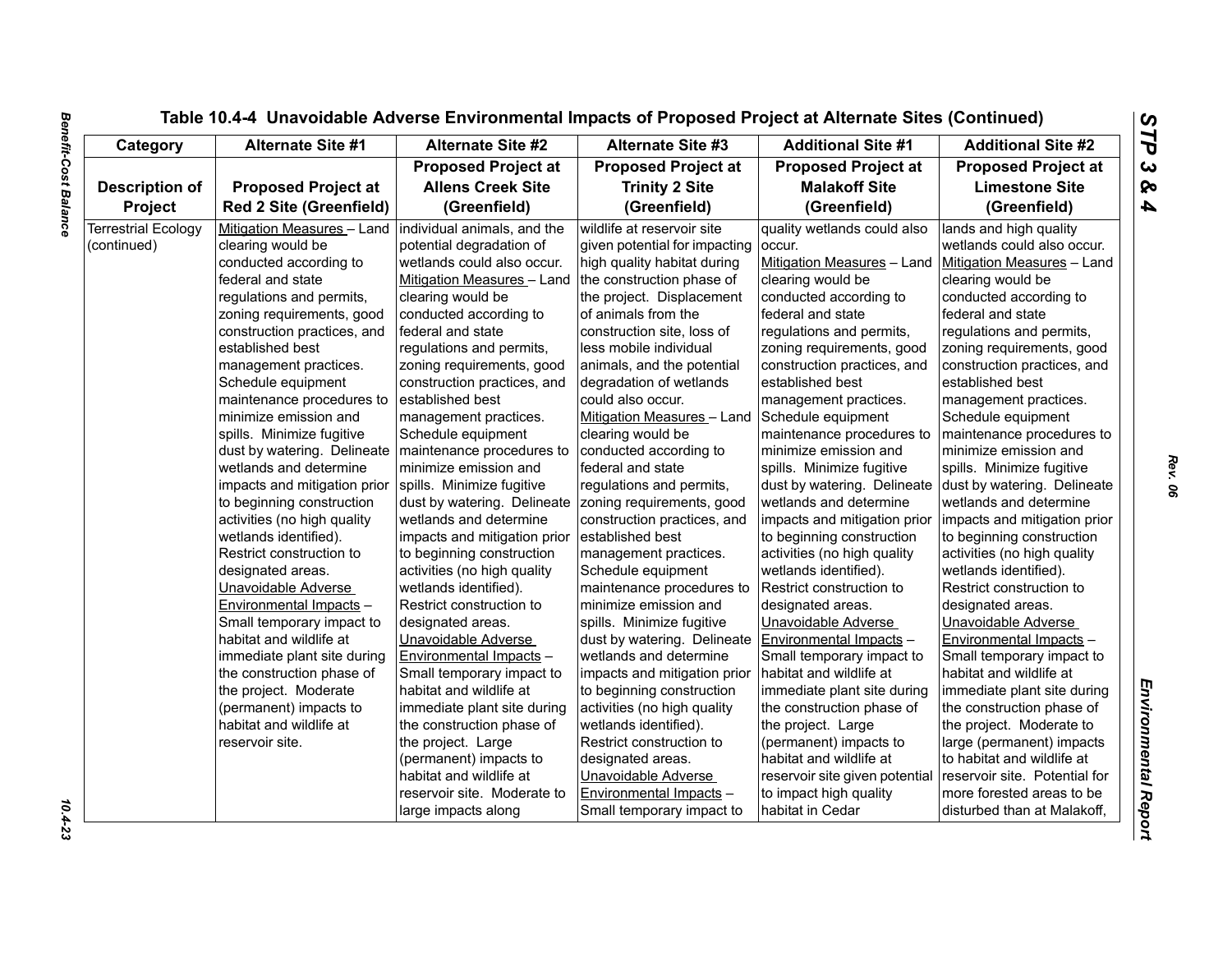| Socioeconomic | <u>Adverse Impa</u><br>Construction-<br>population inf<br>into the regior<br>increase the<br>housing, add<br>enrollment an<br>need for publ<br><b>Mitigation Me</b><br>Project-relate<br>would increas<br>An increased<br>local services<br>classroom sp<br>would be offs<br>increased pro<br>sales/use tax<br>generated by<br>construction p<br>counties and<br>use to add sta<br>equipment, a |
|---------------|-------------------------------------------------------------------------------------------------------------------------------------------------------------------------------------------------------------------------------------------------------------------------------------------------------------------------------------------------------------------------------------------------|

| Category                   | <b>Alternate Site #1</b>       | <b>Alternate Site #2</b>                           | <b>Alternate Site #3</b>                                                                                                                        | <b>Additional Site #1</b>                                                                                                                           | <b>Additional Site #2</b>                                                                                                                         |
|----------------------------|--------------------------------|----------------------------------------------------|-------------------------------------------------------------------------------------------------------------------------------------------------|-----------------------------------------------------------------------------------------------------------------------------------------------------|---------------------------------------------------------------------------------------------------------------------------------------------------|
|                            |                                | <b>Proposed Project at</b>                         | <b>Proposed Project at</b>                                                                                                                      | <b>Proposed Project at</b>                                                                                                                          | <b>Proposed Project at</b>                                                                                                                        |
| <b>Description of</b>      | <b>Proposed Project at</b>     | <b>Allens Creek Site</b>                           | <b>Trinity 2 Site</b>                                                                                                                           | <b>Malakoff Site</b>                                                                                                                                | <b>Limestone Site</b>                                                                                                                             |
| Project                    | <b>Red 2 Site (Greenfield)</b> | (Greenfield)                                       | (Greenfield)                                                                                                                                    | (Greenfield)                                                                                                                                        | (Greenfield)                                                                                                                                      |
| <b>Terrestrial Ecology</b> |                                | transmission depending on                          | habitat and wildlife at                                                                                                                         | Creek/Walnut Creek area,                                                                                                                            | but much of site area has                                                                                                                         |
| (continued)                |                                | percentage of right-of-way<br>that is undisturbed. | immediate plant site during<br>the construction phase of<br>the project. Moderate to<br>large (permanent) impacts<br>to habitat and wildlife at | and potential for protected<br>species to be present; small<br>impact in area of facility<br>footprint; and large impact<br>from transmission lines | been previously disturbed<br>(industrial area that includes<br>lignite mine) with good<br>existing infrastructure (i.e.,<br>minimal to no acreage |
|                            |                                |                                                    | reservoir site. Small<br>impacts are expected at the                                                                                            | assuming a significant<br>portion of the 970 acres                                                                                                  | required for rail,<br>transmission and access                                                                                                     |
|                            |                                |                                                    | plant site; and moderate to<br>large impacts at the                                                                                             | would be in previously<br>undisturbed rights-of-way.                                                                                                | road).                                                                                                                                            |
|                            |                                |                                                    | reservoir site, because of<br>high quality habitat.                                                                                             |                                                                                                                                                     |                                                                                                                                                   |
| Socioeconomic              | Adverse Impact-                | Adverse Impact-                                    | Adverse Impact-                                                                                                                                 | Adverse Impact-                                                                                                                                     | Adverse Impact-                                                                                                                                   |
|                            | Construction-related           | Construction-related                               | Construction-related                                                                                                                            | Construction-related                                                                                                                                | Construction-related                                                                                                                              |
|                            | population influx of 9,616     | population influx of 9,616                         | population influx of 9,616                                                                                                                      | population influx of 9,616                                                                                                                          | population influx of 9,616                                                                                                                        |
|                            | into the region would          | into the region would                              | into the region would                                                                                                                           | into the region would                                                                                                                               | into the region would                                                                                                                             |
|                            | increase the demand for        | increase the demand for                            | increase the demand for                                                                                                                         | increase the demand for                                                                                                                             | increase the demand for                                                                                                                           |
|                            | housing, add to school         | housing, add to school                             | housing, add to school                                                                                                                          | housing, add to school                                                                                                                              | housing, add to school                                                                                                                            |
|                            | enrollment and increase the    | enrollment and increase the                        | enrollment and increase the                                                                                                                     | enrollment and increase the                                                                                                                         | enrollment and increase the                                                                                                                       |
|                            | need for public services.      | need for public services.                          | need for public services.                                                                                                                       | need for public services.                                                                                                                           | need for public services.                                                                                                                         |
|                            | Mitigation Measure -           | Mitigation Measure -                               | Mitigation Measure -                                                                                                                            | Mitigation Measure -                                                                                                                                | Mitigation Measure -                                                                                                                              |
|                            | Project-related employment     | Project-related employment                         | Project-related employment                                                                                                                      | Project-related employment                                                                                                                          | Project-related employment                                                                                                                        |
|                            | would increase gradually.      | would increase gradually.                          | would increase gradually.                                                                                                                       | would increase gradually.                                                                                                                           | would increase gradually.                                                                                                                         |
|                            | An increased demand for        | An increased demand for                            | An increased demand for                                                                                                                         | An increased demand for                                                                                                                             | An increased demand for                                                                                                                           |
|                            | local services and more        | local services and more                            | local services and more                                                                                                                         | local services and more                                                                                                                             | local services and more                                                                                                                           |
|                            | classroom space/teachers       | classroom space/teachers                           | classroom space/teachers                                                                                                                        | classroom space/teachers                                                                                                                            | classroom space/teachers                                                                                                                          |
|                            | would be offset by             | would be offset by                                 | would be offset by                                                                                                                              | would be offset by                                                                                                                                  | would be offset by                                                                                                                                |
|                            | increased property and         | increased property and                             | increased property and                                                                                                                          | increased property and                                                                                                                              | increased property and                                                                                                                            |
|                            | sales/use tax revenues         | sales/use tax revenues                             | sales/use tax revenues                                                                                                                          | sales/use tax revenues                                                                                                                              | sales/use tax revenues                                                                                                                            |
|                            | generated by the               | generated by the                                   | generated by the                                                                                                                                | generated by the                                                                                                                                    | generated by the                                                                                                                                  |
|                            | construction project, which    | construction project, which                        | construction project, which                                                                                                                     | construction project, which                                                                                                                         | construction project, which                                                                                                                       |
|                            | counties and cities could      | counties and cities could                          | counties and cities could                                                                                                                       | counties and cities could                                                                                                                           | counties and cities could                                                                                                                         |
|                            | use to add staff, facilities,  | use to add staff, facilities,                      | use to add staff, facilities,                                                                                                                   | use to add staff, facilities,                                                                                                                       | use to add staff, facilities,                                                                                                                     |
|                            | equipment, and services.       | equipment, and services.                           | equipment, and services.                                                                                                                        | equipment, and services.                                                                                                                            | equipment, and services.                                                                                                                          |

**Benefit-Cost Balance**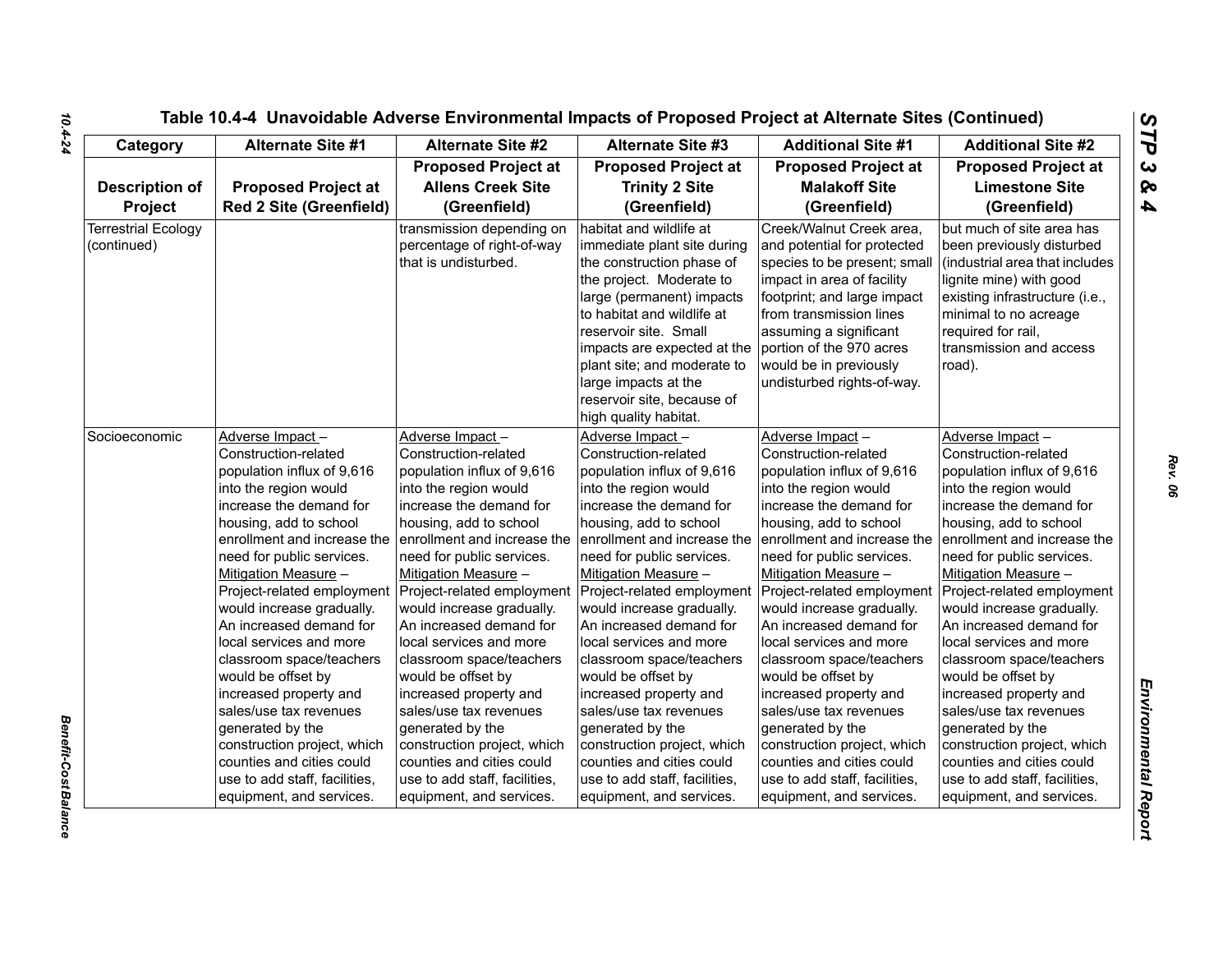|                       |                                |                               | Table 10.4-4 Unavoidable Adverse Environmental Impacts of Proposed Project at Alternate Sites (Continued) |                               |                               |
|-----------------------|--------------------------------|-------------------------------|-----------------------------------------------------------------------------------------------------------|-------------------------------|-------------------------------|
| Category              | Alternate Site #1              | <b>Alternate Site #2</b>      | <b>Alternate Site #3</b>                                                                                  | <b>Additional Site #1</b>     | <b>Additional Site #2</b>     |
|                       |                                | <b>Proposed Project at</b>    | <b>Proposed Project at</b>                                                                                | <b>Proposed Project at</b>    | <b>Proposed Project at</b>    |
| <b>Description of</b> | <b>Proposed Project at</b>     | <b>Allens Creek Site</b>      | <b>Trinity 2 Site</b>                                                                                     | <b>Malakoff Site</b>          | <b>Limestone Site</b>         |
| Project               | <b>Red 2 Site (Greenfield)</b> | (Greenfield)                  | (Greenfield)                                                                                              | (Greenfield)                  | (Greenfield)                  |
| Socioeconomic         | Discuss construction plans     | Discuss construction plans    | Discuss construction plans                                                                                | Discuss construction plans    | Discuss construction plans    |
| (continued)           | and anticipated influx of      | and anticipated influx of     | and anticipated influx of                                                                                 | and anticipated influx of     | and anticipated influx of     |
|                       | workers with community         | workers with community        | workers with community                                                                                    | workers with community        | workers with community        |
|                       | leaders. Builders and          | leaders. Builders and         | leaders. Builders and                                                                                     | leaders. Builders and         | leaders. Builders and         |
|                       | developers would meet the      | developers would meet the     | developers would meet the                                                                                 | developers would meet the     | developers would meet the     |
|                       | demand for additional          | demand for additional         | demand for additional                                                                                     | demand for additional         | demand for additional         |
|                       | housing. Because the           | housing. Because the          | housing. Because the                                                                                      | housing. Because the          | housing. Because the          |
|                       | project has a long lead time,  | project has a long lead time, | project has a long lead time,                                                                             | project has a long lead time, | project has a long lead time, |
|                       | it is likely that if the       | it is likely that if the      | it is likely that if the                                                                                  | it is likely that if the      | it is likely that if the      |
|                       | community anticipates the      | community anticipates the     | community anticipates the                                                                                 | community anticipates the     | community anticipates the     |
|                       | increase in population,        | increase in population,       | increase in population,                                                                                   | increase in population,       | increase in population,       |
|                       | adequate affordable            | adequate affordable           | adequate affordable                                                                                       | adequate affordable           | adequate affordable           |
|                       | housing, classroom space,      | housing, classroom space,     | housing, classroom space,                                                                                 | housing, classroom space,     | housing, classroom space,     |
|                       | and public services would      | and public services would     | and public services would                                                                                 | and public services would     | and public services would     |
|                       | be available.                  | be available.                 | be available.                                                                                             | be available.                 | be available.                 |
|                       | Unavoidable Adverse            | Unavoidable Adverse           | Unavoidable Adverse                                                                                       | Unavoidable Adverse           | Unavoidable Adverse           |
|                       | Environmental Impacts -        | Environmental Impacts -       | Environmental Impacts -                                                                                   | Environmental Impacts -       | Environmental Impacts -       |
|                       | Large impacts to host          | Large impacts to host         | Large impacts to host                                                                                     | Moderate impacts to host      | Large impacts to host         |
|                       | county if majority of in-      | county if majority of in-     | county if majority of in-                                                                                 | county if majority of in-     | county if majority of in-     |
|                       | migrating population resides   | migrating population resides  | migrating population resides                                                                              | migrating population resides  | migrating population resides  |
|                       | there. Small to moderate       | there. Small impacts to two-  | there. Small to moderate                                                                                  | there. Small impacts on       | there. Large impacts to       |
|                       | impacts on two-county area,    | county area and region        | impacts on two-county area.                                                                               | two-county area, given        | two-county area, since area   |
|                       | given proximity to Sherman-    | given site's proximity to     | Small impacts to region.                                                                                  | proximity to Dallas           | is very rural; small impacts  |
|                       | Denison metropolitan area      | large metropolitan area of    |                                                                                                           | metropolitan area; Ellis      | to the region. Note that      |
|                       | in adjacent Grayson County.    | Houston and the ability of    | Adverse Impact-Increased                                                                                  | County includes southern      | impacts could be alleviated   |
|                       | Small impacts to region.       | Houston to easily absorb a    | traffic on local roads,                                                                                   | suburbs of Dallas and can     | to a certain extent if the    |
|                       |                                | population influx.            | especially combined with                                                                                  | readily absorb a population   | construction workforce        |
|                       | Adverse Impact - Increased     |                               | workers commuting to                                                                                      | influx.                       | supporting the planned Unit   |
|                       | traffic on local roads.        | Adverse Impact - Increased    | nearby Big Brown coal plant                                                                               |                               | 3 expansion at the            |
|                       | Mitigation Measure -           | traffic on local roads.       | and lignite mining operation.                                                                             | Adverse Impact - Increased    | Limestone coal plant          |
|                       | Develop construction           | Mitigation Measure -          | Mitigation Measure -                                                                                      | traffic on local roads.       | (estimated at 1,000 workers   |
|                       | management traffic plan        | Develop construction          | Develop construction                                                                                      | Mitigation Measure -          | who would already be living   |
|                       | prior to the start of          | management traffic plan       | management traffic plan                                                                                   | Develop construction          | in the area) would be         |
|                       | construction. Add turn         | prior to the start of         | prior to the start of                                                                                     | management traffic plan       | available to support          |
|                       | lanes at construction          | construction. Add turn        | construction. Add turn                                                                                    | prior to the start of         | construction of the new       |
|                       | entrance and possible          | lanes at construction         | lanes at construction                                                                                     | construction. Add turn        |                               |

 $\frac{10.4 - 25}{10.4 - 25}$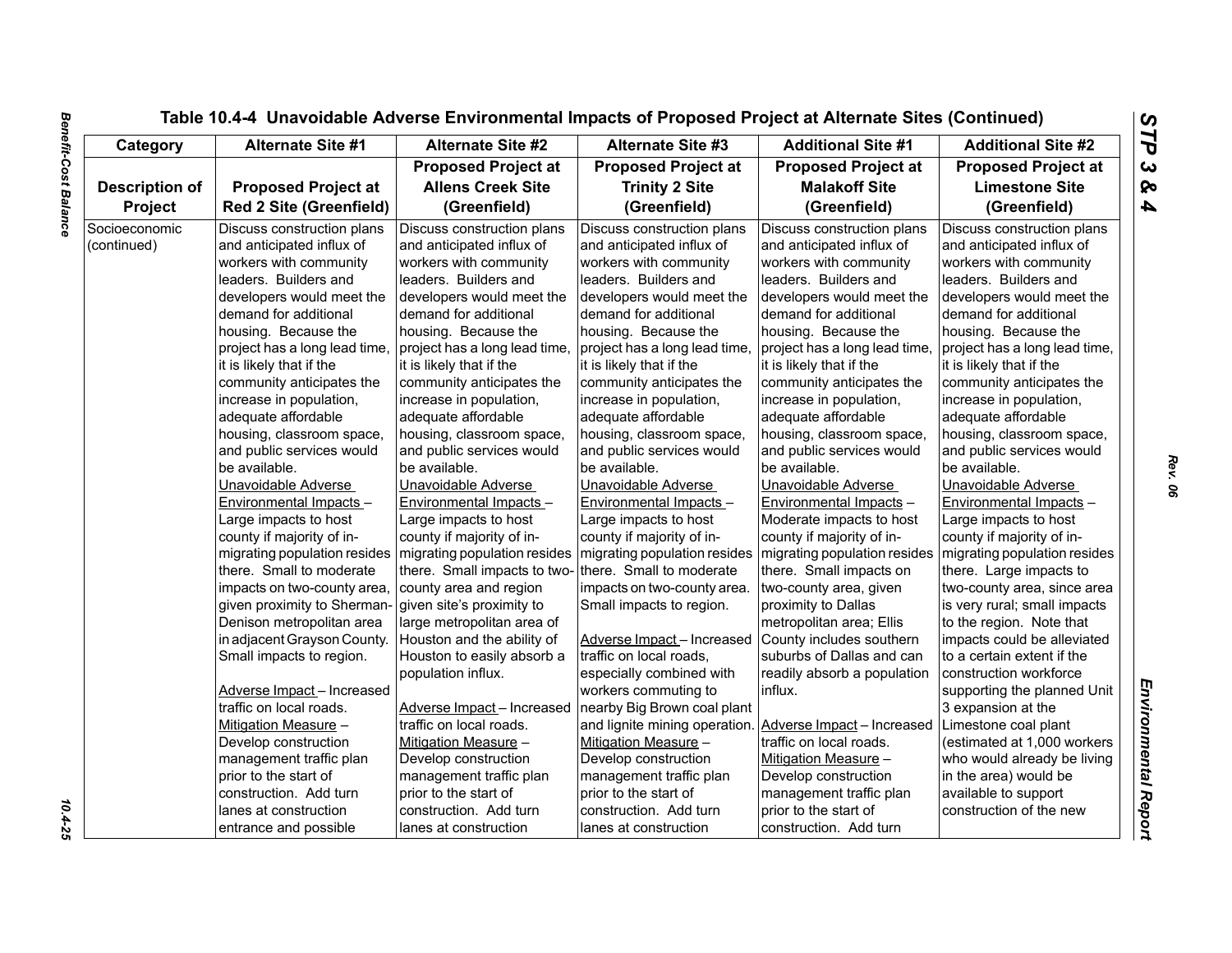| Category                     | <b>Alternate Site #1</b>                                                                                                                                                                                                                                                                                                                                                                                                                                                                                                                         | <b>Alternate Site #2</b>                                                                                                                                                                                                                                                                                                                                                                                                                                                                                                                                                  | <b>Alternate Site #3</b>                                                                                                                                                                                                                                                                                                                                                                                                                                                                                                                                                                             | <b>Additional Site #1</b>                                                                                                                                                                                                                                                                                                                                                                                                                                                                                                                                                                                                                                                                                                                                                                                                        | <b>Additional Site #2</b>                                                                                                                                                                                                                                                                                                                                                                                                                                                                                                                                                                                                                                                                                                                                                                                                                                                                                                                   |
|------------------------------|--------------------------------------------------------------------------------------------------------------------------------------------------------------------------------------------------------------------------------------------------------------------------------------------------------------------------------------------------------------------------------------------------------------------------------------------------------------------------------------------------------------------------------------------------|---------------------------------------------------------------------------------------------------------------------------------------------------------------------------------------------------------------------------------------------------------------------------------------------------------------------------------------------------------------------------------------------------------------------------------------------------------------------------------------------------------------------------------------------------------------------------|------------------------------------------------------------------------------------------------------------------------------------------------------------------------------------------------------------------------------------------------------------------------------------------------------------------------------------------------------------------------------------------------------------------------------------------------------------------------------------------------------------------------------------------------------------------------------------------------------|----------------------------------------------------------------------------------------------------------------------------------------------------------------------------------------------------------------------------------------------------------------------------------------------------------------------------------------------------------------------------------------------------------------------------------------------------------------------------------------------------------------------------------------------------------------------------------------------------------------------------------------------------------------------------------------------------------------------------------------------------------------------------------------------------------------------------------|---------------------------------------------------------------------------------------------------------------------------------------------------------------------------------------------------------------------------------------------------------------------------------------------------------------------------------------------------------------------------------------------------------------------------------------------------------------------------------------------------------------------------------------------------------------------------------------------------------------------------------------------------------------------------------------------------------------------------------------------------------------------------------------------------------------------------------------------------------------------------------------------------------------------------------------------|
|                              |                                                                                                                                                                                                                                                                                                                                                                                                                                                                                                                                                  | <b>Proposed Project at</b>                                                                                                                                                                                                                                                                                                                                                                                                                                                                                                                                                | <b>Proposed Project at</b>                                                                                                                                                                                                                                                                                                                                                                                                                                                                                                                                                                           | <b>Proposed Project at</b>                                                                                                                                                                                                                                                                                                                                                                                                                                                                                                                                                                                                                                                                                                                                                                                                       | <b>Proposed Project at</b>                                                                                                                                                                                                                                                                                                                                                                                                                                                                                                                                                                                                                                                                                                                                                                                                                                                                                                                  |
| <b>Description of</b>        | <b>Proposed Project at</b>                                                                                                                                                                                                                                                                                                                                                                                                                                                                                                                       | <b>Allens Creek Site</b>                                                                                                                                                                                                                                                                                                                                                                                                                                                                                                                                                  | <b>Trinity 2 Site</b>                                                                                                                                                                                                                                                                                                                                                                                                                                                                                                                                                                                | <b>Malakoff Site</b>                                                                                                                                                                                                                                                                                                                                                                                                                                                                                                                                                                                                                                                                                                                                                                                                             | <b>Limestone Site</b>                                                                                                                                                                                                                                                                                                                                                                                                                                                                                                                                                                                                                                                                                                                                                                                                                                                                                                                       |
| <b>Project</b>               | <b>Red 2 Site (Greenfield)</b>                                                                                                                                                                                                                                                                                                                                                                                                                                                                                                                   | (Greenfield)                                                                                                                                                                                                                                                                                                                                                                                                                                                                                                                                                              | (Greenfield)                                                                                                                                                                                                                                                                                                                                                                                                                                                                                                                                                                                         | (Greenfield)                                                                                                                                                                                                                                                                                                                                                                                                                                                                                                                                                                                                                                                                                                                                                                                                                     | (Greenfield)                                                                                                                                                                                                                                                                                                                                                                                                                                                                                                                                                                                                                                                                                                                                                                                                                                                                                                                                |
| Socioeconomic<br>(continued) | second entrance. Install<br>traffic-control lighting and<br>directional signage. Post<br>signs near construction<br>entrances and exists to<br>make the public aware of<br>potentially high construction<br>traffic areas. Encourage<br>carpooling, offer shuttle<br>service to workers to and<br>from site, and stagger shifts<br>to avoid traditional<br>congestion time periods.<br>Unavoidable Adverse<br>Environmental Impacts -<br>Small to moderate adverse<br>impacts during construction<br>due to increased traffic on<br>local roads. | entrance and possible<br>second entrance. Install<br>traffic-control lighting and<br>directional signage. Post<br>signs near construction<br>entrances and exists to<br>make the public aware of<br>potentially high construction<br>traffic areas. Encourage<br>carpooling, offer shuttle<br>service to workers to and<br>from site, and stagger shifts<br>to avoid traditional<br>congestion time periods.<br>Unavoidable Adverse<br>Environmental Impacts -<br>Small to moderate adverse<br>impacts during construction<br>due to increased traffic on<br>local roads. | entrance and possible<br>second entrance. Install<br>traffic-control lighting and<br>directional signage. Post<br>signs near construction<br>entrances and exists to<br>make the public aware of<br>potentially high construction   make the public aware of<br>traffic areas. Encourage<br>carpooling, offer shuttle<br>service to workers to and<br>from site, and stagger shifts<br>to avoid traditional<br>congestion time periods.<br>Unavoidable Adverse<br>Environmental Impacts -<br>Small to moderate adverse<br>impacts during construction<br>due to increased traffic on<br>local roads. | lanes at construction<br>entrance and possible<br>second entrance. Install<br>traffic-control lighting and<br>directional signage. Post<br>signs near construction<br>entrances and exists to<br>potentially high construction<br>traffic areas. Encourage<br>carpooling, offer shuttle<br>service to workers to and<br>from site, and stagger shifts<br>to avoid traditional<br>congestion time periods.<br>Unavoidable Adverse<br>Environmental Impacts -<br>Moderate to large adverse<br>impacts during construction<br>due to increased traffic on<br>local roads which also<br>appear to support area<br>recreation. Primary site<br>access would be SH-31<br>which is also part of the<br>Texas Lakes Heritage Trails<br>System, and also provides<br>access to Cedar Creek and<br><b>Richland Chambers</b><br>Reservoirs. | nuclear facility; this would<br>depend on final scheduling<br>for the two construction<br>projects.<br>Adverse Impact - Increased<br>traffic on local roads,<br>especially combined with<br>workers commuting to<br>nearby Limestone plant<br>(including new Unit 3 which<br>is assumed to be<br>constructed well before<br>peak construction for<br>nuclear plant).<br>Mitigation Measure -<br>Develop construction<br>management traffic plan<br>prior to the start of<br>construction. Add turn<br>lanes at construction<br>entrance and possible<br>second entrance. Install<br>traffic-control lighting and<br>directional signage. Post<br>signs near construction<br>entrances and exists to<br>make the public aware of<br>potentially high construction<br>traffic areas. Encourage<br>carpooling, offer shuttle<br>service to workers to and<br>from site, and stagger shifts<br>to avoid traditional<br>congestion time periods. |

**Benefit-Cost Balance** 

*Rev. 06*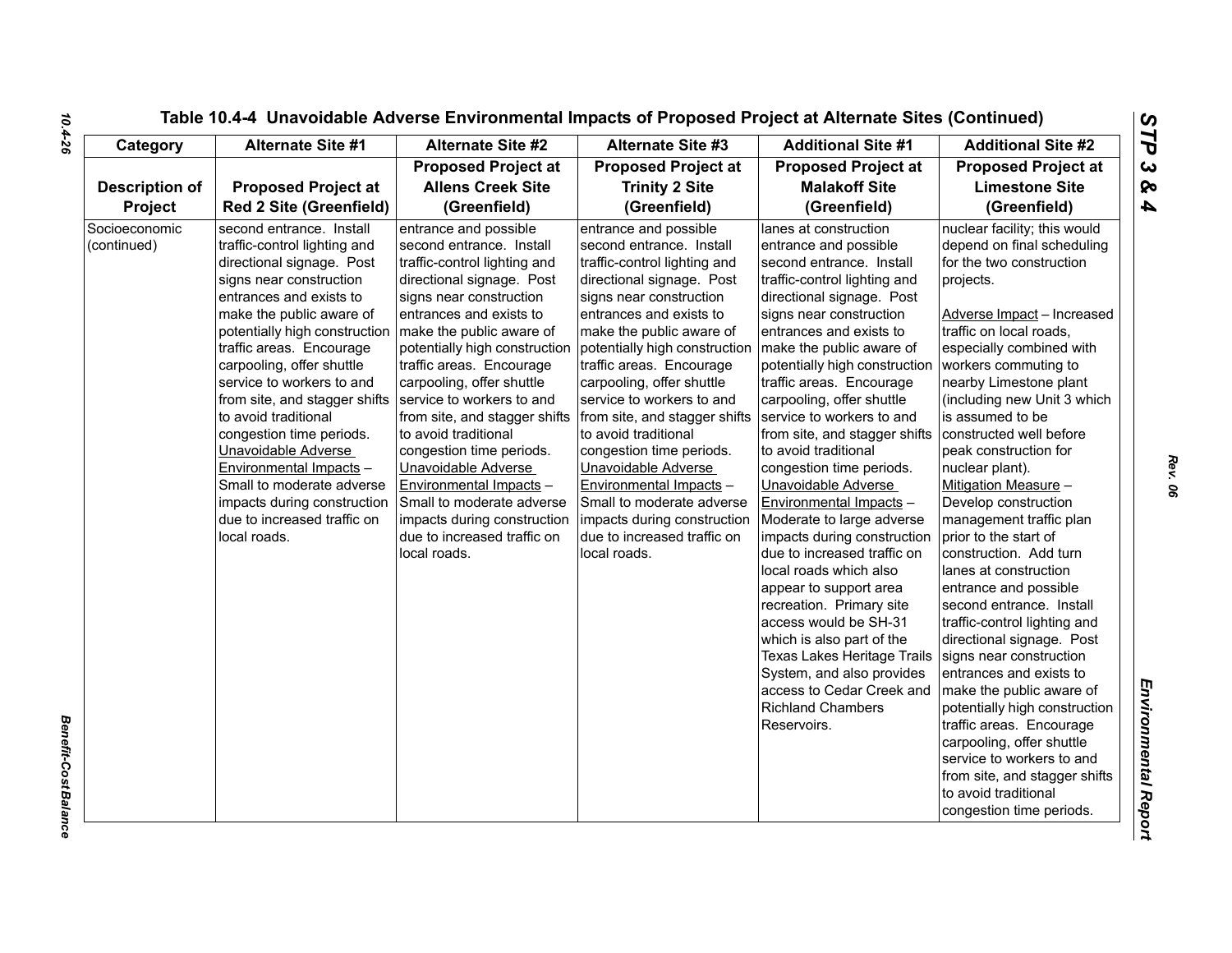|                       | Alternate Site #1                                                                                                                                  | <b>Alternate Site #2</b>                                                       | <b>Alternate Site #3</b>                                                                                           | <b>Additional Site #1</b>  | <b>Additional Site #2</b>   |  |  |
|-----------------------|----------------------------------------------------------------------------------------------------------------------------------------------------|--------------------------------------------------------------------------------|--------------------------------------------------------------------------------------------------------------------|----------------------------|-----------------------------|--|--|
|                       |                                                                                                                                                    | <b>Proposed Project at</b>                                                     | <b>Proposed Project at</b>                                                                                         | <b>Proposed Project at</b> | <b>Proposed Project at</b>  |  |  |
| <b>Description of</b> | <b>Proposed Project at</b>                                                                                                                         | <b>Allens Creek Site</b>                                                       | <b>Trinity 2 Site</b>                                                                                              | <b>Malakoff Site</b>       | <b>Limestone Site</b>       |  |  |
| Project               | Red 2 Site (Greenfield)                                                                                                                            | (Greenfield)                                                                   | (Greenfield)                                                                                                       | (Greenfield)               | (Greenfield)                |  |  |
| Socioeconomic         |                                                                                                                                                    |                                                                                |                                                                                                                    |                            | Unavoidable Adverse         |  |  |
| (continued)           |                                                                                                                                                    |                                                                                |                                                                                                                    |                            | Environmental Impacts -     |  |  |
|                       |                                                                                                                                                    |                                                                                |                                                                                                                    |                            | Large unavoidable adverse   |  |  |
|                       |                                                                                                                                                    |                                                                                |                                                                                                                    |                            | impacts during construction |  |  |
|                       |                                                                                                                                                    |                                                                                |                                                                                                                    |                            | due to increased traffic on |  |  |
|                       |                                                                                                                                                    |                                                                                |                                                                                                                    |                            | local roads.                |  |  |
| Environmental         | The following description applies to all alternate/additional sites.                                                                               |                                                                                |                                                                                                                    |                            |                             |  |  |
| Justice               | Adverse Impact - No disproportionately high or adverse impact on minority or low-income populations from construction of the proposed new units    |                                                                                |                                                                                                                    |                            |                             |  |  |
|                       | have been identified.                                                                                                                              |                                                                                |                                                                                                                    |                            |                             |  |  |
|                       | Mitigation Measure - None required.                                                                                                                |                                                                                |                                                                                                                    |                            |                             |  |  |
|                       |                                                                                                                                                    | Unavoidable Adverse Environmental Impacts - Small unavoidable adverse impacts. |                                                                                                                    |                            |                             |  |  |
| Physical and          | The following description applies to all alternate/additional sites.                                                                               |                                                                                |                                                                                                                    |                            |                             |  |  |
| Non-Radiological      | Adverse Impact – Temporary and localized noise, fugitive dust, and exhaust emissions during construction.                                          |                                                                                |                                                                                                                    |                            |                             |  |  |
|                       | Mitigation Measure - Train and appropriately protect construction workers to reduce the risk of potential exposure to noise, dust and exhaust      |                                                                                |                                                                                                                    |                            |                             |  |  |
|                       | emissions. Make public announcements or prior notification of atypically loud construction activities. Regularly inspect and maintain equipment to |                                                                                |                                                                                                                    |                            |                             |  |  |
|                       | include exhaust and noise aspects. Operate equipment in accordance with federal, state and local emission requirements. Phase construction to      |                                                                                |                                                                                                                    |                            |                             |  |  |
|                       | minimize daily emissions. Restrict noise-related activities to daylight hours. Restrict delivery times to daylight hours. Develop and implement a  |                                                                                |                                                                                                                    |                            |                             |  |  |
|                       | dust control plan that includes mitigation measures such as watering unpaved roads, stabilizing construction roads, phasing grading activities and |                                                                                |                                                                                                                    |                            |                             |  |  |
|                       | ceasing them during high winds, etc.                                                                                                               |                                                                                |                                                                                                                    |                            |                             |  |  |
|                       | Unavoidable Adverse Environmental Impacts - Small temporary and localized noise, fugitive dust, and exhaust emissions during construction.         |                                                                                |                                                                                                                    |                            |                             |  |  |
|                       | Adverse Impact - Construction workers could experience occupational illnesses, injuries, or death.                                                 |                                                                                |                                                                                                                    |                            |                             |  |  |
|                       |                                                                                                                                                    |                                                                                |                                                                                                                    |                            |                             |  |  |
|                       | Mitigation Measure - Train contractors on safety requirements. Require construction contractors and subcontractors to develop and implement        |                                                                                |                                                                                                                    |                            |                             |  |  |
|                       |                                                                                                                                                    |                                                                                | safety procedures. Provide onsite services for emergency first aid; conduct regular health and safety monitoring.  |                            |                             |  |  |
|                       |                                                                                                                                                    |                                                                                | Unavoidable Adverse Environmental Impacts - Small, temporary impacts during the construction phase of the project. |                            |                             |  |  |
| Radiological          | The following description applies to all alternate/additional sites.                                                                               |                                                                                |                                                                                                                    |                            |                             |  |  |
|                       | Adverse Impact - None.                                                                                                                             |                                                                                |                                                                                                                    |                            |                             |  |  |
|                       | Mitigation Measure - No mitigation required.                                                                                                       |                                                                                |                                                                                                                    |                            |                             |  |  |
|                       |                                                                                                                                                    | Unavoidable Adverse Environmental Impacts - No unavoidable adverse impacts.    |                                                                                                                    |                            |                             |  |  |
|                       |                                                                                                                                                    |                                                                                |                                                                                                                    |                            |                             |  |  |
|                       |                                                                                                                                                    |                                                                                |                                                                                                                    |                            |                             |  |  |
|                       |                                                                                                                                                    |                                                                                |                                                                                                                    |                            |                             |  |  |
|                       |                                                                                                                                                    |                                                                                |                                                                                                                    |                            |                             |  |  |
|                       |                                                                                                                                                    |                                                                                |                                                                                                                    |                            |                             |  |  |
|                       |                                                                                                                                                    |                                                                                |                                                                                                                    |                            |                             |  |  |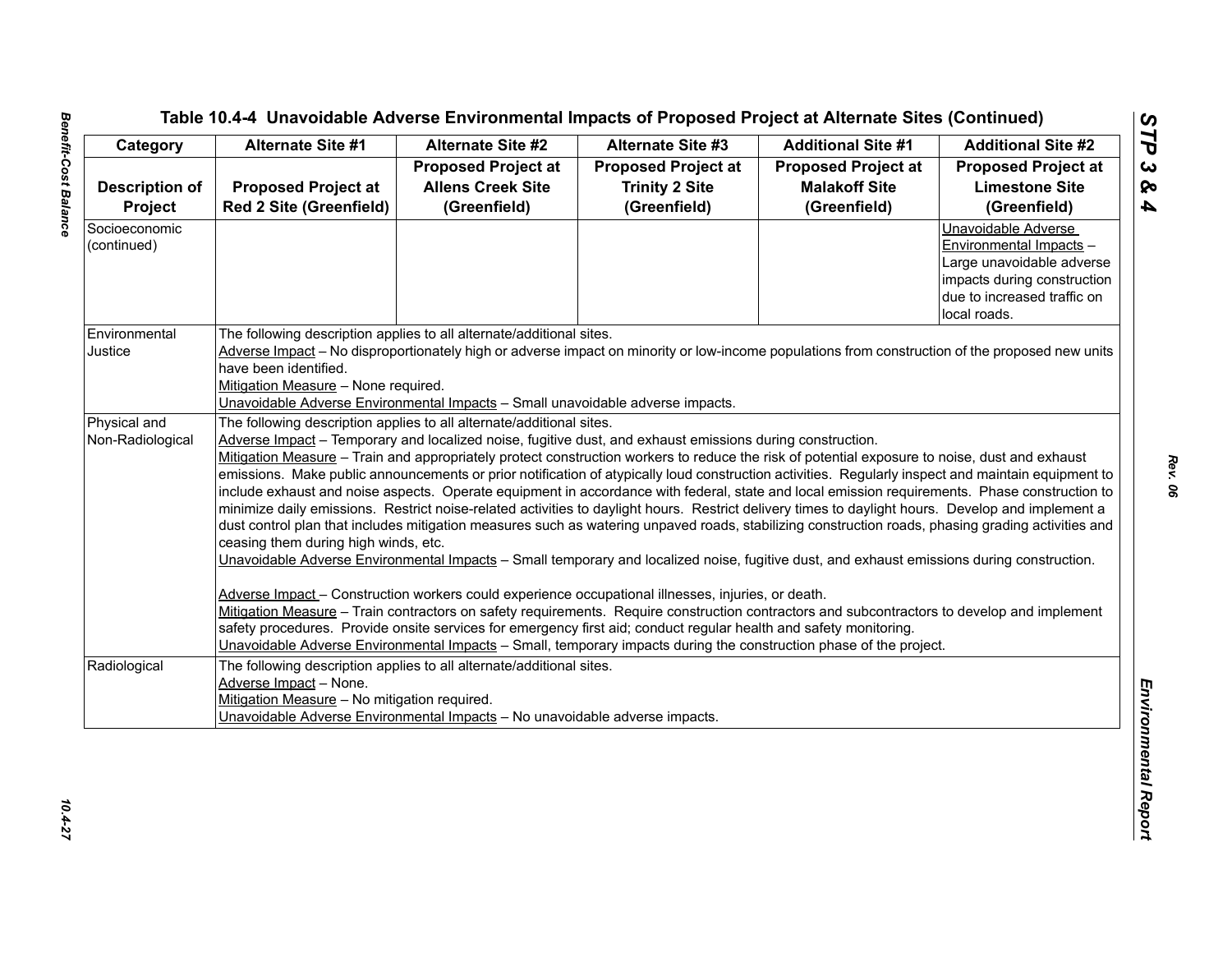| Category        | <b>Alternate Site #1</b>                          | Alternate Site #2                                                                                                                      | <b>Alternate Site #3</b>                                                                                  | <b>Additional Site #1</b>                                                                                                                        | <b>Additional Site #2</b>                         |  |  |  |
|-----------------|---------------------------------------------------|----------------------------------------------------------------------------------------------------------------------------------------|-----------------------------------------------------------------------------------------------------------|--------------------------------------------------------------------------------------------------------------------------------------------------|---------------------------------------------------|--|--|--|
|                 |                                                   | <b>Proposed Project at</b>                                                                                                             | <b>Proposed Project at</b>                                                                                | <b>Proposed Project at</b>                                                                                                                       | <b>Proposed Project at</b>                        |  |  |  |
| Description of  | <b>Proposed Project at</b>                        | <b>Allens Creek Site</b>                                                                                                               | <b>Trinity 2 Site</b>                                                                                     | <b>Malakoff Site</b>                                                                                                                             | <b>Limestone Site</b>                             |  |  |  |
| Project         | <b>Red 2 Site (Greenfield)</b>                    | (Greenfield)                                                                                                                           | (Greenfield)                                                                                              | (Greenfield)                                                                                                                                     | (Greenfield)                                      |  |  |  |
| Atmospheric and |                                                   | The following description applies to all alternate/additional sites.                                                                   |                                                                                                           |                                                                                                                                                  |                                                   |  |  |  |
| Meteorological  |                                                   |                                                                                                                                        | Adverse Impact - Temporary and localized noise, fugitive dust, and exhaust emissions during construction. |                                                                                                                                                  |                                                   |  |  |  |
|                 |                                                   |                                                                                                                                        |                                                                                                           | Mitigation Measures - Regularly inspect and maintain equipment. Phase construction to minimize daily emissions. Develop and implement a dust     |                                                   |  |  |  |
|                 |                                                   |                                                                                                                                        |                                                                                                           | control plan that includes mitigation measures such as watering unpaved roads, stabilizing construction roads, phasing grading activities, and   |                                                   |  |  |  |
|                 |                                                   |                                                                                                                                        |                                                                                                           | suspending grading/earthmoving during high winds and extreme air pollution events, covering truck loads and debris stockpiles, reducing material |                                                   |  |  |  |
|                 |                                                   |                                                                                                                                        |                                                                                                           | handling, limiting vehicle speed, re-vegetating medians and slopes, visually inspecting emission control equipment, etc.                         |                                                   |  |  |  |
|                 |                                                   | Unavoidable Adverse Environmental Impacts - Small, temporary impacts from localized noise, fugitive dust, and exhaust emissions during |                                                                                                           |                                                                                                                                                  |                                                   |  |  |  |
|                 | construction.                                     |                                                                                                                                        |                                                                                                           |                                                                                                                                                  |                                                   |  |  |  |
|                 |                                                   |                                                                                                                                        | <b>Operations-Related</b>                                                                                 |                                                                                                                                                  |                                                   |  |  |  |
| Land Use        | Adverse Impact - Land                             | Adverse Impact - Land                                                                                                                  | Adverse Impact - Land                                                                                     | Adverse Impact - Land                                                                                                                            | Adverse Impact - Land                             |  |  |  |
|                 | occupied by plant facility                        | occupied by plant facility                                                                                                             | occupied by plant facility                                                                                | occupied by plant facility                                                                                                                       | occupied by plant facility                        |  |  |  |
|                 | and associated reservoir                          | and associated reservoir(s)                                                                                                            | and associated reservoir                                                                                  | and associated reservoir                                                                                                                         | and associated reservoir                          |  |  |  |
|                 | would be permanently                              | would be permanently                                                                                                                   | would be permanently                                                                                      | would be permanently                                                                                                                             | would be permanently                              |  |  |  |
|                 | dedicated to the plant until                      | dedicated until                                                                                                                        | dedicated to the plant until                                                                              | dedicated to the plant until                                                                                                                     | dedicated to the plant until                      |  |  |  |
|                 | decommissioning.                                  | decommissioning.                                                                                                                       | decommissioning.                                                                                          | decommissioning.                                                                                                                                 | decommissioning.                                  |  |  |  |
|                 | Operation and maintenance                         | Operation and maintenance                                                                                                              |                                                                                                           | Operation and maintenance   Operation and maintenance                                                                                            | Operation and maintenance                         |  |  |  |
|                 | of transmission line and                          | of transmission line and                                                                                                               | of transmission line and                                                                                  | of transmission line and                                                                                                                         | of transmission line and                          |  |  |  |
|                 | corridors would restrict land                     | corridors would restrict land                                                                                                          | corridors would restrict land                                                                             | corridors would restrict land                                                                                                                    | corridors would restrict land                     |  |  |  |
|                 | use within the transmission<br>rights-of-way, but | use within the transmission<br>rights-of-way, but                                                                                      | use within the transmission<br>rights-of-way, but                                                         | use within the transmission                                                                                                                      | use within the transmission<br>rights-of-way, but |  |  |  |
|                 | transmission operation                            | transmission operation                                                                                                                 | transmission operation                                                                                    | rights-of-way, but<br>transmission operation                                                                                                     | transmission operation                            |  |  |  |
|                 | would be potentially                              | would be potentially                                                                                                                   | would be potentially                                                                                      | would be potentially                                                                                                                             | would be potentially                              |  |  |  |
|                 | compatible with cultivation,                      | compatible with cultivation,                                                                                                           | compatible with cultivation,                                                                              | compatible with cultivation,                                                                                                                     | compatible with cultivation,                      |  |  |  |
|                 | grazing and hunting but                           | grazing and hunting but                                                                                                                | grazing and hunting but                                                                                   | grazing and hunting but                                                                                                                          | grazing and hunting but                           |  |  |  |
|                 | preclude residential and                          | preclude residential and                                                                                                               | preclude residential and                                                                                  | preclude residential and                                                                                                                         | preclude residential and                          |  |  |  |
|                 | industrial use.                                   | industrial use.                                                                                                                        | industrial use.                                                                                           | industrial use.                                                                                                                                  | industrial use.                                   |  |  |  |
|                 | Mitigation Measure - No                           | Mitigation Measure - No                                                                                                                | Mitigation Measure - No                                                                                   | Mitigation Measure - No                                                                                                                          | Mitigation Measure - No                           |  |  |  |
|                 | mitigation would be required                      | mitigation would be required                                                                                                           | mitigation would be required                                                                              | mitigation would be required                                                                                                                     | mitigation would be required                      |  |  |  |
|                 | for continued land use post                       | for continued land use post                                                                                                            | for continued land use post                                                                               | for continued land use post                                                                                                                      | for continued land use post                       |  |  |  |
|                 | construction.                                     | construction.                                                                                                                          | construction.                                                                                             | construction.                                                                                                                                    | construction.                                     |  |  |  |
|                 | Unavoidable Adverse                               | Unavoidable Adverse                                                                                                                    | Unavoidable Adverse                                                                                       | Unavoidable Adverse                                                                                                                              | Unavoidable Adverse                               |  |  |  |
|                 | Environmental Impact-                             | Environmental Impact -                                                                                                                 | Environmental Impact -                                                                                    | Environmental Impact-                                                                                                                            | Environmental Impact -                            |  |  |  |
|                 | Small impacts: land will not                      | Small impacts: land will not                                                                                                           | Small impacts: land will not                                                                              | Small impacts: land will not                                                                                                                     | Small impacts: land will not                      |  |  |  |
|                 | be                                                | be available until                                                                                                                     | be available until                                                                                        | be available until                                                                                                                               | be available until                                |  |  |  |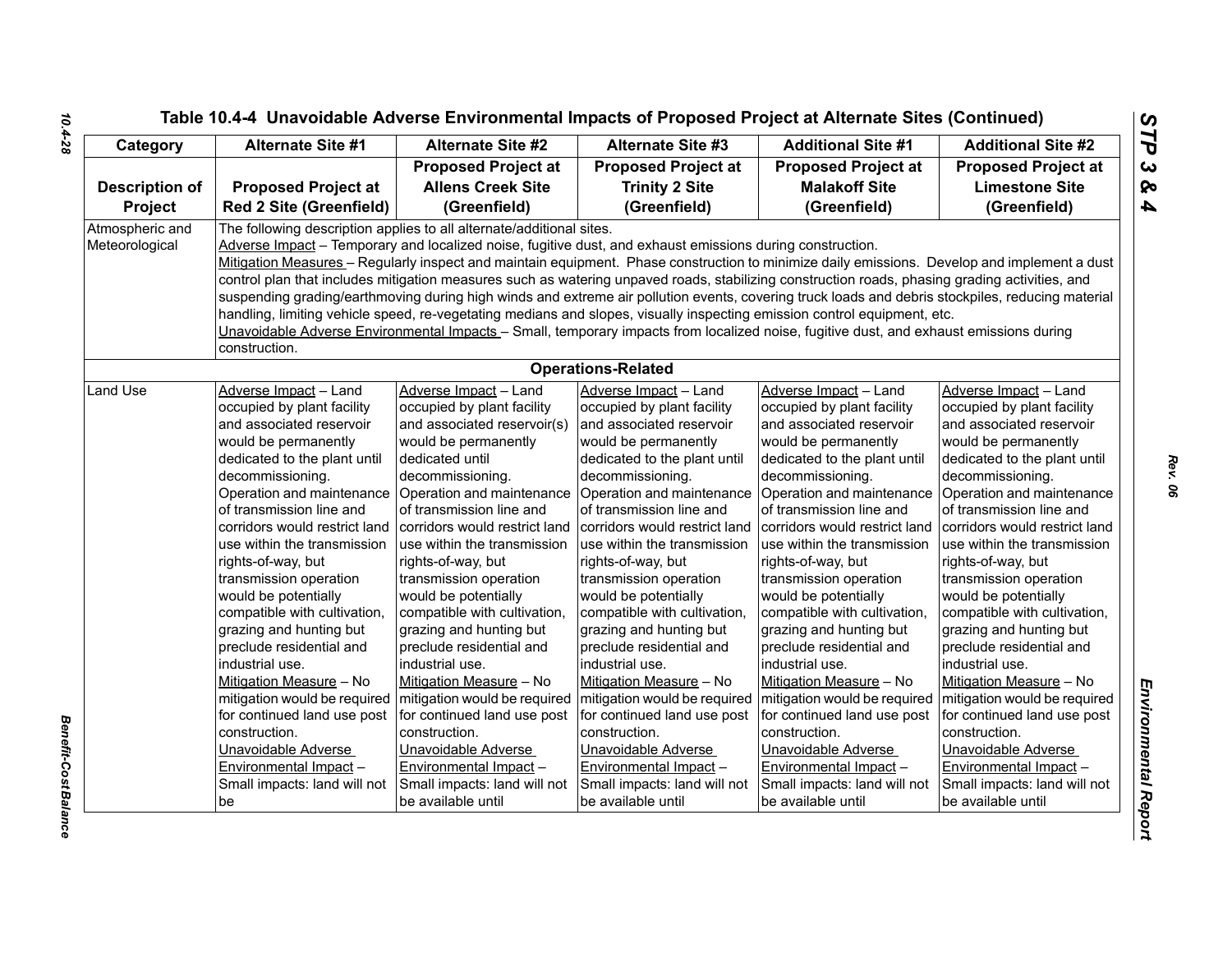| <b>Proposed Project at</b><br><b>Red 2 Site (Greenfield)</b><br>available until<br>decommissioning of the<br>plant. | <b>Proposed Project at</b><br><b>Allens Creek Site</b><br>(Greenfield)<br>decommissioning of the<br>plant. | <b>Proposed Project at</b><br><b>Trinity 2 Site</b><br>(Greenfield)<br>decommissioning of the                                                | <b>Proposed Project at</b><br><b>Malakoff Site</b><br>(Greenfield)<br>decommissioning of the                                                                                                                                                                                                                                                                                                   | <b>Proposed Project at</b><br><b>Limestone Site</b><br>(Greenfield)<br>decommissioning of the                                                                                                                                                                                                                                                                                                                                                                                                                                                                                                                                                                                                                                                                                                                                                                                                                                                                                                                                                                                                                                                                                                                                                                                                                                                                                                                                                                                                                                                                                                                                                                                                                                                                                                                                                                                                                   |
|---------------------------------------------------------------------------------------------------------------------|------------------------------------------------------------------------------------------------------------|----------------------------------------------------------------------------------------------------------------------------------------------|------------------------------------------------------------------------------------------------------------------------------------------------------------------------------------------------------------------------------------------------------------------------------------------------------------------------------------------------------------------------------------------------|-----------------------------------------------------------------------------------------------------------------------------------------------------------------------------------------------------------------------------------------------------------------------------------------------------------------------------------------------------------------------------------------------------------------------------------------------------------------------------------------------------------------------------------------------------------------------------------------------------------------------------------------------------------------------------------------------------------------------------------------------------------------------------------------------------------------------------------------------------------------------------------------------------------------------------------------------------------------------------------------------------------------------------------------------------------------------------------------------------------------------------------------------------------------------------------------------------------------------------------------------------------------------------------------------------------------------------------------------------------------------------------------------------------------------------------------------------------------------------------------------------------------------------------------------------------------------------------------------------------------------------------------------------------------------------------------------------------------------------------------------------------------------------------------------------------------------------------------------------------------------------------------------------------------|
|                                                                                                                     |                                                                                                            |                                                                                                                                              |                                                                                                                                                                                                                                                                                                                                                                                                |                                                                                                                                                                                                                                                                                                                                                                                                                                                                                                                                                                                                                                                                                                                                                                                                                                                                                                                                                                                                                                                                                                                                                                                                                                                                                                                                                                                                                                                                                                                                                                                                                                                                                                                                                                                                                                                                                                                 |
|                                                                                                                     |                                                                                                            |                                                                                                                                              |                                                                                                                                                                                                                                                                                                                                                                                                |                                                                                                                                                                                                                                                                                                                                                                                                                                                                                                                                                                                                                                                                                                                                                                                                                                                                                                                                                                                                                                                                                                                                                                                                                                                                                                                                                                                                                                                                                                                                                                                                                                                                                                                                                                                                                                                                                                                 |
|                                                                                                                     |                                                                                                            |                                                                                                                                              |                                                                                                                                                                                                                                                                                                                                                                                                |                                                                                                                                                                                                                                                                                                                                                                                                                                                                                                                                                                                                                                                                                                                                                                                                                                                                                                                                                                                                                                                                                                                                                                                                                                                                                                                                                                                                                                                                                                                                                                                                                                                                                                                                                                                                                                                                                                                 |
|                                                                                                                     |                                                                                                            |                                                                                                                                              |                                                                                                                                                                                                                                                                                                                                                                                                |                                                                                                                                                                                                                                                                                                                                                                                                                                                                                                                                                                                                                                                                                                                                                                                                                                                                                                                                                                                                                                                                                                                                                                                                                                                                                                                                                                                                                                                                                                                                                                                                                                                                                                                                                                                                                                                                                                                 |
|                                                                                                                     |                                                                                                            | plant.                                                                                                                                       | plant.                                                                                                                                                                                                                                                                                                                                                                                         | plant.                                                                                                                                                                                                                                                                                                                                                                                                                                                                                                                                                                                                                                                                                                                                                                                                                                                                                                                                                                                                                                                                                                                                                                                                                                                                                                                                                                                                                                                                                                                                                                                                                                                                                                                                                                                                                                                                                                          |
|                                                                                                                     |                                                                                                            |                                                                                                                                              |                                                                                                                                                                                                                                                                                                                                                                                                |                                                                                                                                                                                                                                                                                                                                                                                                                                                                                                                                                                                                                                                                                                                                                                                                                                                                                                                                                                                                                                                                                                                                                                                                                                                                                                                                                                                                                                                                                                                                                                                                                                                                                                                                                                                                                                                                                                                 |
|                                                                                                                     | The following description applies to all alternate/additional sites.                                       |                                                                                                                                              |                                                                                                                                                                                                                                                                                                                                                                                                |                                                                                                                                                                                                                                                                                                                                                                                                                                                                                                                                                                                                                                                                                                                                                                                                                                                                                                                                                                                                                                                                                                                                                                                                                                                                                                                                                                                                                                                                                                                                                                                                                                                                                                                                                                                                                                                                                                                 |
|                                                                                                                     |                                                                                                            | Adverse Impact - Operating the new units would generate radioactive and non-radioactive wastes that are required to be disposed in permitted |                                                                                                                                                                                                                                                                                                                                                                                                |                                                                                                                                                                                                                                                                                                                                                                                                                                                                                                                                                                                                                                                                                                                                                                                                                                                                                                                                                                                                                                                                                                                                                                                                                                                                                                                                                                                                                                                                                                                                                                                                                                                                                                                                                                                                                                                                                                                 |
|                                                                                                                     |                                                                                                            |                                                                                                                                              |                                                                                                                                                                                                                                                                                                                                                                                                |                                                                                                                                                                                                                                                                                                                                                                                                                                                                                                                                                                                                                                                                                                                                                                                                                                                                                                                                                                                                                                                                                                                                                                                                                                                                                                                                                                                                                                                                                                                                                                                                                                                                                                                                                                                                                                                                                                                 |
|                                                                                                                     |                                                                                                            |                                                                                                                                              |                                                                                                                                                                                                                                                                                                                                                                                                |                                                                                                                                                                                                                                                                                                                                                                                                                                                                                                                                                                                                                                                                                                                                                                                                                                                                                                                                                                                                                                                                                                                                                                                                                                                                                                                                                                                                                                                                                                                                                                                                                                                                                                                                                                                                                                                                                                                 |
|                                                                                                                     |                                                                                                            |                                                                                                                                              |                                                                                                                                                                                                                                                                                                                                                                                                |                                                                                                                                                                                                                                                                                                                                                                                                                                                                                                                                                                                                                                                                                                                                                                                                                                                                                                                                                                                                                                                                                                                                                                                                                                                                                                                                                                                                                                                                                                                                                                                                                                                                                                                                                                                                                                                                                                                 |
|                                                                                                                     |                                                                                                            |                                                                                                                                              |                                                                                                                                                                                                                                                                                                                                                                                                |                                                                                                                                                                                                                                                                                                                                                                                                                                                                                                                                                                                                                                                                                                                                                                                                                                                                                                                                                                                                                                                                                                                                                                                                                                                                                                                                                                                                                                                                                                                                                                                                                                                                                                                                                                                                                                                                                                                 |
|                                                                                                                     |                                                                                                            |                                                                                                                                              |                                                                                                                                                                                                                                                                                                                                                                                                |                                                                                                                                                                                                                                                                                                                                                                                                                                                                                                                                                                                                                                                                                                                                                                                                                                                                                                                                                                                                                                                                                                                                                                                                                                                                                                                                                                                                                                                                                                                                                                                                                                                                                                                                                                                                                                                                                                                 |
|                                                                                                                     |                                                                                                            |                                                                                                                                              |                                                                                                                                                                                                                                                                                                                                                                                                |                                                                                                                                                                                                                                                                                                                                                                                                                                                                                                                                                                                                                                                                                                                                                                                                                                                                                                                                                                                                                                                                                                                                                                                                                                                                                                                                                                                                                                                                                                                                                                                                                                                                                                                                                                                                                                                                                                                 |
|                                                                                                                     |                                                                                                            |                                                                                                                                              |                                                                                                                                                                                                                                                                                                                                                                                                |                                                                                                                                                                                                                                                                                                                                                                                                                                                                                                                                                                                                                                                                                                                                                                                                                                                                                                                                                                                                                                                                                                                                                                                                                                                                                                                                                                                                                                                                                                                                                                                                                                                                                                                                                                                                                                                                                                                 |
|                                                                                                                     |                                                                                                            |                                                                                                                                              |                                                                                                                                                                                                                                                                                                                                                                                                |                                                                                                                                                                                                                                                                                                                                                                                                                                                                                                                                                                                                                                                                                                                                                                                                                                                                                                                                                                                                                                                                                                                                                                                                                                                                                                                                                                                                                                                                                                                                                                                                                                                                                                                                                                                                                                                                                                                 |
|                                                                                                                     |                                                                                                            |                                                                                                                                              |                                                                                                                                                                                                                                                                                                                                                                                                |                                                                                                                                                                                                                                                                                                                                                                                                                                                                                                                                                                                                                                                                                                                                                                                                                                                                                                                                                                                                                                                                                                                                                                                                                                                                                                                                                                                                                                                                                                                                                                                                                                                                                                                                                                                                                                                                                                                 |
|                                                                                                                     |                                                                                                            |                                                                                                                                              |                                                                                                                                                                                                                                                                                                                                                                                                |                                                                                                                                                                                                                                                                                                                                                                                                                                                                                                                                                                                                                                                                                                                                                                                                                                                                                                                                                                                                                                                                                                                                                                                                                                                                                                                                                                                                                                                                                                                                                                                                                                                                                                                                                                                                                                                                                                                 |
|                                                                                                                     |                                                                                                            |                                                                                                                                              |                                                                                                                                                                                                                                                                                                                                                                                                |                                                                                                                                                                                                                                                                                                                                                                                                                                                                                                                                                                                                                                                                                                                                                                                                                                                                                                                                                                                                                                                                                                                                                                                                                                                                                                                                                                                                                                                                                                                                                                                                                                                                                                                                                                                                                                                                                                                 |
|                                                                                                                     |                                                                                                            |                                                                                                                                              |                                                                                                                                                                                                                                                                                                                                                                                                |                                                                                                                                                                                                                                                                                                                                                                                                                                                                                                                                                                                                                                                                                                                                                                                                                                                                                                                                                                                                                                                                                                                                                                                                                                                                                                                                                                                                                                                                                                                                                                                                                                                                                                                                                                                                                                                                                                                 |
|                                                                                                                     |                                                                                                            |                                                                                                                                              |                                                                                                                                                                                                                                                                                                                                                                                                |                                                                                                                                                                                                                                                                                                                                                                                                                                                                                                                                                                                                                                                                                                                                                                                                                                                                                                                                                                                                                                                                                                                                                                                                                                                                                                                                                                                                                                                                                                                                                                                                                                                                                                                                                                                                                                                                                                                 |
|                                                                                                                     |                                                                                                            |                                                                                                                                              |                                                                                                                                                                                                                                                                                                                                                                                                |                                                                                                                                                                                                                                                                                                                                                                                                                                                                                                                                                                                                                                                                                                                                                                                                                                                                                                                                                                                                                                                                                                                                                                                                                                                                                                                                                                                                                                                                                                                                                                                                                                                                                                                                                                                                                                                                                                                 |
|                                                                                                                     |                                                                                                            |                                                                                                                                              |                                                                                                                                                                                                                                                                                                                                                                                                |                                                                                                                                                                                                                                                                                                                                                                                                                                                                                                                                                                                                                                                                                                                                                                                                                                                                                                                                                                                                                                                                                                                                                                                                                                                                                                                                                                                                                                                                                                                                                                                                                                                                                                                                                                                                                                                                                                                 |
|                                                                                                                     |                                                                                                            |                                                                                                                                              |                                                                                                                                                                                                                                                                                                                                                                                                |                                                                                                                                                                                                                                                                                                                                                                                                                                                                                                                                                                                                                                                                                                                                                                                                                                                                                                                                                                                                                                                                                                                                                                                                                                                                                                                                                                                                                                                                                                                                                                                                                                                                                                                                                                                                                                                                                                                 |
|                                                                                                                     |                                                                                                            |                                                                                                                                              |                                                                                                                                                                                                                                                                                                                                                                                                |                                                                                                                                                                                                                                                                                                                                                                                                                                                                                                                                                                                                                                                                                                                                                                                                                                                                                                                                                                                                                                                                                                                                                                                                                                                                                                                                                                                                                                                                                                                                                                                                                                                                                                                                                                                                                                                                                                                 |
|                                                                                                                     |                                                                                                            |                                                                                                                                              |                                                                                                                                                                                                                                                                                                                                                                                                |                                                                                                                                                                                                                                                                                                                                                                                                                                                                                                                                                                                                                                                                                                                                                                                                                                                                                                                                                                                                                                                                                                                                                                                                                                                                                                                                                                                                                                                                                                                                                                                                                                                                                                                                                                                                                                                                                                                 |
|                                                                                                                     |                                                                                                            |                                                                                                                                              |                                                                                                                                                                                                                                                                                                                                                                                                |                                                                                                                                                                                                                                                                                                                                                                                                                                                                                                                                                                                                                                                                                                                                                                                                                                                                                                                                                                                                                                                                                                                                                                                                                                                                                                                                                                                                                                                                                                                                                                                                                                                                                                                                                                                                                                                                                                                 |
| TPDES permit.                                                                                                       |                                                                                                            |                                                                                                                                              |                                                                                                                                                                                                                                                                                                                                                                                                |                                                                                                                                                                                                                                                                                                                                                                                                                                                                                                                                                                                                                                                                                                                                                                                                                                                                                                                                                                                                                                                                                                                                                                                                                                                                                                                                                                                                                                                                                                                                                                                                                                                                                                                                                                                                                                                                                                                 |
|                                                                                                                     |                                                                                                            |                                                                                                                                              |                                                                                                                                                                                                                                                                                                                                                                                                |                                                                                                                                                                                                                                                                                                                                                                                                                                                                                                                                                                                                                                                                                                                                                                                                                                                                                                                                                                                                                                                                                                                                                                                                                                                                                                                                                                                                                                                                                                                                                                                                                                                                                                                                                                                                                                                                                                                 |
|                                                                                                                     |                                                                                                            | through the blowdown discharge.                                                                                                              | disposal facilities and would not be available for other uses.<br>The following description applies to all alternate/additional sites.<br>water source to replace water lost to evaporation, drift, seepage, and blowdown.<br>Unavoidable Adverse Environmental Impacts - Small unavoidable adverse impacts.<br>Unavoidable Adverse Environmental Impacts - Small unavoidable adverse impacts. | disposal facilities or permitted landfills. Generation of spent fuel will require disposal in accordance with federal requirements.<br>Mitigation Measure - Implement waste minimization program. Disposal area(s) would be permitted waste disposal facility(ies) with a land use<br>designated for such activities. Temporary spent fuel storage facilities would be operated under appropriate regulations and guidelines until such<br>time a NRC licensed high-level waste disposal facility is constructed. At that time, the storage facility area could be restored for other uses.<br>Unavoidable Adverse Environmental Impacts - Small unavoidable impacts. Some land would be dedicated to permitted landfills or licensed<br>Adverse Impact - The site is assumed to require construction of a cooling water reservoir. Makeup water would be withdrawn from the cooling<br>Mitigation Measure - Comply with surface water rights and water withdrawal requirements and restrictions. Design and operate intake structures<br>based on best available technology. Monitor hydrological impacts as required by water permit(s).<br>Adverse Impact - Operations would result in discharge of small amounts of chemicals to Texas waters. Water would be added back to the river<br>Mitigation Measure - All discharges would comply with TPDES permit and applicable water quality standards. Prepare and implement a SWPPP<br>to avoid/minimize releases of contaminated storm water. Prepare and implement a SPCC plan to prevent/minimize contamination from spills.<br>Adverse Impact - Operations may result in a small thermal plume discharged to Texas waters.<br>Mitigation Measure - The differences between plume temperature and ambient water temperature would be maintained within limits set in the<br>Unavoidable Adverse Environmental Impacts - Small unavoidable adverse impacts. |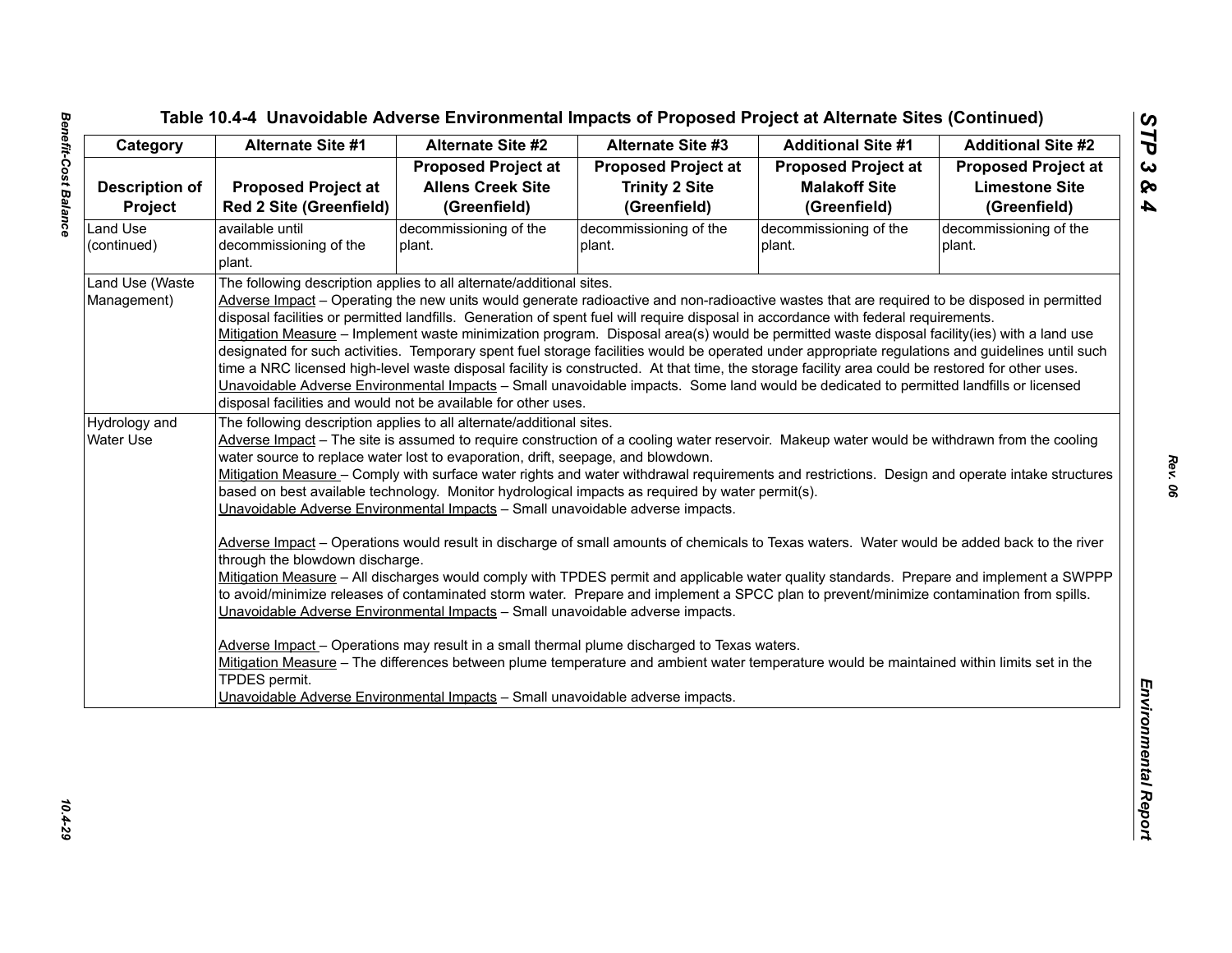# *STP 3 & 4* Tenetial Case of University Contribution and the Case of Proposed Project at Alternation Since 2<br>
Case of Alternation Since 2<br>
Case of Alternation Since 2<br>
Case of Alternation Since 2<br>
Case of Alternation Since 2<br>
Concerns

Benefit-Cost Balance *Benefit-Cost Balance*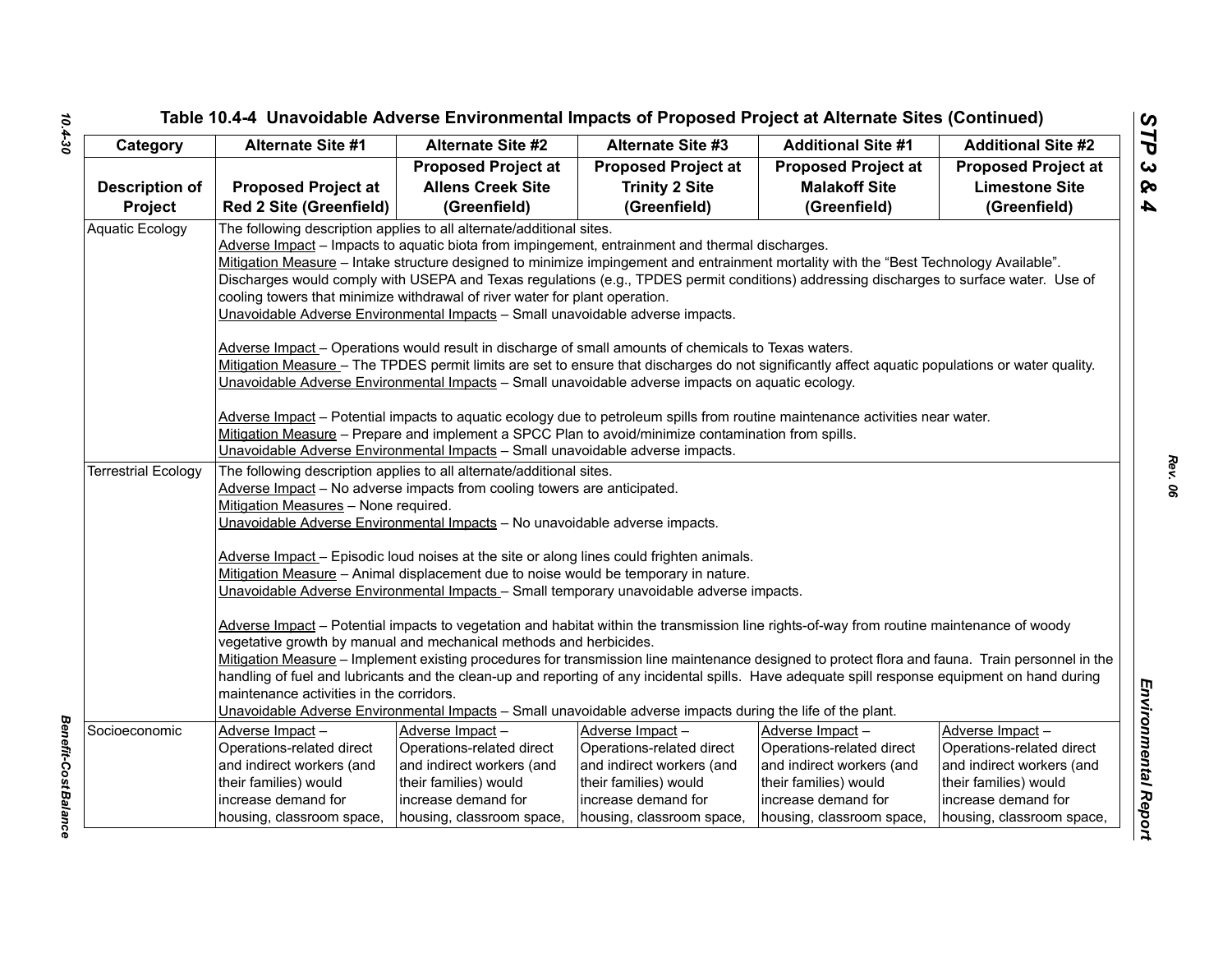| Category              | <b>Alternate Site #1</b>       | <b>Alternate Site #2</b>                                                                      | <b>Alternate Site #3</b>      | <b>Additional Site #1</b>     | <b>Additional Site #2</b>     |
|-----------------------|--------------------------------|-----------------------------------------------------------------------------------------------|-------------------------------|-------------------------------|-------------------------------|
|                       |                                | <b>Proposed Project at</b>                                                                    | <b>Proposed Project at</b>    | <b>Proposed Project at</b>    | <b>Proposed Project at</b>    |
| <b>Description of</b> | <b>Proposed Project at</b>     | <b>Allens Creek Site</b>                                                                      | <b>Trinity 2 Site</b>         | <b>Malakoff Site</b>          | <b>Limestone Site</b>         |
| Project               | <b>Red 2 Site (Greenfield)</b> | (Greenfield)                                                                                  | (Greenfield)                  | (Greenfield)                  | (Greenfield)                  |
| Socioeconomic         | and public services within     | and public services within                                                                    | and public services within    | and public services within    | and public services within    |
| (continued)           | Fannin and Grayson             | Austin and Fort Bend                                                                          | Freestone and Henderson       | Henderson and Ellis           | <b>Henderson and Ellis</b>    |
|                       | Counties and the ROI over      | Counties and the ROI over                                                                     | Counties and the ROI over     | Counties and the ROI over     | Counties and the ROI over     |
|                       | pre-construction conditions,   | pre-construction conditions,                                                                  | pre-construction conditions,  | pre-construction conditions,  | pre-construction conditions,  |
|                       | but much less than the         | but much less than the                                                                        | but much less than the        | but much less than the        | but much less than the        |
|                       | construction-related           | construction-related                                                                          | construction-related          | construction-related          | construction-related          |
|                       | population.                    | population.                                                                                   | population.                   | population.                   | population.                   |
|                       | Mitigation Measure -           | Mitigation Measure -                                                                          | Mitigation Measure -          | Mitigation Measure -          | Mitigation Measure -          |
|                       | Discuss anticipated influx of  | Discuss anticipated influx of                                                                 | Discuss anticipated influx of | Discuss anticipated influx of | Discuss anticipated influx of |
|                       | workers and schedule with      | workers and schedule with                                                                     | workers and schedule with     | workers and schedule with     | workers and schedule with     |
|                       | community leaders,             | community leaders,                                                                            | community leaders,            | community leaders,            | community leaders,            |
|                       | allowing local and regional    | allowing local and regional                                                                   | allowing local and regional   | allowing local and regional   | allowing local and regional   |
|                       | officials the opportunity to   | officials the opportunity to                                                                  | officials the opportunity to  | officials the opportunity to  | officials the opportunity to  |
|                       | plan for the influx. Builders  | plan for the influx. Builders                                                                 | plan for the influx. Builders | plan for the influx. Builders | plan for the influx. Builders |
|                       | and developers would meet      | and developers would meet                                                                     | and developers would meet     | and developers would meet     | and developers would meet     |
|                       | the demand for additional      | the demand for additional                                                                     | the demand for additional     | the demand for additional     | the demand for additional     |
|                       | housing. Increased tax         | housing. Increased tax                                                                        | housing. Increased tax        | housing. Increased tax        | housing. Increased tax        |
|                       | revenues as a result of the    | revenues as a result of the                                                                   | revenues as a result of the   | revenues as a result of the   | revenues as a result of the   |
|                       | project would fund             | project would fund                                                                            | project would fund            | project would fund            | project would fund            |
|                       | additional school resources,   | additional school resources,                                                                  | additional school resources,  | additional school resources,  | additional school resources,  |
|                       | and could be used to           | and could be used to                                                                          | and could be used to          | and could be used to          | and could be used to          |
|                       | purchase additional            | purchase additional                                                                           | purchase additional           | purchase additional           | purchase additional           |
|                       |                                | facilities/equipment and hire   facilities/equipment and hire   facilities/equipment and hire |                               | facilities/equipment and hire | facilities/equipment and hire |
|                       | train additional public        | train additional public                                                                       | train additional public       | train additional public       | train additional public       |
|                       | service staff if necessary.    | service staff if necessary.                                                                   | service staff if necessary.   | service staff if necessary.   | service staff if necessary.   |
|                       | Because the project has a      | Because the project has a                                                                     | Because the project has a     | Because the project has a     | Because the project has a     |
|                       | long lead time, it is likely   | long lead time, it is likely                                                                  | long lead time, it is likely  | long lead time, it is likely  | long lead time, it is likely  |
|                       | that if the community          | that if the community                                                                         | that if the community         | that if the community         | that if the community         |
|                       | anticipates the increase in    | anticipates the increase in                                                                   | anticipates the increase in   | anticipates the increase in   | anticipates the increase in   |
|                       | population, adequate           | population, adequate                                                                          | population, adequate          | population, adequate          | population, adequate          |
|                       | affordable housing,            | affordable housing,                                                                           | affordable housing,           | affordable housing,           | affordable housing,           |
|                       | classroom space, and           | classroom space, and                                                                          | classroom space, and          | classroom space, and          | classroom space, and          |
|                       | public services would be       | public services would be                                                                      | public services would be      | public services would be      | public services would be      |
|                       | available.                     | available.                                                                                    | available.                    | available.                    | available.                    |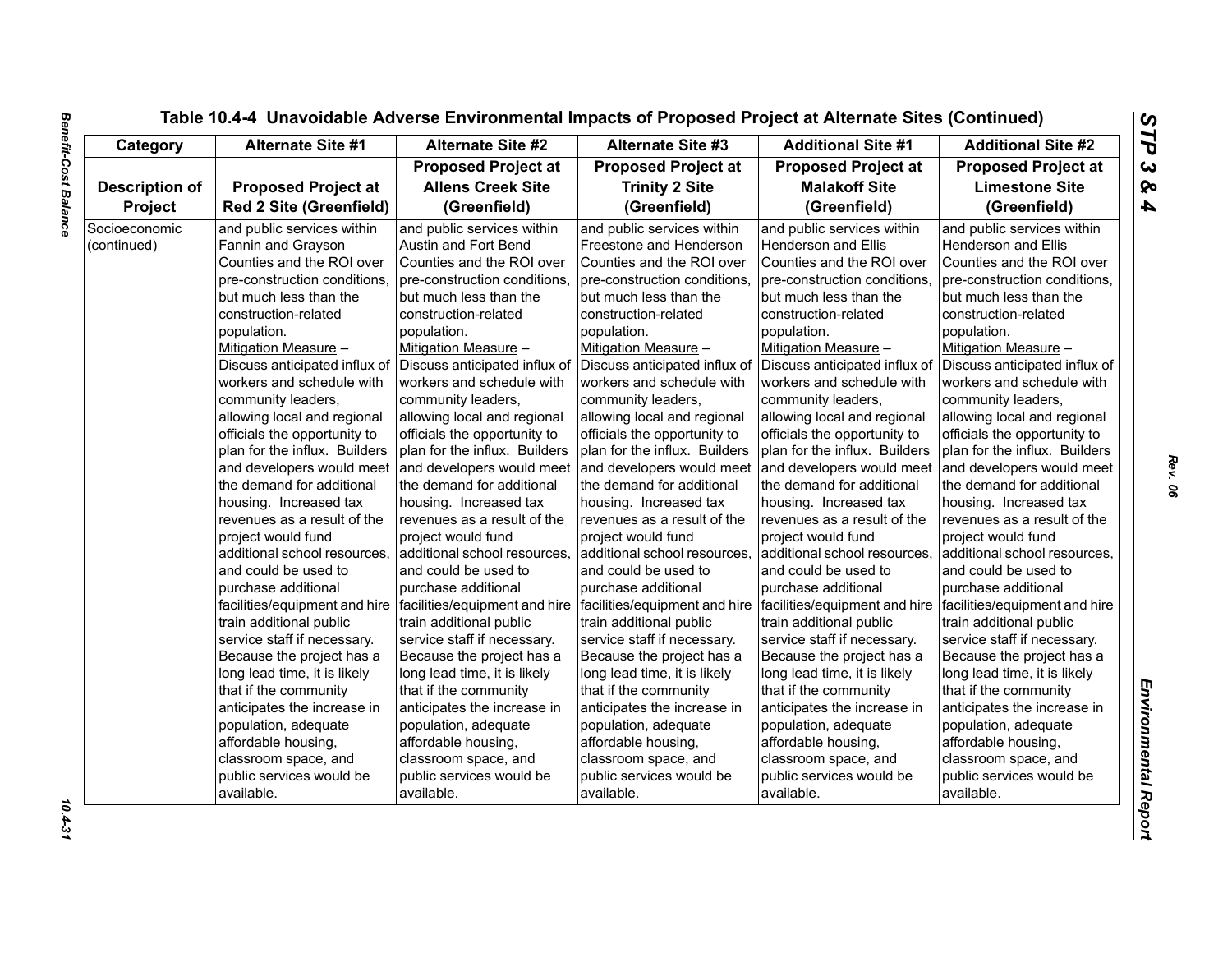| Category              |                                    | <b>Alternate Site #2</b><br><b>Alternate Site #1</b>      | <b>Alternate Site #3</b>      | <b>Additional Site #1</b>      | <b>Additional Site #2</b>          |
|-----------------------|------------------------------------|-----------------------------------------------------------|-------------------------------|--------------------------------|------------------------------------|
|                       |                                    | <b>Proposed Project at</b>                                | <b>Proposed Project at</b>    | <b>Proposed Project at</b>     | <b>Proposed Project at</b>         |
| <b>Description of</b> | <b>Proposed Project at</b>         | <b>Allens Creek Site</b>                                  | <b>Trinity 2 Site</b>         | <b>Malakoff Site</b>           | <b>Limestone Site</b>              |
| Project               | <b>Red 2 Site (Greenfield)</b>     | (Greenfield)                                              | (Greenfield)                  | (Greenfield)                   | (Greenfield)                       |
| Socioeconomic         | Unavoidable Adverse                | Unavoidable Adverse                                       | Unavoidable Adverse           | Unavoidable Adverse            | Unavoidable Adverse                |
| (continued)           | Environmental Impacts -            | Environmental Impacts -                                   | Environmental Impacts -       | Environmental Impacts -        | Environmental Impacts -            |
|                       | Small to moderate                  | Small unavoidable adverse                                 | Small to moderate             | Small unavoidable adverse      | Small to moderate                  |
|                       | unavoidable adverse                | impacts given proximity to                                | unavoidable adverse           | impacts given site proximity   | unavoidable adverse                |
|                       | impacts.                           | metropolitan area of                                      | impacts.                      | to Dallas suburbs, which is    | impacts, given site's rural        |
|                       |                                    | Houston, which is expected                                |                               | expected to readily absorb     | location.                          |
|                       | <b>Adverse Impact - Operation</b>  | to readily absorb population   Adverse Impact - Operation |                               | population influx.             |                                    |
|                       | of two units would increase        | influx.                                                   | of two units would increase   |                                | Adverse Impact - Operation         |
|                       | the traffic on local roads         |                                                           | the traffic on local roads    | Adverse Impact - Operation     | of two units would increase        |
|                       | during shift change. Valley        | Adverse Impact - Operation                                | during shift change,          | of two units would increase    | the traffic on local roads         |
|                       | power plant is located             | of two units would increase                               | especially if they coincided  | the traffic on local roads     | during shift change,               |
|                       | adjacent to the site,              | the traffic on local roads                                | with operating shifts of      | during shift change; Trinidad  | especially given site's close      |
|                       | although its workforce is          | during shift change.                                      | workers at nearby Big         | power plant is nearby          | proximity to the existing          |
|                       | expected to be significantly       | Outages at the site would                                 | Brown plant and lignite       | although its workforce is      | Limestone coal plant and           |
|                       | smaller given type of plant.       | increase traffic even further. mining operations. Outages |                               | expected to be significantly   | lignite mining operations.         |
|                       | Outages at the site would          | Mitigation Measure -                                      | at the site would increase    | smaller given type of plant.   | Outages at the site would          |
|                       | increase traffic even further.     | Consider staggering outage                                | traffic even further.         | Outages at the site would      | increase traffic even further.     |
|                       | Mitigation Measure -               | shifts to reduce plant-                                   | Mitigation Measure -          | increase traffic even further. | Mitigation Measure -               |
|                       | Consider staggering outage         | associated traffic on local                               | Encourage                     | Mitigation Measure -           | Consider staggering outage         |
|                       | shifts to reduce plant-            | roads during shift changes;                               | carpooling/vanpooling, offer  | Consider staggering outage     | shifts to reduce plant-            |
|                       | associated traffic on local        | vanpooling and travel                                     | shuttle service to workers to | shifts to reduce plant-        | associated traffic on local        |
|                       | roads during shift changes;        | reduction incentives                                      | and from site, and travel     | associated traffic on local    | roads during shift changes;        |
|                       | vanpooling and travel              | (currently in use at STP                                  | reduction incentives          | roads during shift changes;    | vanpooling and travel              |
|                       | reduction incentives               | Units 1 & 2).                                             | (currently in use at STP      | vanpooling and travel          | reduction incentives               |
|                       | (currently in use at STP           | Unavoidable Adverse                                       | Units 1 & 2). Consider        | reduction incentives           | (currently in use at STP           |
|                       | Units 1 & 2).                      | Environmental Impacts -                                   | staggering outage shifts to   | (currently in use at STP       | Units 1 & 2).                      |
|                       | Unavoidable Adverse                | Small unavoidable adverse                                 | reduce plant-associated       | Units 1 & 2).                  | Unavoidable Adverse                |
|                       | Environmental Impacts -            | impacts.                                                  | traffic on local roads during | Unavoidable Adverse            | Environmental Impacts -            |
|                       | Small unavoidable adverse          |                                                           | shift changes.                | Environmental Impacts -        | Small to moderate                  |
|                       | impacts.                           | Adverse Impact-Additional                                 | Unavoidable Adverse           | Small to moderate              | unavoidable adverse                |
|                       |                                    | cooling towers may impact                                 | Environmental Impacts -       | unavoidable adverse            | impacts.                           |
|                       | <b>Adverse Impact - Additional</b> | existing viewscape.                                       | Small unavoidable adverse     | impacts.                       |                                    |
|                       | cooling towers may impact          | Mitigation Measure - During   impacts.                    |                               |                                | <b>Adverse Impact - Additional</b> |
|                       | existing viewscape.                | plant layout, attempt to                                  |                               | Adverse Impact - Additional    | cooling towers may impact          |
|                       | Mitigation Measure - During        | locate towers in an area                                  | Adverse Impact - Additional   | cooling towers may impact      | existing viewscape.                |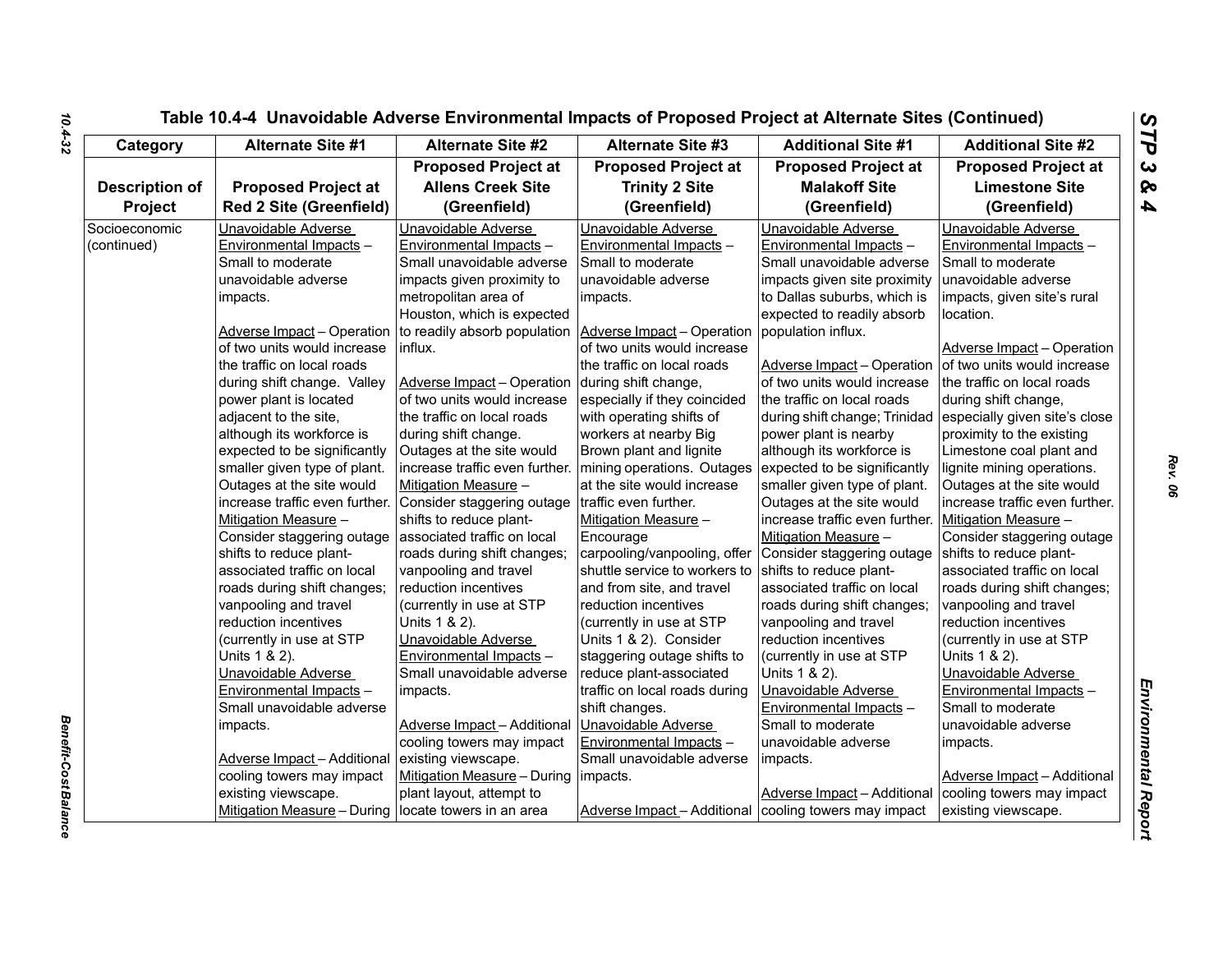| Category              | <b>Alternate Site #1</b>       | <b>Alternate Site #2</b>    | <b>Alternate Site #3</b>      | <b>Additional Site #1</b>   | <b>Additional Site #2</b>     |
|-----------------------|--------------------------------|-----------------------------|-------------------------------|-----------------------------|-------------------------------|
|                       |                                | <b>Proposed Project at</b>  | <b>Proposed Project at</b>    | <b>Proposed Project at</b>  | <b>Proposed Project at</b>    |
| <b>Description of</b> | <b>Proposed Project at</b>     | <b>Allens Creek Site</b>    | <b>Trinity 2 Site</b>         | <b>Malakoff Site</b>        | <b>Limestone Site</b>         |
| Project               | <b>Red 2 Site (Greenfield)</b> | (Greenfield)                | (Greenfield)                  | (Greenfield)                | (Greenfield)                  |
| Socioeconomic         | plant layout, attempt to       | isolated from area view     | cooling towers may impact     | existing viewscape,         | Mitigation Measure - During   |
| (continued)           | locate towers in an area       | points to maximum extent    | existing viewscape.           | especially given heavy      | plant layout, attempt to      |
|                       | isolated from area view        | possible.                   | Mitigation Measure - During   | recreational use in the     | locate towers in an area      |
|                       | points to maximum extent       | Unavoidable Adverse         | plant layout, attempt to      | general area.               | isolated from area view       |
|                       | possible.                      | Environmental Impacts -     | locate towers in an area      | Mitigation Measure - During | points to maximum extent      |
|                       | Unavoidable Adverse            | Small to moderate           | isolated from area view       | plant layout, attempt to    | possible.                     |
|                       | Environmental Impacts -        | unavoidable adverse         | points to maximum extent      | locate towers in an area    | Unavoidable Adverse           |
|                       | Small to moderate              | impacts.                    | possible.                     | isolated from area view     | Environmental Impacts -       |
|                       | unavoidable adverse            |                             | Unavoidable Adverse           | points to maximum extent    | Site is located in an         |
|                       | impacts.                       | Adverse Impact-             | Environmental Impacts -       | possible.                   | industrialized area. Small    |
|                       |                                | Consumption of fossil fuels | Small to moderate             | Unavoidable Adverse         | unavoidable adverse           |
|                       | Adverse Impact-                | during the fuel-cycle       | unavoidable adverse           | Environmental Impacts -     | impacts.                      |
|                       | Consumption of fossil fuels    | process would be small      | impacts.                      | Small to moderate           |                               |
|                       | during the fuel-cycle          | relative to the power       | Adverse Impact-               | unavoidable adverse         | Adverse Impact-               |
|                       | process would be small         | production.                 | Consumption of fossil fuels   | impacts.                    | Consumption of fossil fuels   |
|                       | relative to the power          | Mitigation Measure - No     | during the fuel-cycle         |                             | during the fuel-cycle         |
|                       | production.                    | mitigation needed.          | process would be small        | Adverse Impact-             | process would be small        |
|                       | Mitigation Measure - No        | Unavoidable Adverse         | relative to the power         | Consumption of fossil fuels | relative to the power         |
|                       | mitigation needed.             | Environmental Impacts -     | production.                   | during the fuel-cycle       | production.                   |
|                       | Unavoidable Adverse            | Small unavoidable adverse   | Mitigation Measure - No       | process would be small      | Mitigation Measure - No       |
|                       | Environmental Impacts -        | impacts.                    | mitigation needed.            | relative to the power       | mitigation needed.            |
|                       | Small unavoidable adverse      |                             | Unavoidable Adverse           | production.                 | Unavoidable Adverse           |
|                       | impacts.                       |                             | Environmental Impacts -       | Mitigation Measure - No     | Environmental Impacts -       |
|                       |                                |                             | Small unavoidable adverse     | mitigation needed.          | Small unavoidable adverse     |
|                       |                                |                             | impacts.                      | Unavoidable Adverse         | impacts.                      |
|                       |                                |                             |                               | Environmental Impacts -     |                               |
|                       |                                |                             | Adverse Impact - Site is in   | Small unavoidable adverse   | Adverse Impact - Site is in   |
|                       |                                |                             | an area of historic and       | impacts.                    | an area of historic and       |
|                       |                                |                             | potential mineral             |                             | potential mineral             |
|                       |                                |                             | development (evidence of      | Adverse Impact - Site is in | development (evidence of      |
|                       |                                |                             | oil and gas drilling and      | an area of historic and     | oil and gas drilling and      |
|                       |                                |                             | lignite mining operation      | potential mineral           | lignite mining operation      |
|                       |                                |                             | nearby). Purchase of          | development (evidence of    | nearby). Purchase of          |
|                       |                                |                             | mineral rights to develop     | oil and gas drilling and    | mineral rights to develop     |
|                       |                                |                             | site for nuclear would result | lignite mining operation    | site for nuclear would result |

 $10.4 - 33$ 

L,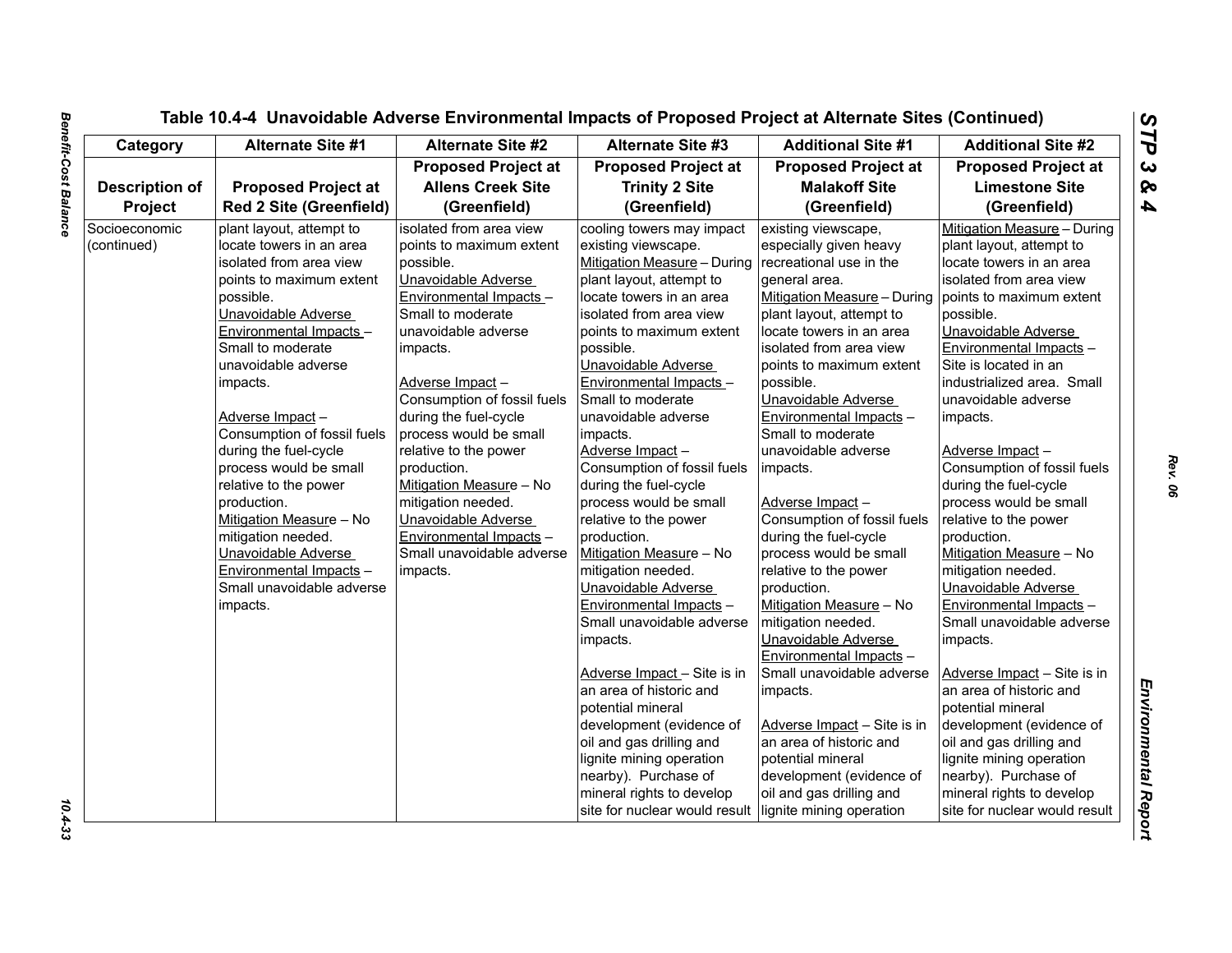| Category                         | <b>Alternate Site #1</b>                                                                                                                                                                                                            | <b>Alternate Site #2</b>                                               | <b>Alternate Site #3</b>                                                                                                                                                                                                                                                                                                                                                                                                                                                                                                                                                                                                       | <b>Additional Site #1</b>                                                                                                                                                                                                                                                                                                                                                                                                                                                                                                                                                                                                                                                      | <b>Additional Site #2</b>                                                                                                                                                                                                                                                                                                                                                                                                                                                                                                                                                                                                               |
|----------------------------------|-------------------------------------------------------------------------------------------------------------------------------------------------------------------------------------------------------------------------------------|------------------------------------------------------------------------|--------------------------------------------------------------------------------------------------------------------------------------------------------------------------------------------------------------------------------------------------------------------------------------------------------------------------------------------------------------------------------------------------------------------------------------------------------------------------------------------------------------------------------------------------------------------------------------------------------------------------------|--------------------------------------------------------------------------------------------------------------------------------------------------------------------------------------------------------------------------------------------------------------------------------------------------------------------------------------------------------------------------------------------------------------------------------------------------------------------------------------------------------------------------------------------------------------------------------------------------------------------------------------------------------------------------------|-----------------------------------------------------------------------------------------------------------------------------------------------------------------------------------------------------------------------------------------------------------------------------------------------------------------------------------------------------------------------------------------------------------------------------------------------------------------------------------------------------------------------------------------------------------------------------------------------------------------------------------------|
| <b>Description of</b><br>Project | <b>Proposed Project at</b><br><b>Red 2 Site (Greenfield)</b>                                                                                                                                                                        | <b>Proposed Project at</b><br><b>Allens Creek Site</b><br>(Greenfield) | <b>Proposed Project at</b><br><b>Trinity 2 Site</b><br>(Greenfield)                                                                                                                                                                                                                                                                                                                                                                                                                                                                                                                                                            | <b>Proposed Project at</b><br><b>Malakoff Site</b><br>(Greenfield)                                                                                                                                                                                                                                                                                                                                                                                                                                                                                                                                                                                                             | <b>Proposed Project at</b><br><b>Limestone Site</b><br>(Greenfield)                                                                                                                                                                                                                                                                                                                                                                                                                                                                                                                                                                     |
| Socioeconomic<br>(continued)     |                                                                                                                                                                                                                                     |                                                                        | in displacement or loss of<br>active oil/gas wells; lost<br>potential to expand lignite<br>mining operations (if<br>needed for nearby Big<br>Brown coal plant); and<br>potential loss of oil and gas<br>exploration jobs.<br>Mitigation Measure -<br>Sufficient lead time for<br>current mineral rights<br>owners will allow them to<br>plan for loss of mineral<br>rights; workers could<br>presumably find<br>construction work at new<br>nuclear plant.<br>Unavoidable Adverse<br>Environmental Impacts -<br>Small unavoidable impact,<br>including loss of access to<br>potentially valuable<br>minerals (coal, oil, gas). | nearby). Purchase of<br>mineral rights to develop<br>site for nuclear would result<br>in displacement or loss of<br>active oil/gas wells (or<br>possible reopening of<br>historic lignite mine at<br>Malakoff); and potential loss<br>of oil and gas exploration<br>jobs.<br>Mitigation Measure -<br>Sufficient lead time for<br>current mineral rights<br>owners will allow them to<br>plan for loss of mineral<br>rights; workers could<br>presumably find<br>construction work at new<br>nuclear plant.<br>Unavoidable Adverse<br>Environmental Impacts -<br>Small unavoidable impact,<br>including loss of access to<br>potentially valuable<br>minerals (coal, oil, gas). | in displacement or loss of<br>active oil/gas wells; or<br>prevent potential plans to<br>expand existing lignite<br>mining operations (if<br>needed for Limestone<br>plant); and potential loss of<br>oil and gas exploration jobs.<br>Mitigation Measure -<br>Sufficient lead time for<br>current mineral rights<br>owners will allow them to<br>plan for loss of mineral<br>rights; workers could<br>presumably find<br>construction work at new<br>nuclear plant.<br>Unavoidable Adverse<br>Environmental Impacts -<br>Small unavoidable impact,<br>including loss of access to<br>potentially valuable<br>minerals (coal, oil, gas). |
| Environmental<br>Justice         | The following description applies to all alternate/additional sites.<br>new units have been identified.<br>Mitigation Measure - No mitigation needed.<br>Unavoidable Adverse Environmental Impact - No unavoidable adverse impacts. |                                                                        | Adverse Impact - No disproportionately high or adverse impacts on minority or low-income populations resulting from operation of the proposed                                                                                                                                                                                                                                                                                                                                                                                                                                                                                  |                                                                                                                                                                                                                                                                                                                                                                                                                                                                                                                                                                                                                                                                                |                                                                                                                                                                                                                                                                                                                                                                                                                                                                                                                                                                                                                                         |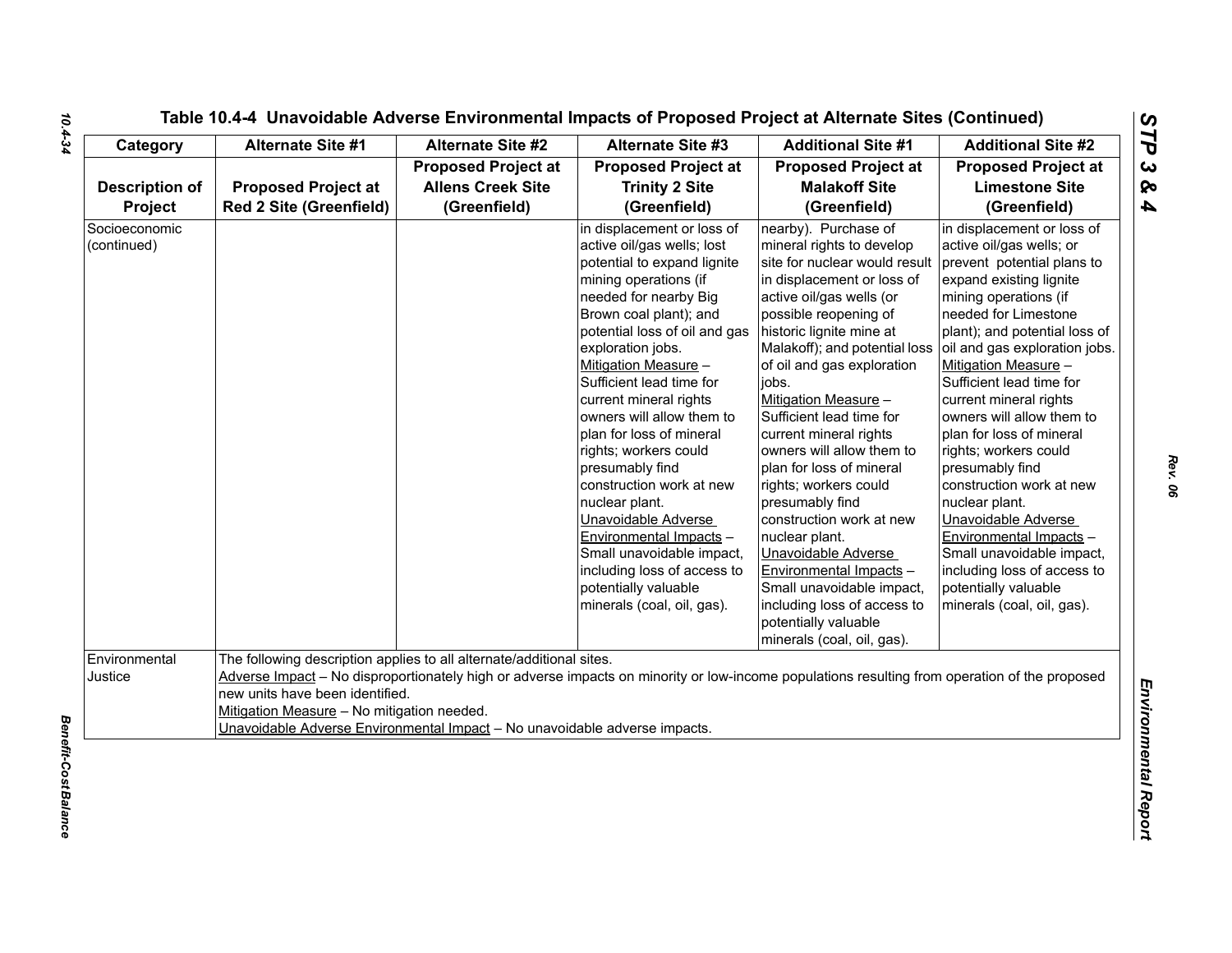| Category              | <b>Alternate Site #1</b>       | <b>Alternate Site #2</b>                                  | <b>Alternate Site #3</b>      | <b>Additional Site #1</b>     | <b>Additional Site #2</b>     |
|-----------------------|--------------------------------|-----------------------------------------------------------|-------------------------------|-------------------------------|-------------------------------|
|                       |                                | <b>Proposed Project at</b>                                | <b>Proposed Project at</b>    | <b>Proposed Project at</b>    | <b>Proposed Project at</b>    |
| <b>Description of</b> | <b>Proposed Project at</b>     | <b>Allens Creek Site</b>                                  | <b>Trinity 2 Site</b>         | <b>Malakoff Site</b>          | <b>Limestone Site</b>         |
| Project               | <b>Red 2 Site (Greenfield)</b> | (Greenfield)                                              | (Greenfield)                  | (Greenfield)                  | (Greenfield)                  |
| Physical and          | Adverse Impact - Potential     | Adverse Impact - Potential                                | Adverse Impact - Potential    | Adverse Impact - Potential    | Adverse Impact - Potential    |
| Non-Radiological      | for occupational injuries and  | for occupational injuries and                             | for occupational injuries and | for occupational injuries and | for occupational injuries and |
|                       | lillnesses.                    | lillnesses.                                               | illnesses.                    | illnesses.                    | illnesses.                    |
|                       | Mitigation Measure -           | Mitigation Measure -                                      | Mitigation Measure -          | Mitigation Measure -          | Mitigation Measure -          |
|                       | Implement industrial safety    | Implement industrial safety                               | Implement industrial safety   | Implement industrial safety   | Implement industrial safety   |
|                       | program.                       | program.                                                  | program.                      | program.                      | program.                      |
|                       | Unavoidable Adverse            | Unavoidable Adverse                                       | Unavoidable Adverse           | Unavoidable Adverse           | Unavoidable Adverse           |
|                       | Environmental Impacts -        | Environmental Impacts -                                   | Environmental Impacts -       | Environmental Impacts -       | Environmental Impacts -       |
|                       | Small unavoidable adverse      | Small unavoidable adverse                                 | Small to moderate             | Small unavoidable adverse     | Small unavoidable adverse     |
|                       | impacts.                       | impacts.                                                  | unavoidable adverse           | impacts.                      | impacts.                      |
|                       |                                |                                                           | impacts, depending on         |                               |                               |
|                       | Adverse Impact - The           | Adverse Impact - The                                      | mineral reserves found        | Adverse Impact - The          | Adverse Impact - The          |
|                       | plants emit low noise.         | plants emit low noise.                                    | beneath the site.             | plants emit low noise.        | plants emit low noise.        |
|                       | Mitigation Measure - Noise     | Mitigation Measure - Noise                                |                               | Mitigation Measure - Noise    | Mitigation Measure - Noise    |
|                       | levels would normally not be   | levels would normally not be Adverse Impact - The         |                               | levels would normally not be  | levels would normally not be  |
|                       | above background at the        | above background at the                                   | plants emit low noise.        | above background at the       | above background at the       |
|                       | site boundary. No mitigation   | site boundary. No mitigation   Mitigation Measure - Noise |                               | site boundary. No mitigation  | site boundary. No mitigation  |
|                       | is necessary.                  | is necessary.                                             | levels would normally not be  | is necessary.                 | is necessary.                 |
|                       | Unavoidable Adverse            | Unavoidable Adverse                                       | above background at the       | Unavoidable Adverse           | Unavoidable Adverse           |
|                       | Environmental Impacts -        | Environmental Impacts -                                   | site boundary. No mitigation  | Environmental Impacts -       | Environmental Impacts -       |
|                       | Small unavoidable adverse      | Small unavoidable adverse                                 | is necessary.                 | Small unavoidable adverse     | Small unavoidable adverse     |
|                       | impacts.                       | impacts.                                                  | Unavoidable Adverse           | impacts.                      | impacts.                      |
|                       |                                |                                                           | Environmental Impacts -       |                               |                               |
|                       | Adverse Impact - Episodic      | Adverse Impact - Episodic                                 | Small unavoidable adverse     | Adverse Impact - Episodic     | Adverse Impact - Episodic     |
|                       | loud noises could annoy        | loud noises could annoy                                   | impacts.                      | loud noises could annoy       | loud noises could annoy       |
|                       | nearby residents.              | nearby residents.                                         |                               | nearby residents.             | nearby residents.             |
|                       | Mitigation Measure -           | Mitigation Measure -                                      | Adverse Impact - Episodic     | Mitigation Measure -          | Mitigation Measure -          |
|                       | Handle incidents on a case-    | Handle incidents on a case-                               | loud noises could annoy       | Handle incidents on a case-   | Handle incidents on a case-   |
|                       | by-case basis.                 | by-case basis.                                            | nearby residents.             | by-case basis.                | by-case basis.                |
|                       | Unavoidable Adverse            | Unavoidable Adverse                                       | Mitigation Measure -          | Unavoidable Adverse           | Unavoidable Adverse           |
|                       | Environmental Impacts -        | Environmental Impacts -                                   | Handle incidents on a case-   | Environmental Impacts -       | Environmental Impacts -       |
|                       | Small temporary                | Small temporary                                           | by-case basis.                | Small temporary               | Small temporary               |
|                       | unavoidable adverse            | unavoidable adverse                                       | Unavoidable Adverse           | unavoidable adverse           | unavoidable adverse           |
|                       | impacts.                       | impacts.                                                  | Environmental Impacts -       | impacts.                      | impacts.                      |
|                       |                                |                                                           | Small temporary               |                               |                               |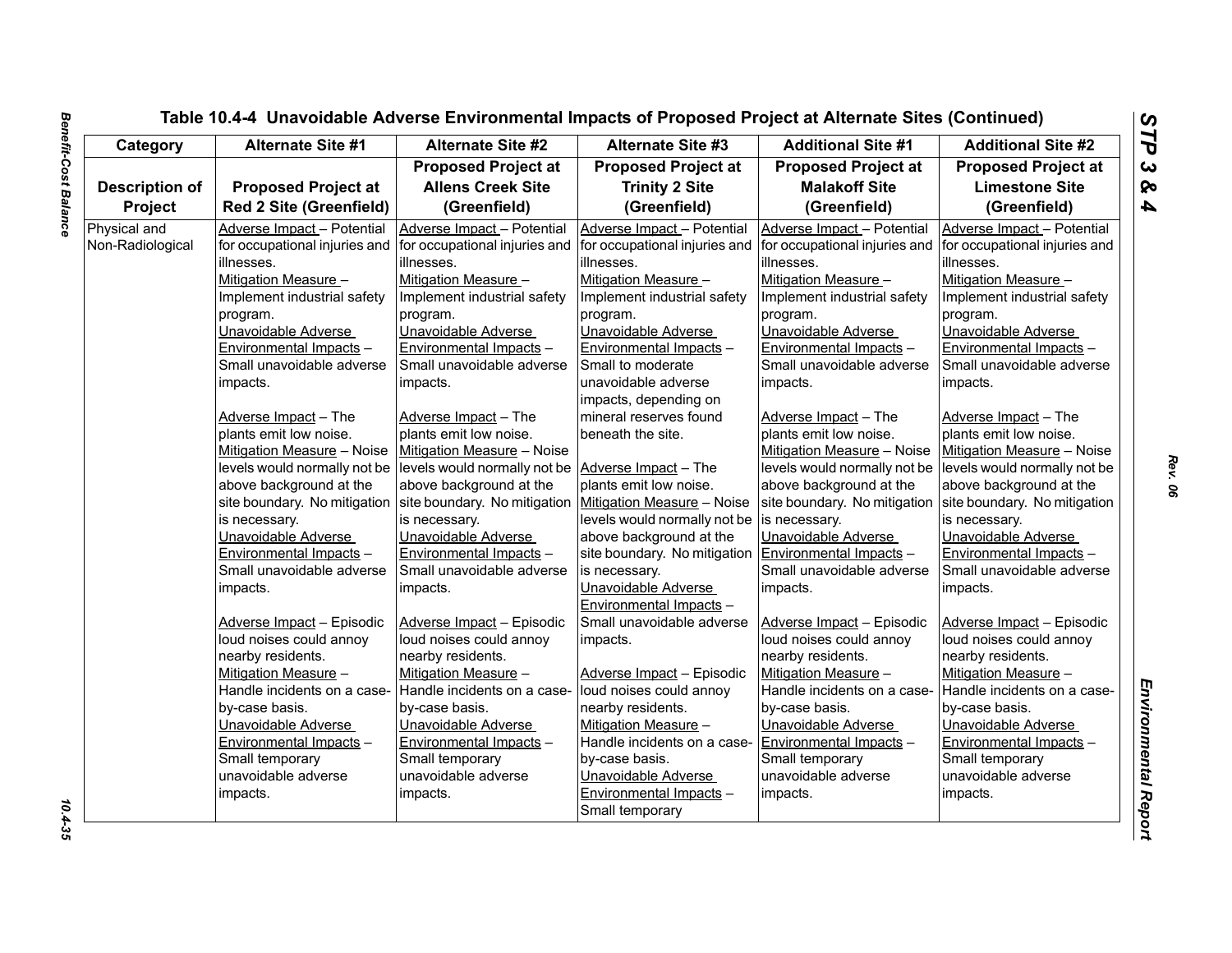| Category                                        | Alternate Site #1                                                                                                                                                                                                                                                                                                                  | <b>Alternate Site #2</b>                                                                                                                                                                                                                                                                                                           | <b>Alternate Site #3</b>                                                                                                                                                                                                                                                                                                                                              | <b>Additional Site #1</b>                                                                                                                                                                                                                                                                                                                                                                                                                                                                                                                                                                 | <b>Additional Site #2</b>                                                                                                                                                                                                                                                                                                          |
|-------------------------------------------------|------------------------------------------------------------------------------------------------------------------------------------------------------------------------------------------------------------------------------------------------------------------------------------------------------------------------------------|------------------------------------------------------------------------------------------------------------------------------------------------------------------------------------------------------------------------------------------------------------------------------------------------------------------------------------|-----------------------------------------------------------------------------------------------------------------------------------------------------------------------------------------------------------------------------------------------------------------------------------------------------------------------------------------------------------------------|-------------------------------------------------------------------------------------------------------------------------------------------------------------------------------------------------------------------------------------------------------------------------------------------------------------------------------------------------------------------------------------------------------------------------------------------------------------------------------------------------------------------------------------------------------------------------------------------|------------------------------------------------------------------------------------------------------------------------------------------------------------------------------------------------------------------------------------------------------------------------------------------------------------------------------------|
|                                                 |                                                                                                                                                                                                                                                                                                                                    | <b>Proposed Project at</b>                                                                                                                                                                                                                                                                                                         | <b>Proposed Project at</b>                                                                                                                                                                                                                                                                                                                                            | <b>Proposed Project at</b>                                                                                                                                                                                                                                                                                                                                                                                                                                                                                                                                                                | <b>Proposed Project at</b>                                                                                                                                                                                                                                                                                                         |
| <b>Description of</b>                           | <b>Proposed Project at</b>                                                                                                                                                                                                                                                                                                         | <b>Allens Creek Site</b>                                                                                                                                                                                                                                                                                                           | <b>Trinity 2 Site</b>                                                                                                                                                                                                                                                                                                                                                 | <b>Malakoff Site</b>                                                                                                                                                                                                                                                                                                                                                                                                                                                                                                                                                                      | <b>Limestone Site</b>                                                                                                                                                                                                                                                                                                              |
| Project                                         | Red 2 Site (Greenfield)                                                                                                                                                                                                                                                                                                            | (Greenfield)                                                                                                                                                                                                                                                                                                                       | (Greenfield)                                                                                                                                                                                                                                                                                                                                                          | (Greenfield)                                                                                                                                                                                                                                                                                                                                                                                                                                                                                                                                                                              | (Greenfield)                                                                                                                                                                                                                                                                                                                       |
| Physical and<br>Non-Radiological<br>(continued) | Adverse Impact - New<br>transmission line has<br>potential to induce electric<br>shock in people standing<br>near the line.<br>Mitigation Measure - Build<br>transmission line to NESC<br>code to minimize noise and<br>electric shock.<br>Unavoidable Adverse<br>Environmental Impacts -<br>Small unavoidable adverse<br>impacts. | Adverse Impact - New<br>transmission line has<br>potential to induce electric<br>shock in people standing<br>near the line.<br>Mitigation Measure - Build<br>transmission line to NESC<br>code to minimize noise and<br>electric shock.<br>Unavoidable Adverse<br>Environmental Impacts -<br>Small unavoidable adverse<br>impacts. | unavoidable adverse<br>impacts.<br>Adverse Impact - New<br>transmission line has<br>potential to induce electric<br>shock in people standing<br>near the line.<br>Mitigation Measure - Build<br>transmission line to NESC<br>code to minimize noise and<br>electric shock.<br>Unavoidable Adverse<br>Environmental Impacts -<br>Small unavoidable adverse<br>impacts. | Adverse Impact - New<br>transmission line has<br>potential to induce electric<br>shock in people standing<br>near the line.<br>Mitigation Measure - Build<br>transmission line to NESC<br>code to minimize noise and<br>electric shock.<br>Unavoidable Adverse<br>Environmental Impacts -<br>Small unavoidable adverse<br>impacts.                                                                                                                                                                                                                                                        | Adverse Impact - New<br>transmission line has<br>potential to induce electric<br>shock in people standing<br>near the line.<br>Mitigation Measure - Build<br>transmission line to NESC<br>code to minimize noise and<br>electric shock.<br>Unavoidable Adverse<br>Environmental Impacts -<br>Small unavoidable adverse<br>impacts. |
| Radiological                                    | nuclear fuel.<br>limits. No further mitigation required.                                                                                                                                                                                                                                                                           | The following description applies to all alternate/additional sites.<br>Unavoidable Adverse Environmental Impact - Small unavoidable adverse impacts.<br>Adverse Impact - Fuel cycle activities would have liquid discharges.<br>Unavoidable Adverse Environmental Impact - Small unavoidable adverse impacts.                     |                                                                                                                                                                                                                                                                                                                                                                       | Adverse Impact - Potential doses to workers and members of the public from releases to air and surface water. Dose to terrestrial and aquatic<br>ecosystems from chronic radiation exposure caused by the small discharges of radioactive liquids. Dose to public and workers due to transport of<br>Mitigation Measure - Monitor radiological releases as required by radiological monitoring program. All releases would be well below regulatory<br>Mitigation Measure - Monitor radiological releases as required by radiological monitoring program. No further mitigation required. |                                                                                                                                                                                                                                                                                                                                    |